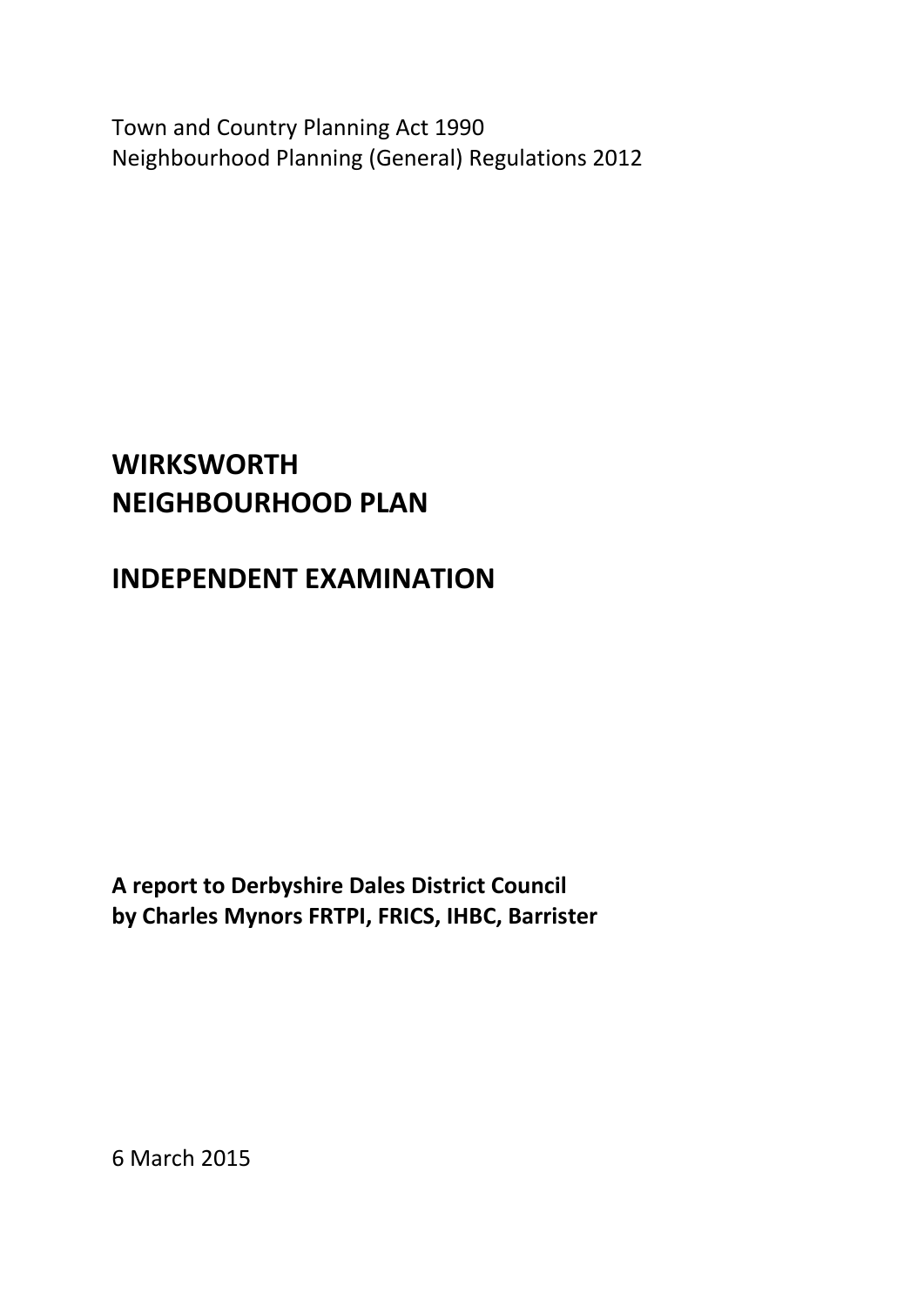# **Contents**

- 1. Introduction
- 2. The basic conditions
- 3. Other statutory requirements
- 4. Chapter 1: Introduction
- 5. Chapter 2, and Appendixes 1 and 2: Quality and character of development
- 6. Chapter 3: Social sustainability and housing
- 7. Chapter 4: Community well-being
- 8. Chapter 5: Economy, tourism and energy
- 9. Chapter 6: Transport and movement
- 10. Chapter 7: Retail, and Wirksworth town centre
- 11. Chapter 8, and Proposals Map: Implementation
- 12. Summary and overall recommendation

# Annexes

A. Minor modifications for the purpose of correcting errors or to improve clarity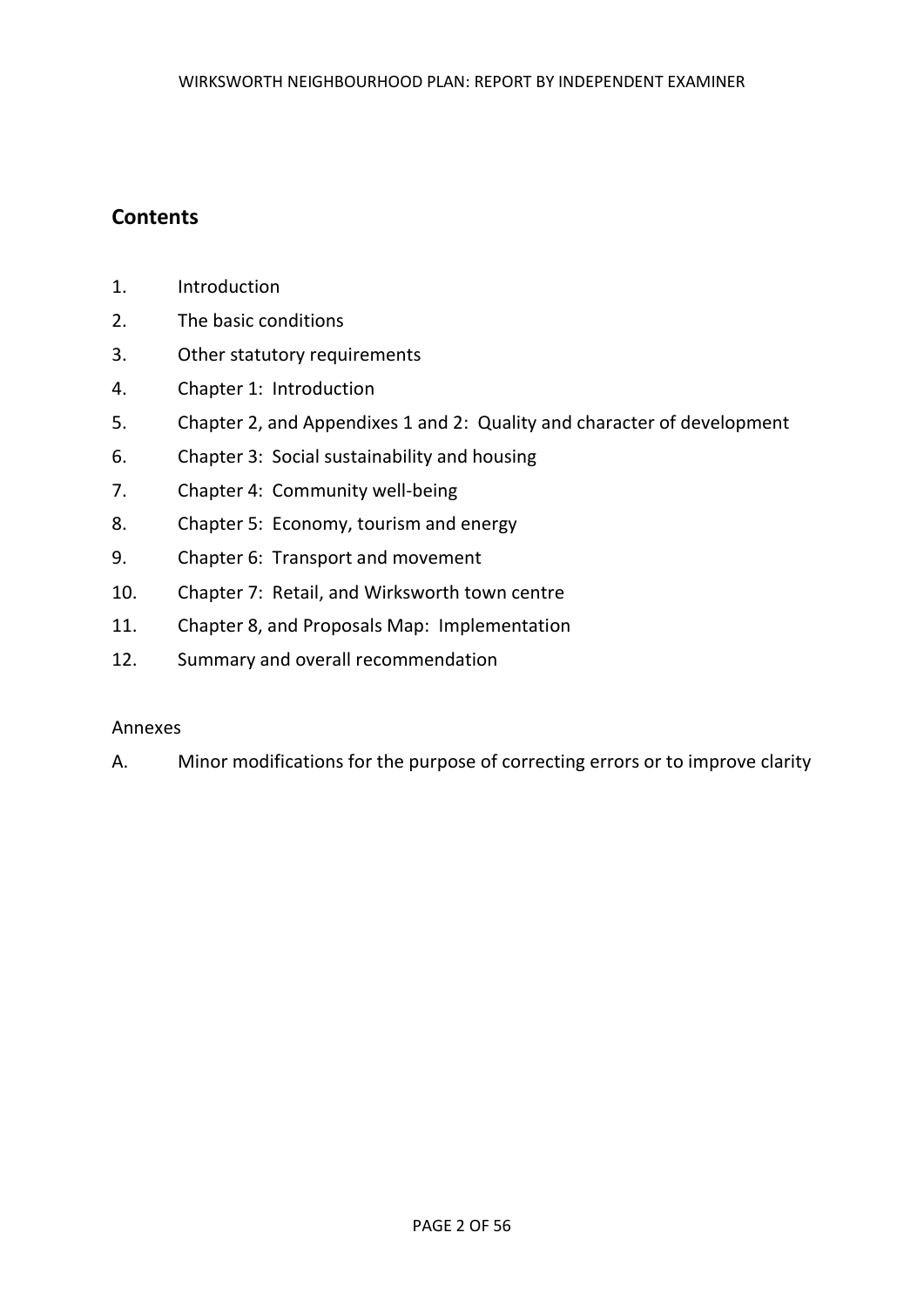# **1. Introduction**

# *Neighbourhood Planning*

- 1.1 Neighbourhood planning is the process introduced by Parliament in the Localism Act 2011 to enable those living and working in a community to take a more involved role in the process of deciding its future. They are able to establish general planning policies for the development and use of land in the neighbourhood; they are able to say, for example, where new homes and offices should be built, and what they should look like. The neighbourhood plan will set a vision for the future. It can be detailed or general, depending on what local people want $^1$
- 1.2 The 2011 Act introduced the necessary amendments to the Town and Country Planning Act 1990 and the Planning and Compulsory Purchase Act 2004 to make the new process possible.<sup>2</sup> These came fully into force on 6 April 2012, along with the Neighbourhood Planning (General) Regulations 2012, which provided for the detailed procedures.<sup>3</sup>
- 1.3 The first step towards producing a neighbourhood plan is for a parish council or other qualifying body to define a "neighbourhood area" for which it considers that a plan should be produced, and to prepare a draft plan for that area – with the assistance of the local planning authority where appropriate. The draft plan must meet what are referred to in the legislation as "the Basic Conditions" – that is, in summary, it should be generally in line with national and other local planning policies; and it must conform to other laws.<sup>4</sup>
- 1.4 The draft plan is made available for inspection within the area in question, and anyone can make representations.
- 1.5 Once a neighbourhood plan has been prepared, and everyone has had a chance to comment on it, an independent examiner is appointed by the planning authority, with the consent of the qualifying body that produced the draft neighbourhood plan. The examiner must be someone who is independent of the qualifying body and the authority, has appropriate qualifications and experience, and has no interest in any land affected by the plan. $5$

**.** 

<sup>&</sup>lt;sup>1</sup> https://www.gov.uk/neighbourhood-planning

 $2$  Town and Country Planning Act ["TCPA"] 1990, ss 61E to 61P, Sched 4B (neighbourhood development orders); Planning and Compulsory Purchase Act ["PCPA"] 2004, ss 38A to 38C (application to neighbourhood plans).

 $3$  The 2012 Regulations have been amended by the Neighbourhood Planning (General) (Amendment) Regulations 2015, but the amendments do not apply to the Proposed Plan at Wirksworth.

 $^{4}$  TCPA 1990, Sched 4B, para 8, applied by PCPA 2004, s 38A(3); for more details, see below.

 $5$  TCPA 1990, Sched 4B, para 7(6), applied by PCPA 2004, s 38A(3).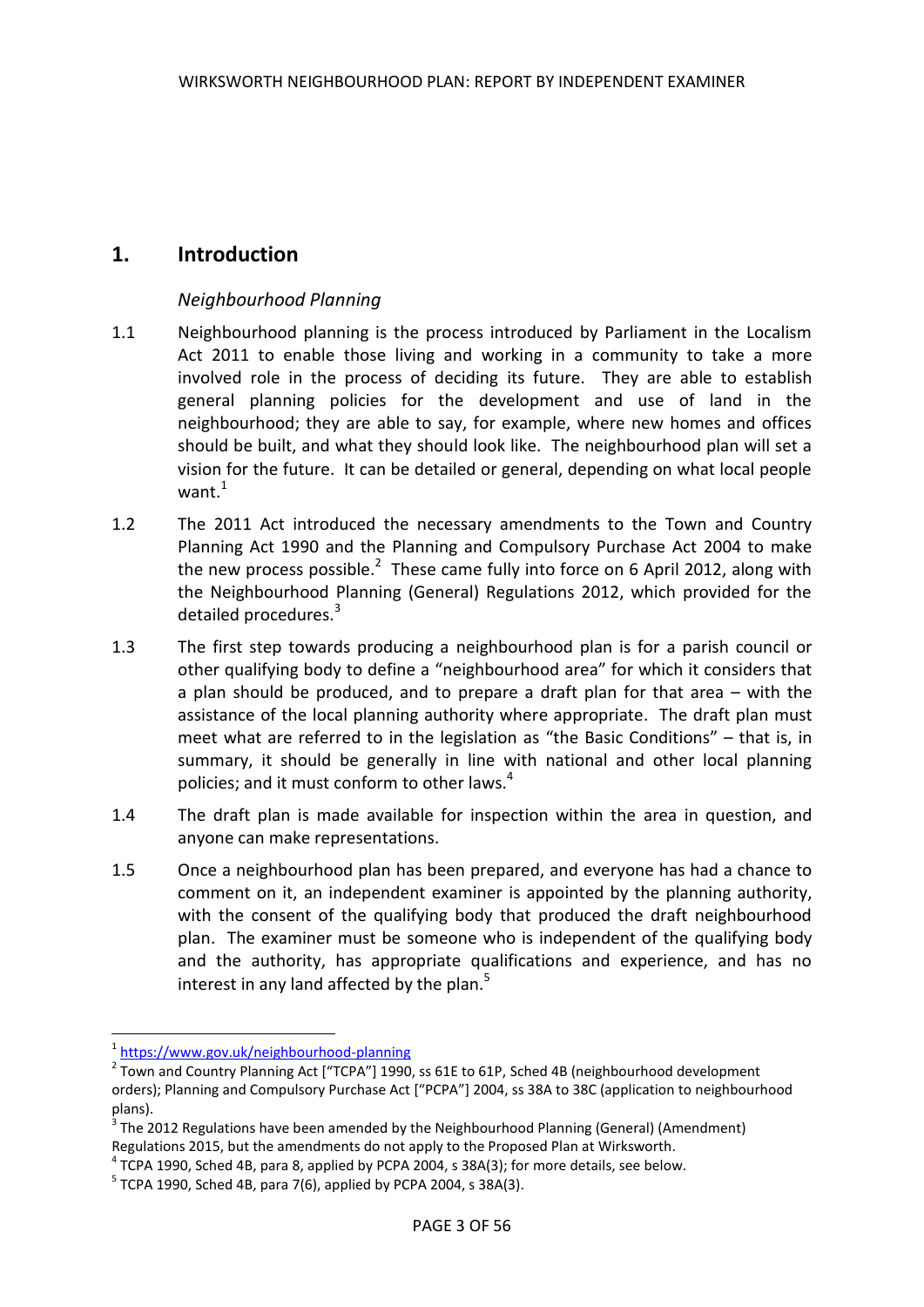- 1.6 The role of the independent examiner is to check that the plan complies with the various statutory requirements or, if it does not comply, that it can be changed so that it does. The examiner produces a report, which contains one of three possible recommendations:
	- "(a) that the draft plan is submitted to a referendum;
	- (b) that modifications specified in the report are made to the draft plan, and that the draft plan as modified is submitted to a referendum; or
	- (c) that the proposal for a plan is refused." $6$
- 1.7 The recommended modifications can only be those that the examiner feels are necessary to ensure that the draft plan complies with the basic conditions and the other relevant statutory requirements or are needed for the purpose of correcting errors. The planning authority then decides whether it is willing to make any or all of those changes; if they are major, they may have to be the subject of a further round of consultation.
- 1.8 There is then a referendum on whether the draft plan should be "made", subject to any changes recommended by the examiner and accepted by the planning authority. If more than half of those voting vote in favour of the plan, the planning authority must then make the plan.
- 1.9 Once it comes into force, the neighbourhood plan is part of the development plan for the area to which it relates, alongside the "saved" policies of the relevant local plan, any plans for minerals and waster disposal, and any saved policies of the relevant regional strategy. From then on, therefore, it is an integral part of the policy framework that guides the planning authority and the inspectorate in making all planning decisions in the area.

# *The proposed Wirksworth Neighbourhood Plan*

- 1.10 Derbyshire Dales District Council ("the District Council") is the local planning authority for all relevant purposes under the 1990 and 2004 Acts for the area including the civil parish of Wirksworth.
- 1.11 Wirksworth Town Council ("the Town Council") is a parish council within the terms of the Local Government Act 1972. Each is therefore a qualifying body for the purposes of section 38A(12) of the 2004 Act. A parish council is entitled to submit to the local planning authority a proposal for the making of a neighbourhood plan for the whole or part of its area.
- 1.12 The application to the District Council for the designation of Wirksworth parish as a neighbourhood area recorded as follows:
- 1.13 The details of the process by which the proposed neighbourhood plan came into existence, and the dates on which each stage was reached, are set out in the *Consultation Statement*, produced in October 2014. In particular, a draft of the Proposed Plan was the subject of an extensive consultation exercise in 2012-2013.

 $\overline{a}$ 

 $6$  TCPA 1990, Sched 4B, para 10(2), applied by PCPA 2004, s 38A(3).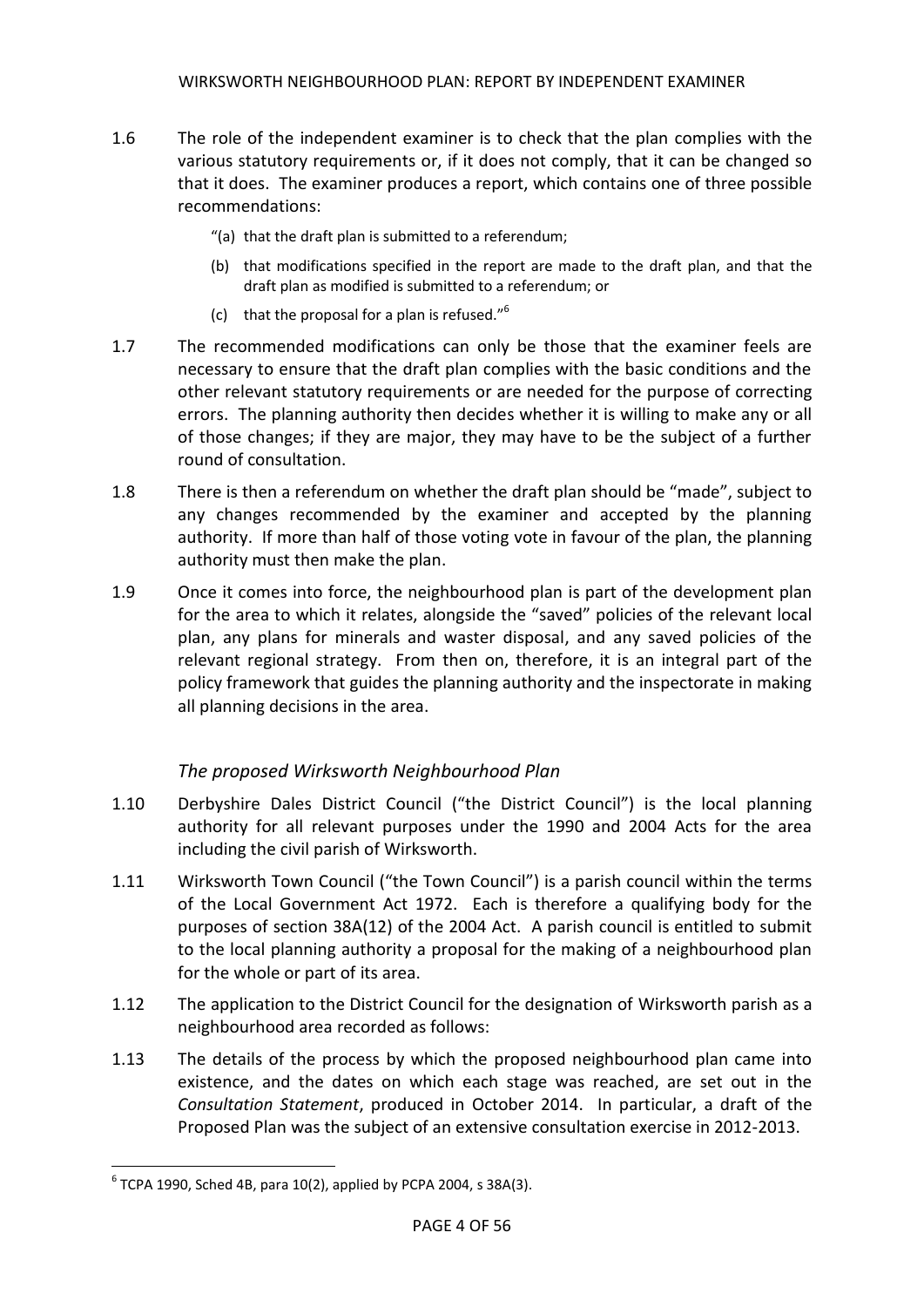#### *My appointment*

- 1.14 I have been appointed by the District Council to conduct an independent examination of the proposed Neighbourhood Plan. I am independent of the District Council and the Town Council.
- 1.15 I am a chartered town planner (FRTPI) and chartered surveyor (FRICS), a member of the Institute of Historic Buildings Conservation (IHBC), and a barrister in private practice. I have worked as a planning officer in a London borough council for nine years, and I have since then practised at the planning Bar for some 25 years, and written and lectured on planning matters generally. I have no interest in any land affected by the Proposed Plan.
- 1.16 I have been supplied with the following basic documents:
	- o *Wirksworth Neighbourhood Plan 2015-28* ("the Proposed Plan"), undated but apparently produced in September 2014;
	- o *Consultation Statement for Wirksworth Neighbourhood Plan*, published in October 2014, together with the responses to the Proposed Plan; and
	- o *Legal Requirements and Basic Conditions Statement*, published in October 2014;
	- o *Wirksworth Neighbourhood Plan: Sustainability Appraisal and Strategic Environmental Assessment: Screening Report*, published in June 2014; and
	- o *Evidence Base and Explanations Document*, undated but apparently published in 2014
- 1.17 I have also been supplied with (or have found on the web) a number of other relevant documents, including the following:
	- o the *Derbyshire Dales Local Plan*, adopted by the District Council in 2005 ("the adopted Local Plan");
	- o the list of policies in the Local Plan saved (still in force) after 27 September 2007, following a direction by the Secretary of State under paragraph 1(3) of Schedule 8 to the 2004 Act (see paragraph 2.34 below);
	- o the emerging *Derbyshire Local Plan Pre-submission Draft 2013* ("the emerging Local Plan"), as it existed immediately prior to being withdrawn in October 2014;
	- o the representations received by the District Council in response to the consultation carried out under regulation 16, and the response of the District Council to the Proposed Plan, as approved by the Community Committee on 22 January 2015;
	- o the response by the Town Council to the District Council's response, dated February 2015.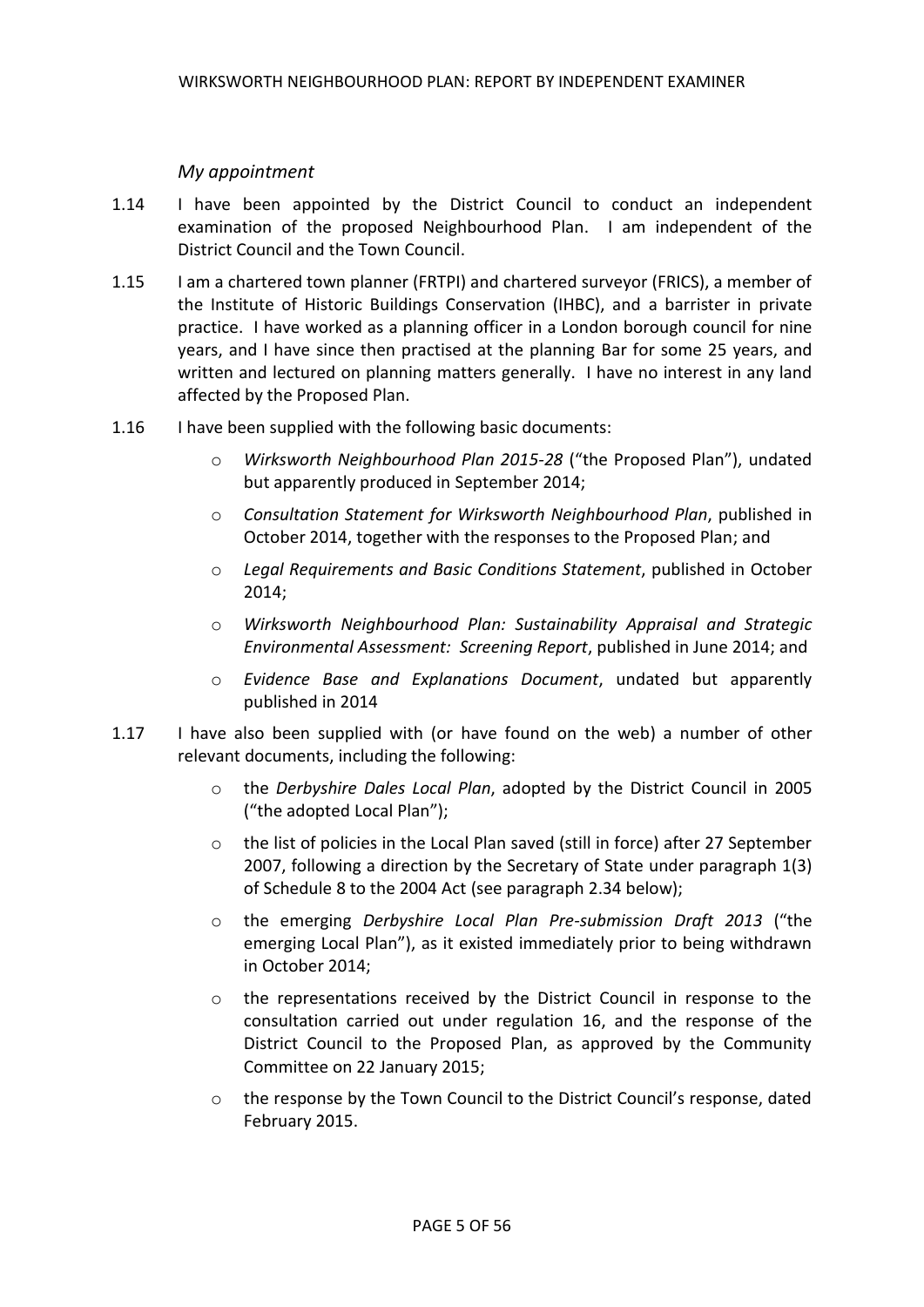1.18 I have also had regard to the legislation referred to above, and to other relevant legislation and case law, and to policy guidance from central Government (considered in more detail below).

#### *Procedure*

- 1.19 The 2004 Act provides that the general rule is that the examination of the issues by the examiner is to take the form of a consideration of written representations; but there must be an oral hearing if the examiner considers that it is necessary to consider oral representations to ensure adequate examination of an issue, or to ensure that a person has a fair chance to put a case.<sup>7</sup>
- 1.20 In this instance I did not consider that an oral hearing would be necessary.
- 1.21 I have visited Wirksworth, and explored carefully the various sites and locations referred to in the Proposed Plan.

#### *Recommended modifications*

- 1.22 I have highlighted **in bold type** within the body of this Report my principal recommendations, including as to modifications to the Proposed Plan.
- 1.23 In addition, in Annexe A, I have made a number of other recommendations to rectify apparent errors spotted in the course of my examination of the Proposed Plan, to improve the clarity and consistency of the wording, and in particular to reflect the withdrawal of the 2013 Draft Local Plan.

 $\overline{a}$ 

 $7$  PCPA 2004, Sched 4B, para 9(1).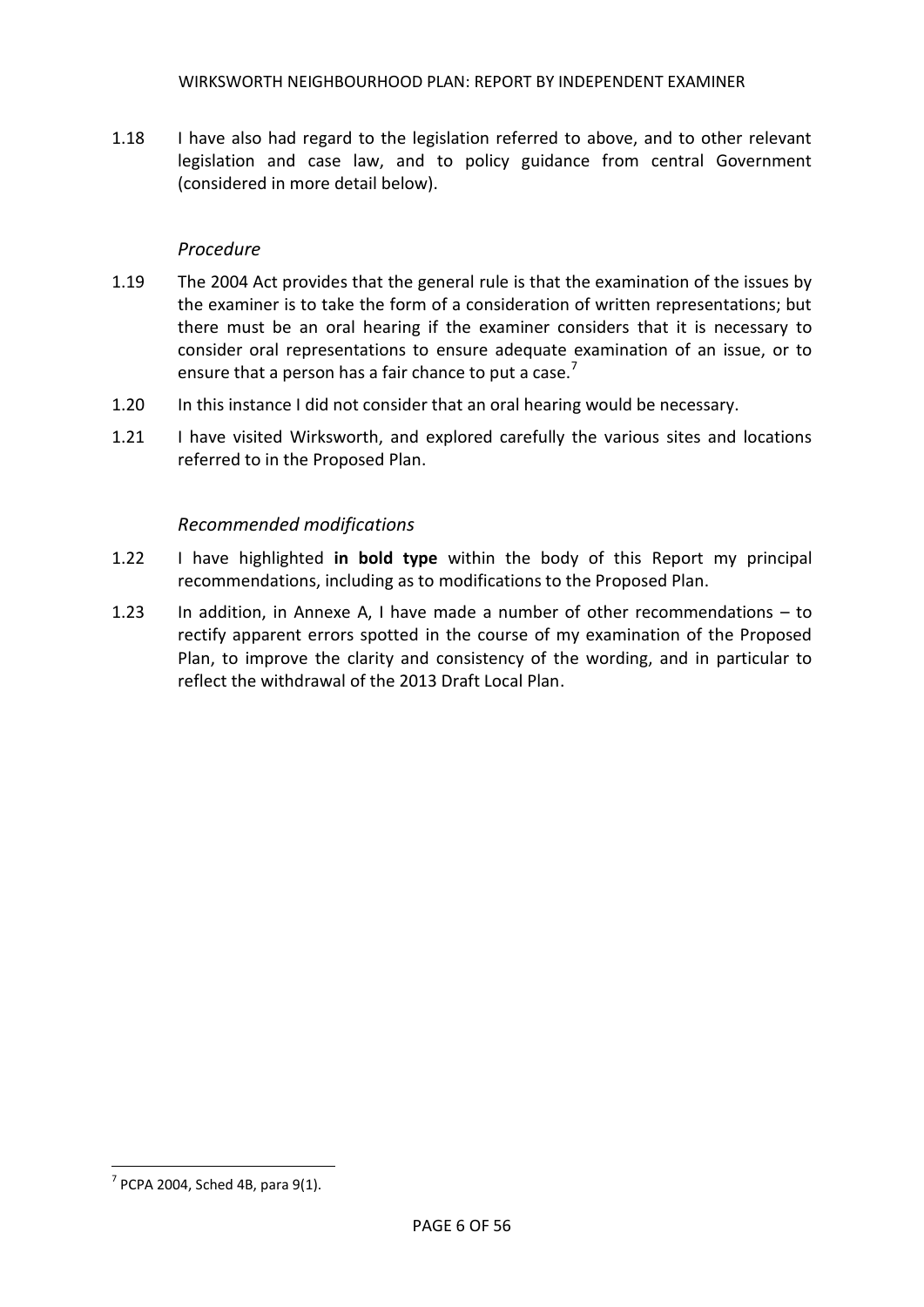# **2. The basic conditions**

#### *The legal requirement*

- 2.1 In my examination of the Proposed Plan, I am required by paragraph 8(1)(a) of Schedule 4B to the 1990 Act to consider whether it meets "the basic conditions."<sup>8</sup>
- 2.2 In the remainder of this Chapter, I outline what are the basic conditions; and in the following Chapters, I consider whether the Proposed Plan meets them.
- 2.3 The Regulations provide that the submission of a proposed neighbourhood plan by a qualifying body to a planning authority must be accompanied by a statement explaining how the plan meets the basic conditions, as well as other statutory requirements.<sup>9</sup> In the case of the Proposed Plan for Wirksworth, a document has been produced to accompany it, entitled *Basic Conditions Statement*, which provides a helpful summary of the measures that have been taken in this case to ensure that the Plan does meet the conditions.

#### *The basic conditions*

**.** 

- 2.4 Paragraph 8(2) of Schedule 4B provides that a neighbourhood development plan meets the basic conditions if:
	- "(a) having regard to national policies and advice contained in **guidance issued by the Secretary of State**, it is appropriate to make [the plan],
	- (d) the making of [the plan] contributes to the achievement of **sustainable development**,
	- (e) the making of [the plan] is in general conformity with the strategic policies contained in **the development plan** for the area of the authority (or any part of that area),
	- (f) the making of [the plan] does not breach, and is otherwise compatible with, **EU obligations**, and
	- (g) **prescribed conditions** are met in relation to [the plan] and **prescribed matters** have been complied with in connection with the proposal for [the plan]. $^{\prime\prime}$ <sup>10</sup>
- 2.5 Basic conditions (b) and (c), relating to the built heritage, apply to the examination of proposed neighbourhood development orders, but not to that of neighbourhood plans.
- 2.6 Only one further basic condition has been prescribed under paragraph  $8(2)(g)$ , as follows:

 $^8$ TCPA 1990, Sched 4B, para 8(1), applied by PCPA 2004, ss 38A(3), 38C(5)(b), (c). Sub-para 8(1)(c) does not apply to neighbourhood development plans.

 $^{9}$  Neighbourhood Planning (General) Regulations ["NP(G)R 2012"], reg 15(1)(d); see below.

 $10$  TCPA 1990, Sched 4B, para 8(2), applied by PCPA 2004, ss 38A(3), 38C(5)(d). Emphasis added.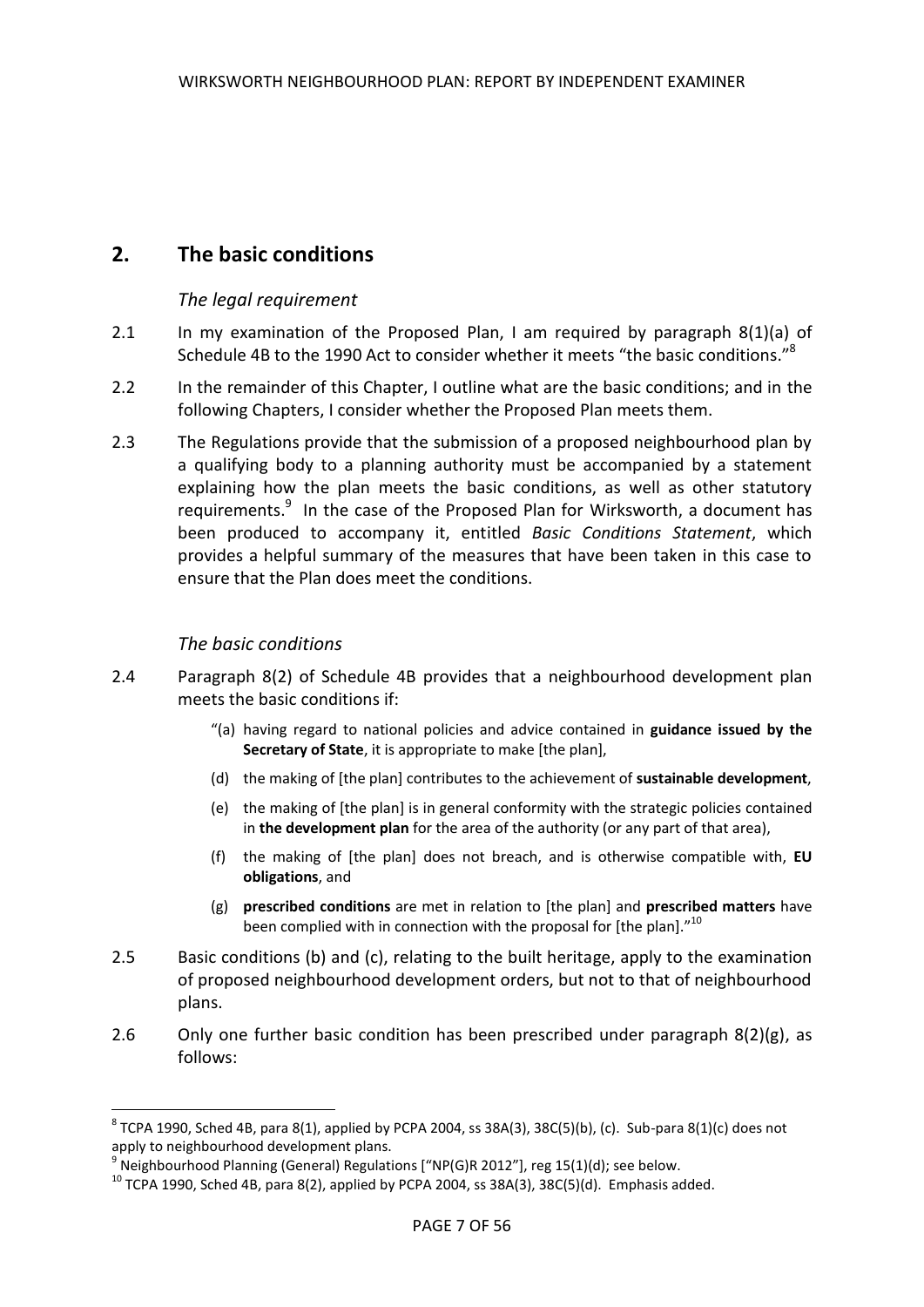"The making of the neighbourhood development plan is not likely to have a significant effect on **a European site** … or a European offshore marine site … (either alone or in combination with other plans or projects)."<sup>11</sup>

2.7 It may be noted that a proposed plan must meet all of the basic conditions specified in paragraph 8(2), if it is to be submitted to a referendum, not just some of them. I consider each of them in turn.

#### *National policies and advice: basic condition (a)*

- 2.8 In carrying out the examination of the Proposed Plan, and deciding whether to recommend that it should be submitted to a referendum, I am required to have regard to national policies and advice contained in guidance issued by the Secretary of State. This principally comprises two strands:
	- o the National Planning Policy Framework; and
	- o the web-based *Planning Practice Guidance*.

# *The National Planning Policy Framework*

- 2.9 The most significant national policies relevant to planning matters are set out in the *National Planning Policy Framework* ("the NPPF"). This was issued in March 2012, and replaced almost all of the Planning Policy Guidance notes and Planning Policy Statements (PPGs and PPSs) that were extant at that time.
- 2.10 The Government's understanding of plan-making is summarised at paragraphs 15 and 16, as follows:

"15. … All plans should be based upon and reflect the presumption in favour of sustainable development, with clear policies that will guide how the presumption should be applied locally.

16. The application of the presumption will have implications for how communities engage in neighbourhood planning. Critically, it will mean that neighbourhoods should:

- develop plans that support the strategic development needs set out in Local Plans, including policies for housing and economic development
- plan positively to support local development, shaping and directing development in their area that is outside the strategic elements of the Local Plan …."
- 2.11 The core principles that should underpin all planning are then summarised at paragraph 17, and elaborated in relation to specific topics in the remainder of the NPPF. That paragraph starts as follows:

17. Within the overarching roles that the planning system ought to play, a set of core landuse planning principles should underpin both plan-making and decision-taking. These 12 principles are that planning should:

 be genuinely plan-led, empowering local people to shape their surroundings, with succinct local and neighbourhood plans setting out a positive vision for the

 $\overline{a}$ 

 $11$  NP(G)R 2012, Sched 2, para 1. Emphasis added.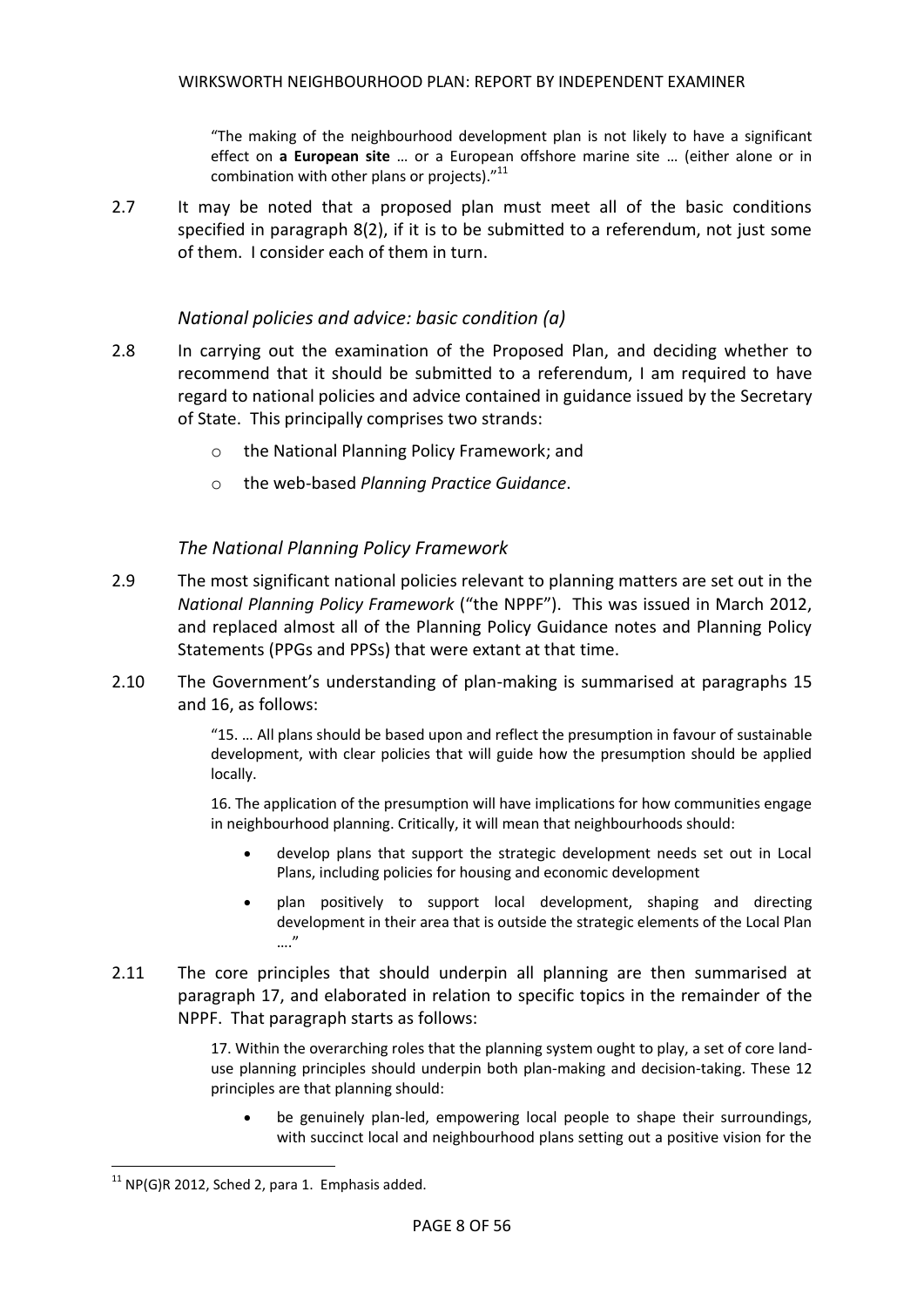future of the area. Plans should be kept up-to-date, and be based on joint working and co-operation to address larger than local issues. They should provide a practical framework within which decisions on planning applications can be made with a high degree of predictability and efficiency; …"

2.12 The principal policies of the NPPF specifically relating to neighbourhood planning are as follows:

> "183. Neighbourhood planning gives communities direct power to develop a shared vision for their neighbourhood and deliver the sustainable development they need. Parishes and neighbourhood forums can use neighbourhood planning to:

- set planning policies through neighbourhood plans to determine decisions on planning applications; and
- grant planning permission through Neighbourhood Development Orders and Community Right to Build Orders for specific development which complies with the order.

184. Neighbourhood planning provides a powerful set of tools for local people to ensure that they get the right types of development for their community. The ambition of the neighbourhood should be aligned with the strategic needs and priorities of the wider local area. Neighbourhood plans must be in general conformity with the strategic policies of the Local Plan. To facilitate this, local planning authorities should set out clearly their strategic policies for the area and ensure that an up-to-date Local Plan is in place as quickly as possible. Neighbourhood plans should reflect these policies and neighbourhoods should plan positively to support them. Neighbourhood plans and orders should not promote less development than set out in the Local Plan or undermine its strategic policies.

185. Outside these strategic elements, neighbourhood plans will be able to shape and direct sustainable development in their area. Once a neighbourhood plan has demonstrated its general conformity with the strategic policies of the Local Plan and is brought into force, the policies it contains take precedence over existing non-strategic policies in the Local Plan for that neighbourhood, where they are in conflict. …"

- 2.13 Other policies directly relating to the making of neighbourhood plans are in paragraphs 28, 56-58, 69-70, 76-77, 97, 109-111, and 117.
- 2.14 More general policies relating to "plan making" are found throughout the NPPF, but they generally refer to the making of local plans. For example, paragraphs 47 and 158-159 contain important policies regarding the need to ensure an adequate supply of housing; but these specifically refer to action by local planning authorities. Nevertheless, since neighbourhood plans are to be in general conformity with strategic policies in local plans, those policies in the NPPF relating to local plans will still be indirectly relevant.
- 2.15 More generally, the NPPF sets out a whole suite of policies relating to a wide range of issues, including in particular transport, housing, design, climate change, the natural environment, and the historic environment. I have had regard to these where appropriate in carrying out my examination.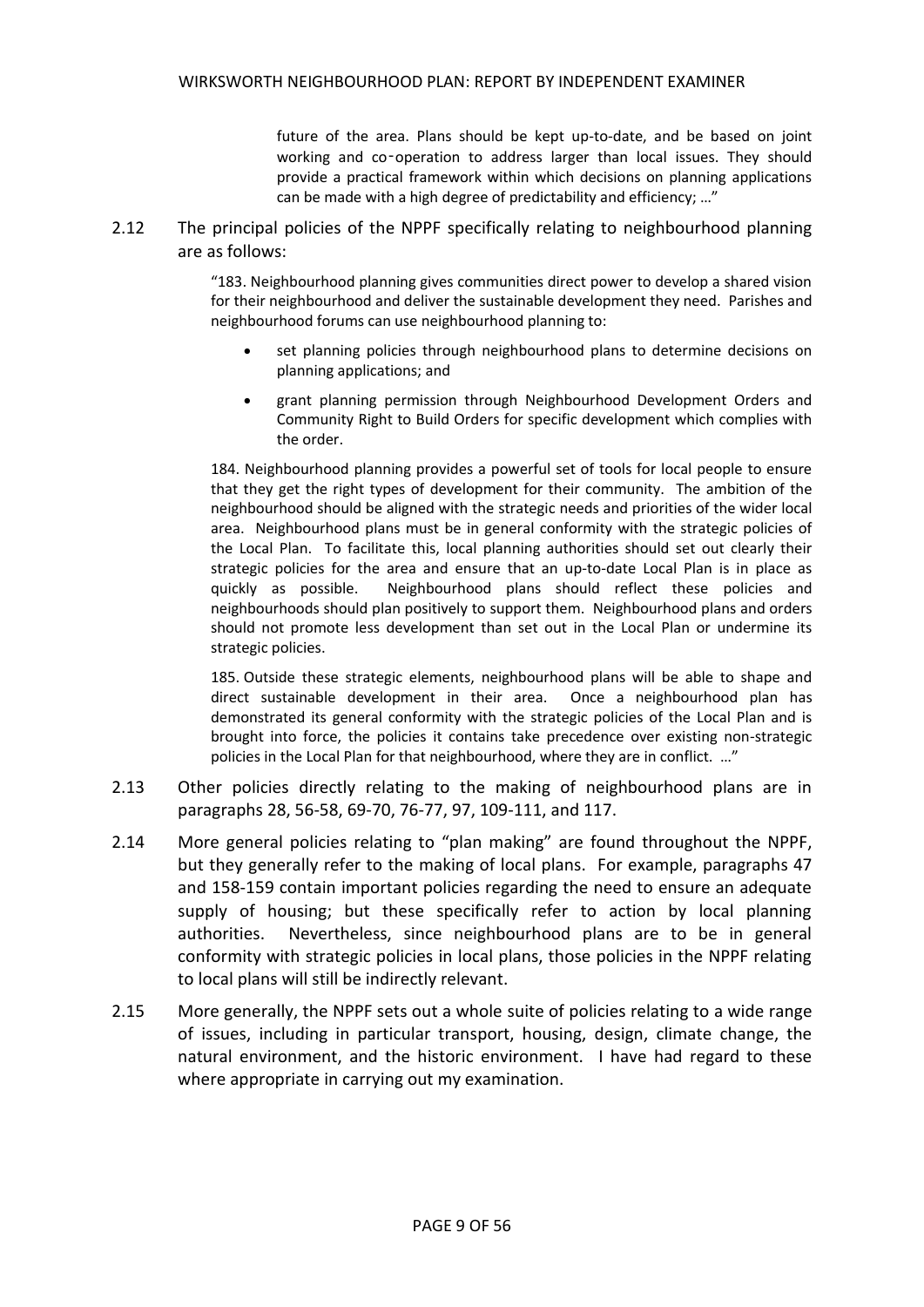# *Planning Practice Guidance*

- 2.16 More detailed guidance and advice, expanding on the general policies in the NPPF, has been available since March 2014 on the Planning Portal website, as *Planning*  Practice Guidance ("PPG").<sup>12</sup> This guidance relates to a whole range of planning issues.
- 2.17 In particular, the PPG includes specific guidance related to neighbourhood plans; and that guidance suggests that the main source of Government policy is simply the NPPF and in particular paragraphs 16 and 184, noted above. $^{13}$  However, the PPG itself would seem to constitute national "advice", whether or not it is "policy"; and I have had regard to it accordingly.
- 2.18 In particular, the PPG contains the following guidance:

#### "**How should the policies in a neighbourhood plan be drafted?**

A policy in a neighbourhood plan should be clear and unambiguous. It should be drafted with sufficient clarity that a decision maker can apply it consistently and with confidence when determining planning applications. It should be concise, precise and supported by appropriate evidence. It should be distinct to reflect and respond to the unique characteristics and planning context of the specific neighbourhood area for which it has been prepared."<sup>14</sup>

- 2.19 A policy that is not "clear and unambiguous" is thus not in accordance with the basic conditions. The same would presumably apply if the purported justification for a policy was not clear and unambiguous, although that is not spelt out in the PPG.
- 2.20 In particular, a number of policies in the Proposed Plan are phrased "development *must* comply with [this or that requirement]." Whilst the intention behind such a policy may be laudable, any policy must of course always be considered alongside other policies in the same plan, as well as polices in other plans and all other material considerations. It follows that more helpful forms of words will be "development will normally only be allowed if it complies …" or "development should comply …". I have wherever possible sought to introduce such wording when making recommendations as to specific policies.
- 2.21 It is also important that every policy in a neighbourhood plan be supported by appropriate evidence.
- 2.22 The requirement that a policy should be distinct, reflecting local circumstances, is less straightforward. Many policies in this Proposed Plan, and in many proposed neighbourhood plans, are to a greater or lesser extent generic policies that could apply to many if not all locations. But the fact that a particular community has chosen to include a particular generalised policy in its plan reflects its awareness that the issue in question is of special relevance in its circumstances. The inclusion of such general policies thus does not of itself mean that those policies, or the plan as a whole, are not in accordance with the basic conditions.

 $\overline{a}$ 

<sup>&</sup>lt;sup>12</sup> <http://planningguidance.planningportal.gov.uk/blog/guidance/>

<sup>13</sup> PPG, ref ID: 41-069-20140306, ID: 41-070-20140306.

<sup>14</sup> PPG, ref ID: 41-041-20140306.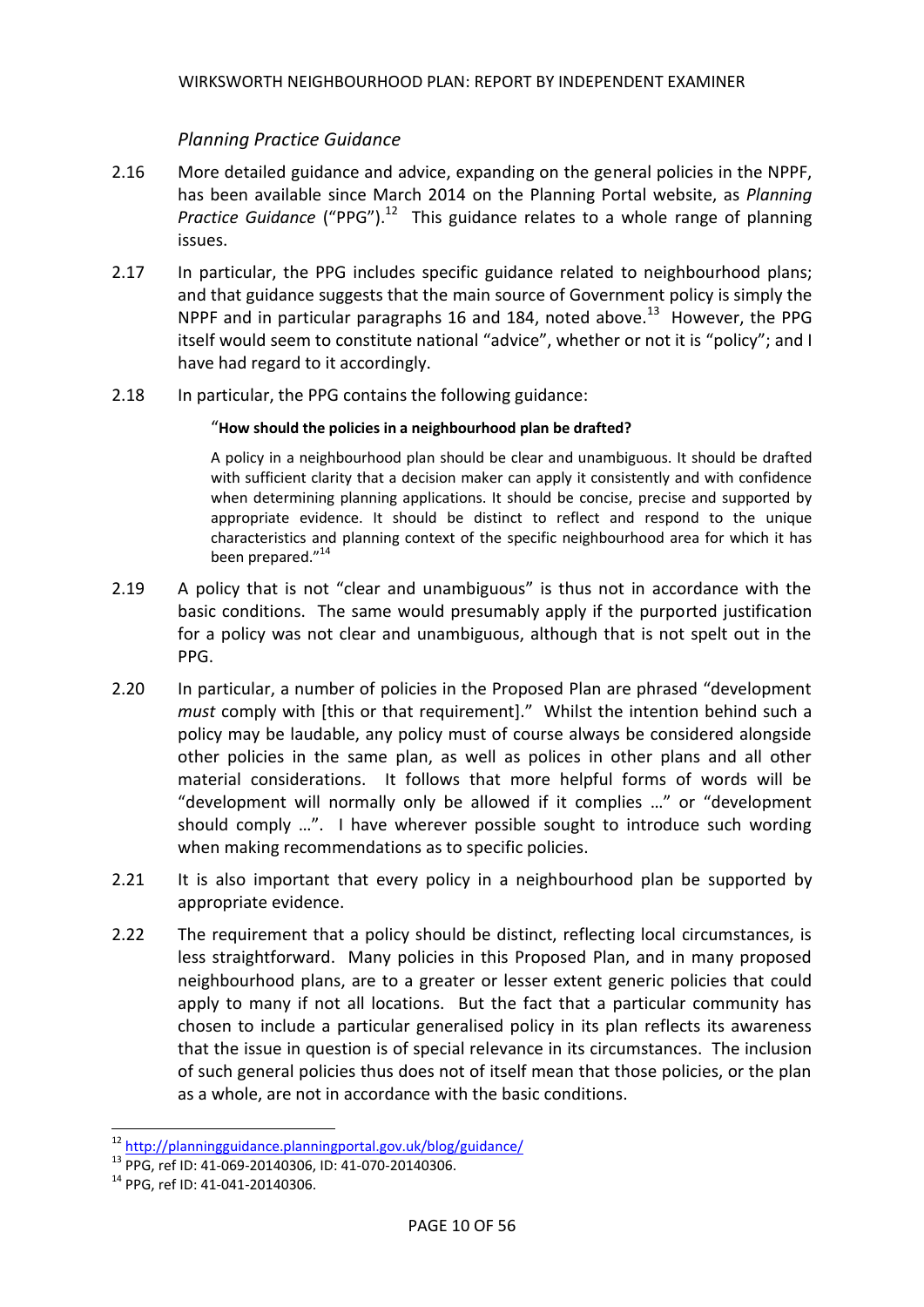#### *Other national policies and advice*

- 2.23 The reference in the first basic condition to national policies and advice is not limited to the guidance in the NPPF and the PPG. In particular, there were still in existence at the time when the Proposed Plan was prepared a plethora of Circulars, practice guidance notes and other such documents. However, most of those documents were cancelled in March 2014.
- 2.24 None of those who submitted written representations have drawn attention to any other national policies and advice to be taken into account in my examination of the Proposed Plan.
- 2.25 Subject to the above, I have therefore assumed that the relevant national policies and advice are those that are now contained in the NPPF and the PPG.

#### *Sustainable development: basic condition (d)*

- 2.26 In carrying out the examination of the Proposed Plan, I am required to consider whether the making of it would contribute to the achievement of sustainable development.
- 2.27 Paragraph 6 of the NPPF states that:

"The policies in paragraphs 18 to 219, taken as a whole [that is, virtually the whole of the NPPF], constitute the Government's view of what sustainable development in England means in practice for the planning system."

2.28 Slightly more helpfully, the following paragraph summarises the concept of sustainable development and the role of the planning system as follows:

> "7. There are three dimensions to sustainable development: economic, social and environmental. These dimensions give rise to the need for the planning system to perform a number of roles:

- *an economic role* contributing to building a strong, responsive and competitive economy, by ensuring that sufficient land of the right type is available in the right places and at the right time to support growth and innovation; and by identifying and coordinating development requirements, including the provision of infrastructure;
- *a social role* supporting strong, vibrant and healthy communities, by providing the supply of housing required to meet the needs of present and future generations; and by creating a high quality built environment, with accessible local services that reflect the community's needs and support its health, social and cultural well-being; and
- *an environmental role* contributing to protecting and enhancing our natural, built and historic environment; and, as part of this, helping to improve biodiversity, use natural resources prudently, minimise waste and pollution, and mitigate and adapt to climate change including moving to a low carbon economy.
- 2.29 The NPPF then explains that there is a presumption in favour of sustainable development: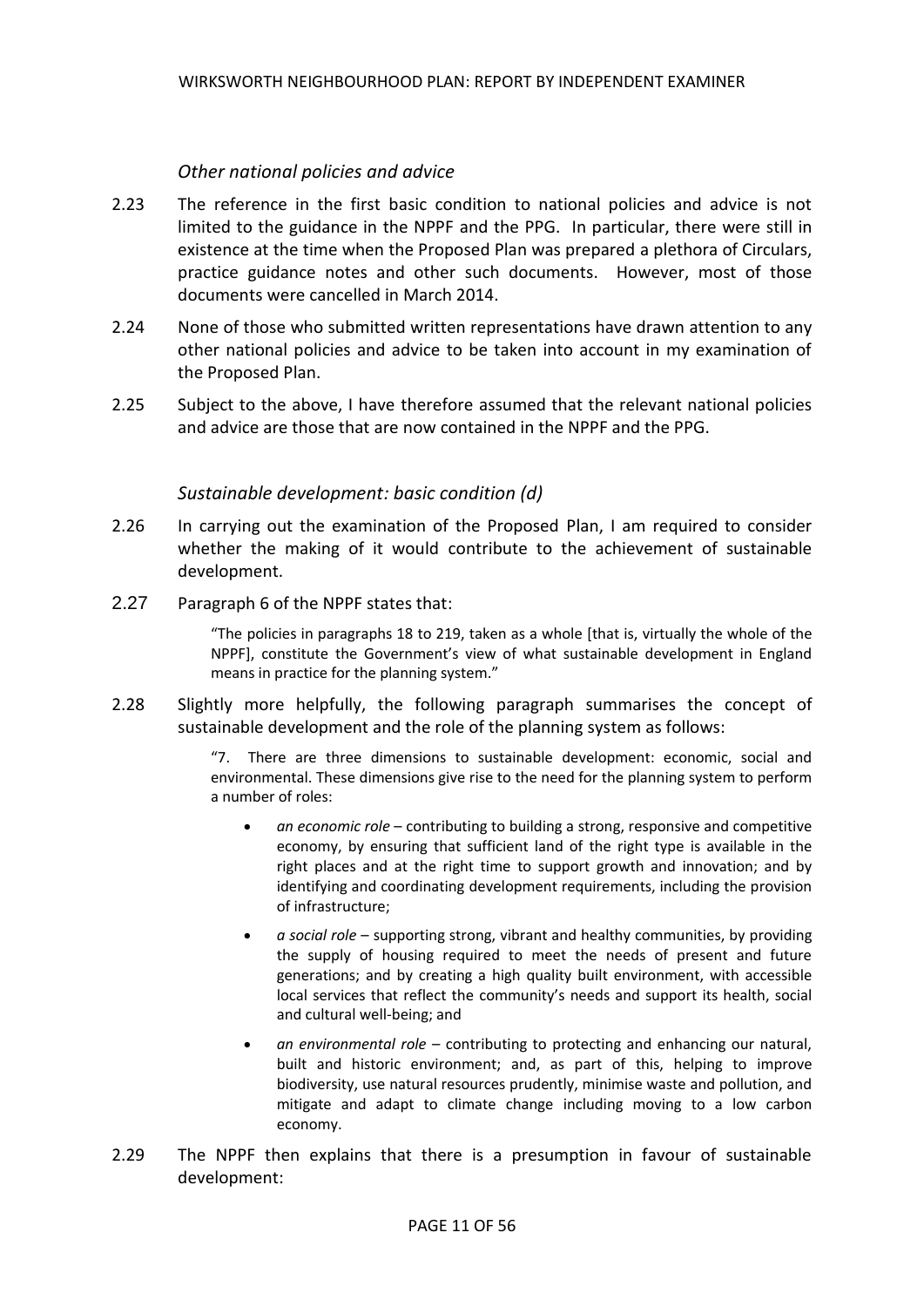"14. At the heart of the National Planning Policy Framework is a presumption in favour of sustainable development, which should be seen as a golden thread running through both plan-making and decision-taking.

For plan-making this means that:

- local planning authorities should positively seek opportunities to meet the development needs of their area;
- Local Plans should meet objectively assessed needs, with sufficient flexibility to adapt to rapid change, unless:
	- any adverse impacts of doing so would significantly and demonstrably outweigh the benefits, when assessed against the policies in this Framework taken as a whole; or
	- specific policies in this Framework indicate development should be restricted."
- 2.30 This is applied specifically to neighbourhood plans in paragraphs 15 and 16, quoted above.
- 2.31 None of those who submitted written representations have referred to any other definition of sustainable development, or any other documents relating to it, that I should take into account in my examination of the Proposed Plan.

#### *The development plan: basic condition (e)*

- 2.32 In carrying out the examination of the Proposed Plan, I am required to consider whether it is in general conformity with the strategic policies contained in the development plan for the area.
- 2.33 In this case, the development plan for the area including Wirksworth consists principally of the *Derbyshire Dales Local Plan* ("the Local Plan"), adopted in November 2005 by the District Council for the whole of its area (including Matlock, Wirksworth and Ashbourne) outside the Peak District National Park.<sup>15</sup>
- 2.34 In principle, that plan ceased to be effective on 27 September 2007, by virtue of paragraph 1(2)(a) of Schedule 8 to the 2004 Act; but on 20 November 2008 the Secretary of State issued a direction, under paragraph 1(3) of that Schedule, listing those policies of the Local Plan that would be "saved" and could therefore still be relied on after that date. That shows that the great majority of the policies in the Local Plan have been saved. Those provide, as would be expected, a complete suite of policies to deal with a wide range of issues, all of which were saved and are still in force.
- 2.35 The development plan also includes the saved policies of the separate local plans produced by Derbyshire County Council dealing with minerals (adopted in 2000 and amended in 2002) and waste disposal (adopted in 2005).<sup>16</sup> However, the Proposed

 $\overline{a}$ 

<sup>&</sup>lt;sup>15</sup> http://www.derbyshiredales.gov.uk/planning-a-building-control/planning-policy/local-plan

<sup>&</sup>lt;sup>16</sup> http://www.derbyshire.gov.uk/environment/planning/planning\_policy/minerals\_waste\_development\_ framework/default.asp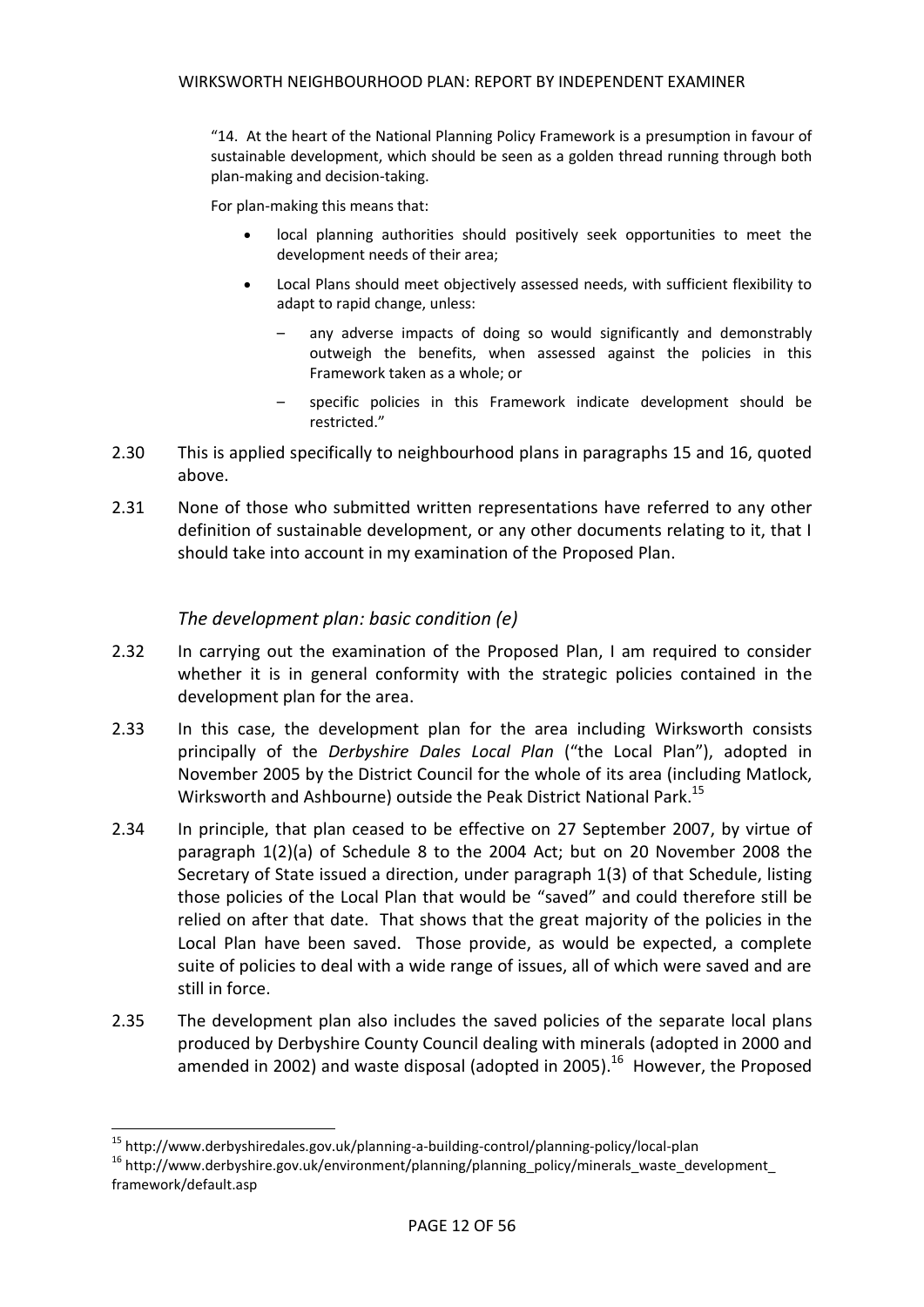Plan contains no policies relating to those matters, and no policies relating to other matters that are in conflict with any strategic policies in those plans.

- 2.36 The Regional Spatial Strategy for the East Midlands (RPS8) and the joint Derby and Derbyshire Structure Plan (adopted in 2001) no longer have any formal status as part of the development plan; as far as I am aware, there are no saved polices from either plan.
- 2.37 I have therefore confined my examination in relation to basis condition (e) to considering the general conformity with the saved strategic policies in the Local Plan.
- 2.38 There has been no objection (either from landowners, local people or anyone else) that there has been a failure by those drafting the Proposed Plan to ensure that it is in general conformity with the strategic policies in the adopted Local Plan.

# *The emerging Local Plan*

- 2.39 It would, obviously, be easier to produce a neighbourhood plan if there was available a local plan adopted in the last year or so containing up-to-date strategic policies on all topics and, in particular, as to the amount of housing and employment land required. However, there is no rule, either in the relevant statutory provisions or in central Government guidance, stating that a neighbourhood plan can only be prepared within a specific period after the adoption of a local plan.
- 2.40 This is no more than common sense, as from the moment a local plan is adopted it will become gradually more out of date, and arguably the policies within it less and less directly applicable. But the development plan will still govern planning decisions; and any neighbourhood plan will still have to be "in general conformity with" its strategic policies. And neighbourhood plans, where they exist, will provide the building blocks to help with the preparation of the next local plan, just as much as the local plan will form the basis of the next generation of neighbourhood plans.
- 2.41 In other words, following the adoption of the local plan, there will be a succession of neighbourhood plans made for the various areas within the local plan area; and in due course a new local plan will be produced and the whole cycle will start all over again. Every neighbourhood plan is thus produced after the previous local plan (which will still be in force) and before the next one; the question is therefore not whether a neighbourhood plan is produced "before" or "after" a local plan, but simply how long after the previous plan. Clearly, the longer the interval since the adoption of the local plan, the more caution will be required in applying the strategic policies within it.
- 2.42 That is presumably why the requirement that a neighbourhood plan should be in general conformity with the local plan is not the only basic condition, and why it has to be set alongside the equally important requirements that the neighbourhood plan should be in line with Government policy and advice – which itself will be gradually less and less up-to-date – and that it should help to achieve sustainable development.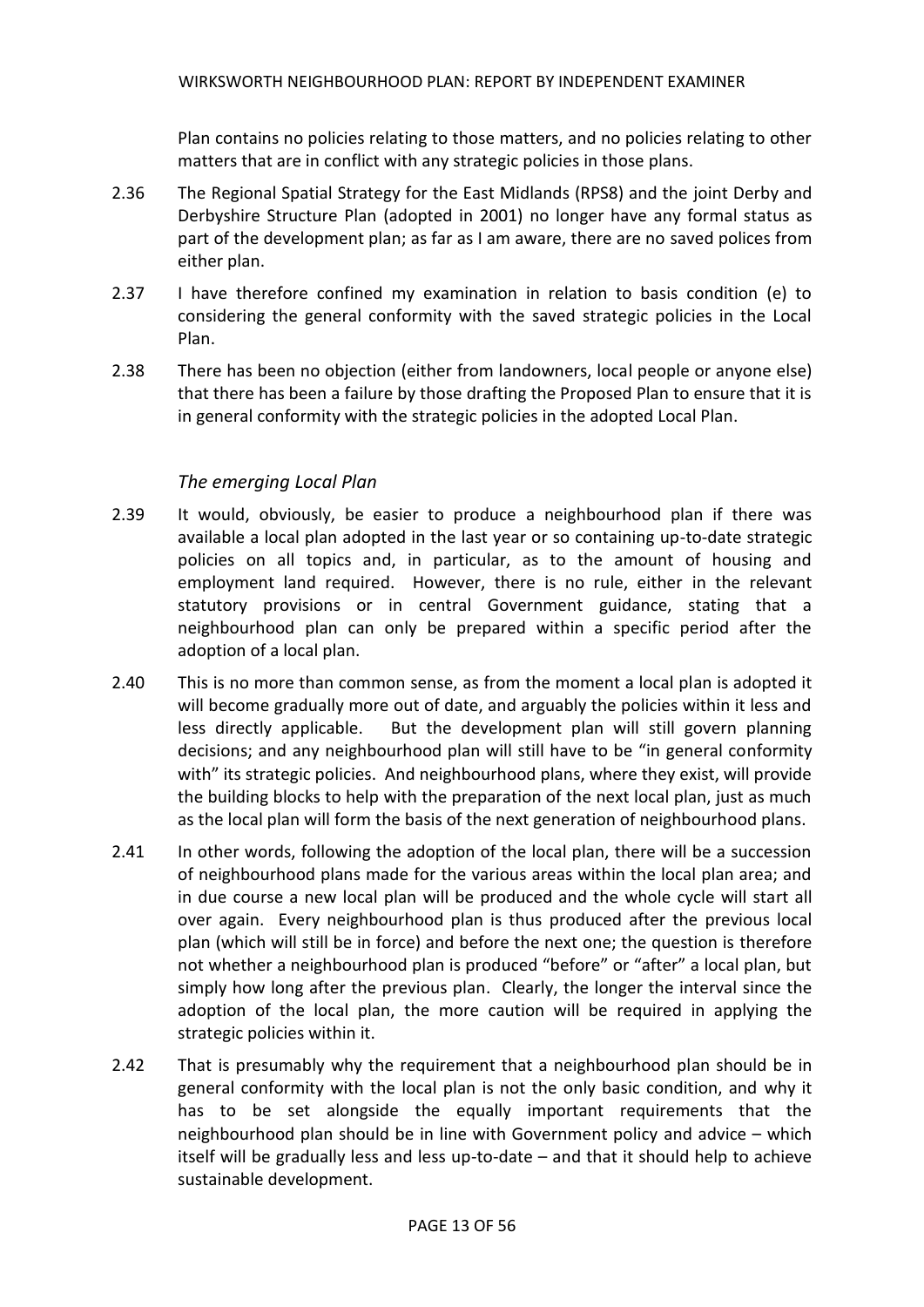- 2.43 There is thus no explicit requirement that a neighbourhood plan should be in general conformity with the strategic policies within an emerging local plan. However, those preparing the next local plan are required to ensure that it contributes towards the achievement of sustainable development; and in doing that they must have regard to national policies and advice contained in guidance issued by the Secretary of State. $17$  It follows that the need to ensure that the neighbourhood plan also contributes towards that goal and has regard to national policies and advice means that a neighbourhood plan should also be in harmony with an emerging local plan.
- 2.44 On the other hand, a local plan that has not yet been tested for soundness at an inquiry should not be given too much weight.
- 2.45 More generally, the NPPF notes that the preparation of a local plan is to take into account any existing neighbourhood plans:

"155. Early and meaningful engagement and collaboration with neighbourhoods, local organisations and businesses is essential. A wide section of the community should be proactively engaged, so that Local Plans, as far as possible, reflect a collective vision and a set of agreed priorities for the sustainable development of the area, including those contained in any neighbourhood plans that have been made."

2.46 Further, paragraph 185 notes that:

"… Local planning authorities should avoid duplicating planning processes for non-strategic policies where a neighbourhood plan is in preparation."

- 2.47 This seems to make it plain that a local plan may post-date a neighbourhood plan; and also, not surprisingly, that it must "reflect" the priorities contained in any relevant neighbourhood plan, and not repeat the non-strategic policies contained within it. That does not mean that the policies in a neighbourhood plan will necessarily determine what goes in to the next local plan – otherwise nothing would ever change – however, the more recent the neighbourhood plan, the more likely it will be that the local plan will closely reflect it. From which it follows that where a neighbourhood plan is being prepared at the same time as an emerging local plan, it makes sense for the two to be in harmony. But that is not, at least explicitly, one of the basic conditions.
- 2.48 In this case, the emerging local plan was until recently the *Derbyshire Dales Local Plan Pre-submission Draft 2013* ("the 2013 Draft Local Plan"). The current status of that draft Plan is summarised by the District Council on its website as follows:

"The Derbyshire Dales Local Plan Pre Submission Draft was submitted by Derbyshire Dales District Council to the Secretary of State for Independent Examination on 13 May 2014. The Secretary of State, in accordance with section 20 of the [2004 Act], appointed Inspector Keith Holland BA (Hons) Dip TP MRTPI ARICS to conduct the examination to determine whether the Local Plan was sound.

The Examination in Public of the Derbyshire Dales Local Plan opened on 22 July 2014 for a period of two days. During the two days of the Examination in Public, the Inspector considered the District Councils position in respect of the Duty to Cooperate and the Objectively Assessed Need for Housing. The Examination in Public was adjourned at the

 $\overline{a}$ 

 $17$  PCPA 2004, s 39(1)(b), (2).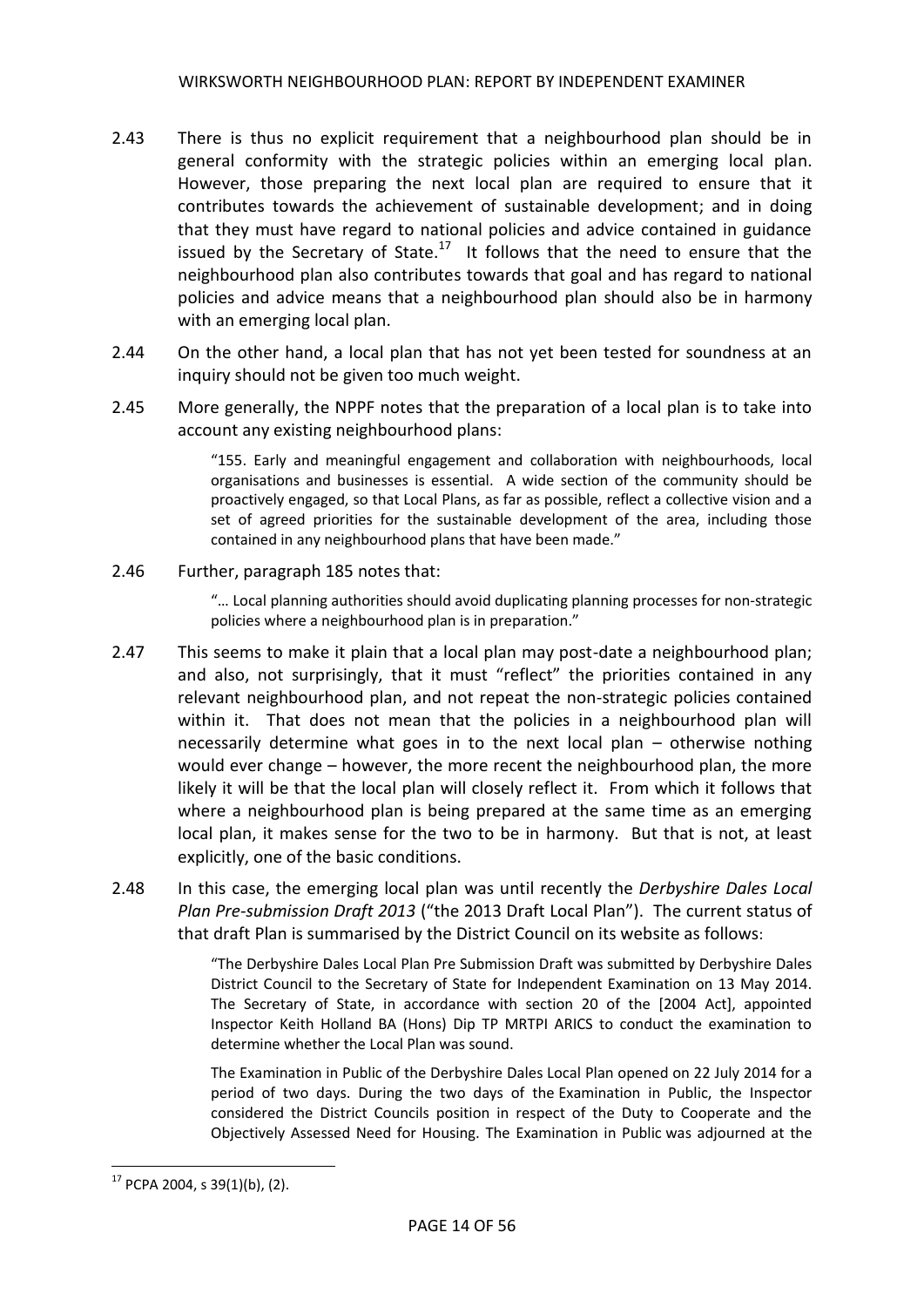close of business on 23 July 2014 and the Inspector's Initial Report was presented to the District Council on 29 July 2014.

The Local Plan Inspector concluded that the current level of housing provision proposed is inadequate and the full Objectively Assessed Need (OAN) for housing within the Derbyshire Dales in the plan period 2006-2028 should be at least 6500 dwellings. The Inspector advised that in its current form the Local Plan would not be found sound.

In light of the outcomes of the Examination in Public a resolution to withdraw the Local Plan was made on 2 October 2014 by a decision of the authority's full Council. The resolution to withdraw was made under the provision of section 22(1) of the Act, which provides for a local planning authority to withdraw a local development document at any time up to its adoption.

The Council has issued a Notice of Withdrawal in accordance with regulation 27 of the Town and Country Planning (Local Planning) (England) Regulations 2012."<sup>18</sup>

2.49 An introductory note inside the cover of the Proposed Plan states as follows:

"Within this Submission Draft of the Wirksworth Neighbourhood Plan, there are many references to the 2013 draft local plan and its policies. Because of that, the neighbourhood plan is dependent on the draft local plan being adopted.

During the preparation of this plan, it was assumed that the June 2013 draft of the local plan would be adopted early in 2015, before or at the same time as the neighbourhood plan. However, in August 2014, the local plan suffered a set-back, and it is now unlikely to be adopted soon.

Because the set-back is due to concerns that the local plan may not have identified sufficient housing land, and there seem to be no other major concerns, it is likely that the policies in the eventually-adopted local plan will prove to be identical or very similar to those in the 2013 draft (except that there may be more housing sites). Therefore, there should be no need to alter the references that the neighbourhood plan policies make to the local plan."

2.50 More recently, at the start of February 2015, the Town Council has produced a document entitled *A Note on the effects on the Neighbourhood Plan policies of delays in Local Plan preparation* (which I refer to below as "WTC Note 1"). This quoted the third of the above paragraphs from the introductory note, and continued:

> "Most of the neighbourhood plan policies make sense inherently, without it being necessary for a reader to refer back to the draft local plan. However, there are five policies which refer directly to the draft local plan and, despite the sentiment quoted above, it would probably be best if the references were removed, provided that the intention and meaning of the policies was not changed. The five policies are NP1, NP6, NP9, NP12 and NP19. The following paragraphs offer suggestions for how the references might be removed."

2.51 It clearly made sense that the Proposed Plan should have been prepared in the light of the emerging Local Plan. However, the statutory requirement is that it should be in general conformity with the strategic policies contained in "the development plan" – that is, the development plan that is, for better or worse, currently in force.

**.** 

<sup>&</sup>lt;sup>18</sup> http://www.derbyshiredales.gov.uk/planning-a-building-control/planning-policy/local-plan/revisedderbyshire-dales-local-plan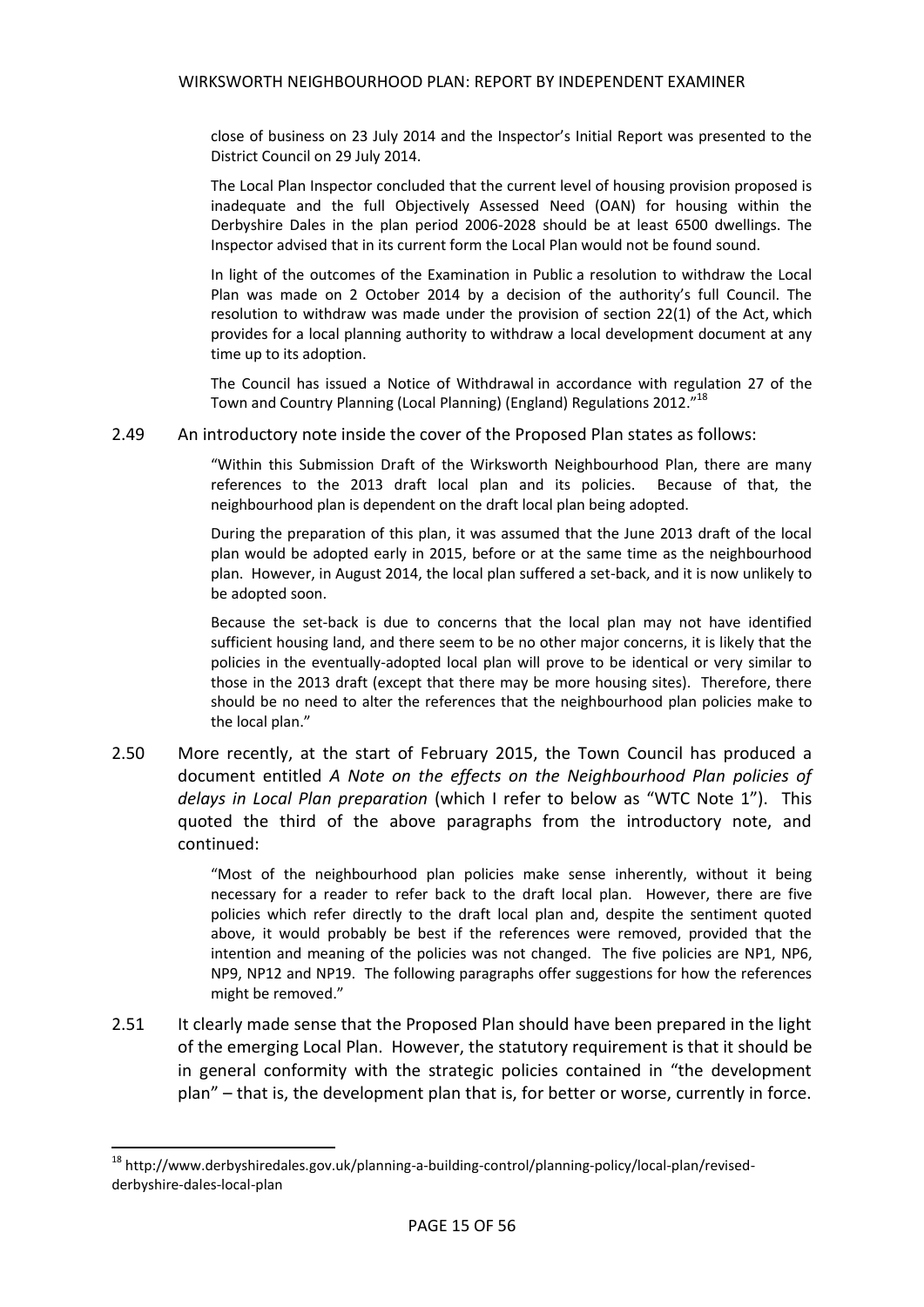And it is on that basis that I have considered the Proposed Plan in relation to Basic Condition (d).

- 2.52 However, in all the circumstances, it seems to me sensible that the Proposed Plan should not explicitly rely on the existing Local Plan, which is hopefully soon to be superseded. The 2013 Draft Local Plan may never see the light of day, at least in the form in which was published; but it did exist for a while as a publicly available document, and was evidence of the direction of travel of the District Council's thinking; it can therefore be referred to, but only on that basis.
- 2.53 The approach indicated in WTC Note 1 seems eminently sensible in relation to the five policies mentioned in it (NP1, NP6, NP9, NP12 and NP19). I have taken it fully into account in my suggested wording for those policies, and in making my recommendations for consequential changes to the supporting text.
- 2.54 Overall, therefore, whilst the general approach that was adopted in the drafting of the Proposed Plan, as updated in WTC Note 1, seem sensible, a number of alterations will now be required to the text to reflect the withdrawal of the 2013 Draft Local Plan. In Chapters 4 to 11 of this Report, I have made appropriate recommendations as to the more significant alterations in relation to each Chapter of the Proposed Plan. In Annexe A I have set out further drafting amendments; it may be that I have missed one or two references to the draft plan, but the general approach I have advocated should be clear enough.

# *EU obligations: basic conditions (f) and (g)*

- 2.55 In carrying out the examination of the Proposed Plan, I am required to consider specifically whether the making of Proposed Plan is likely to have a significant effect on
	- o a European site (as defined in the Conservation of Habitats and Species Regulations 2010), or
	- o a European offshore marine site (as defined in the Offshore Marine Conservation (Natural Habitats, &c) Regulations 2007),

either alone or in combination with other plans or projects (additional basic condition (g)) (see paragraph 2.6 above).<sup>19</sup>

- 2.56 More generally, I am required to consider whether the making of the Proposed Plan is in general conformity with "EU obligations" (basic condition (f)).
- 2.57 The principal relevant EU obligation is under the EC directive on the assessment of the effects of certain plans and programmes on the environment (strategic environmental assessment, or SEA) (Directive 2001/42/EC). That requires, where plans and programmes are likely to have significant effects on the environment, that an environmental assessment be carried out at the time they are prepared and before they are adopted.

 $\overline{a}$  $19$  NP(G)R 2012, regulation 32; Schedule 2, paragraph 1.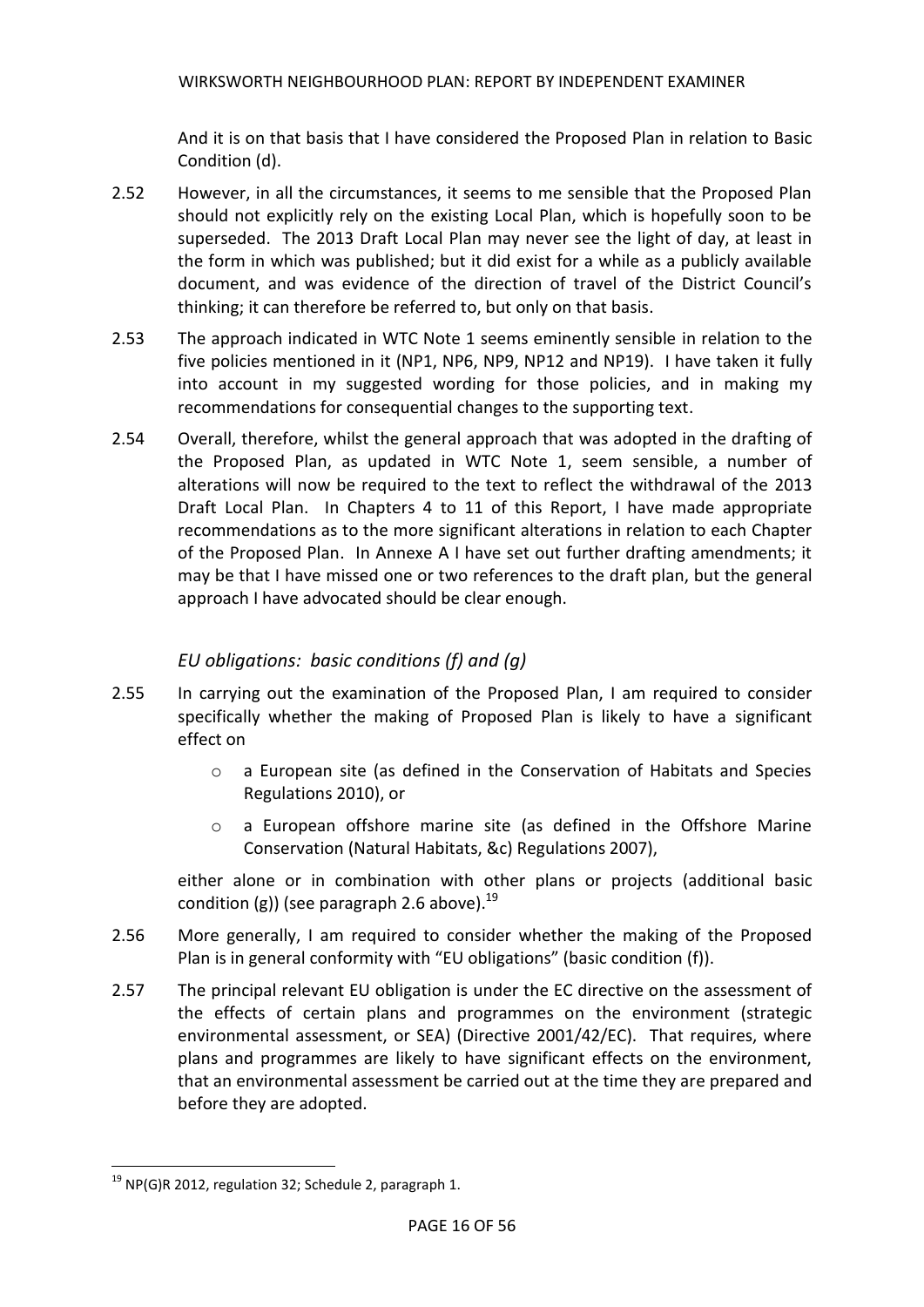2.58 The applicability of that obligation was considered by the European Court of Justice in Case C-567/10 *Inter-Environnement Bruxelles ASBL v. Region de Bruxelles-Capitale*. The Court held that

> "27. The European Commission considers that, where an authority is subject to a legal obligation to prepare or adopt a plan or programme, the test of being 'required' within the meaning of Article 2(a) of Directive 2001/42 is met. …

> 28. … an interpretation which would result in excluding from the scope of Directive 2001/42 all plans and programmes, inter alia those concerning the development of land, whose adoption is, in the various national legal systems, regulated by rules of law, solely because their adoption is not compulsory in all circumstances, cannot be upheld.

> 31. It follows that [such] plans and programmes ... must be regarded as 'required' within the meaning, and for the application, of Directive 2001/42 and, accordingly, be subject to an assessment of their environmental effects in the circumstances which it lays down."<sup>20</sup>

- 2.59 In other words, merely because the preparation of a plan is optional, rather than compulsory, that does not avoid the need for an SEA to be prepared. That confirms that an SEA is required as part of the process of preparing a neighbourhood plan, where such a plan is likely to have significant effects on the environment.
- 2.60 I note that the District Council, in its *Sustainability Appraisal and Strategic Environmental Assessment*, does not consider that any of the policies in the Proposed Plan are likely to have significant effects on the environment, such that an SEA needs to be prepared, and that Natural England and English Heritage agree. In particular, I note that the policies relating to the proposed housing at the Middleton Road site – which would be a significant development – are simply providing for the details of the layout and other matters; the principle of the development will be provided for in the Replacement Local Plan when it emerges in due course. I am therefore satisfied that an SEA is not required.
- 2.61 The second EU obligation is that:

…

"any plan or project not directly connected with or necessary to the management of [a European site] but likely to have a significant effect thereon, either individually or in combination with other plans or projects, shall be subject to appropriate assessment of its implications for the site in view of the site's nature conservation objectives." $^{21}$ 

This echoes the more specific requirement of basic condition (g), referred to above.

- 2.62 I am not aware that any of the policies in this Plan are likely to have a significant effect on any European site.
- 2.63 None of those who submitted written representations have drawn attention to any other relevant EU obligation that I should take into account in my examination of the Proposed Plan. In particular, other potentially relevant EU obligations might arise under the Waste Framework Directive, the Air Quality Directive, or the Water Framework Directive. However, none of those would seem to be relevant in this case.

**.** 

 $20$  [2012] 2 CMLR 30, at paragraphs 27, 28, 31.

 $^{21}$  Habitats Directive 92/43/EEC, article 6(3).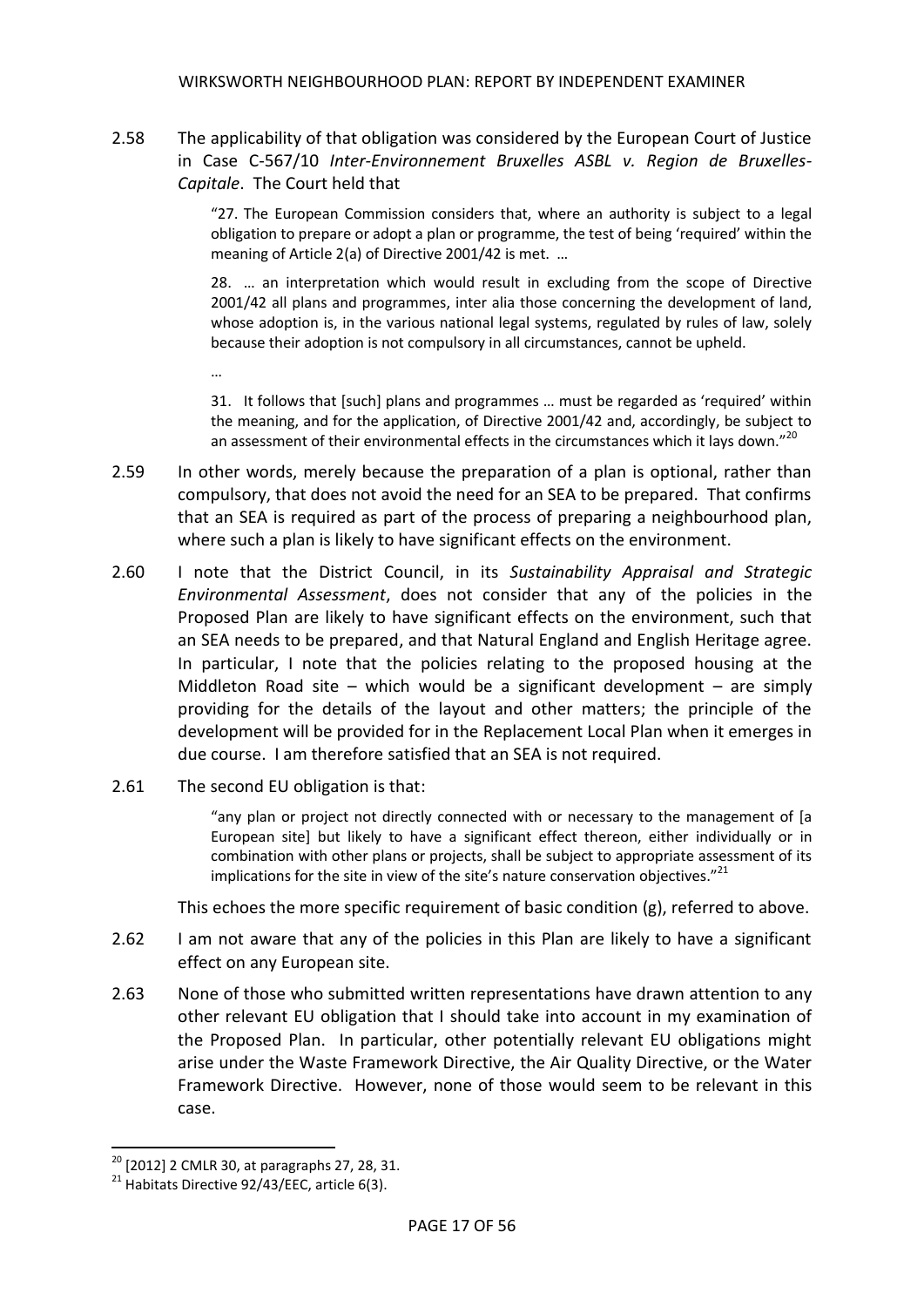# **3. Other statutory requirements**

#### *Introduction*

- 3.1 There are number of matters that I am required to consider, in addition to the basic conditions:
	- o whether the Proposed Plan complies with the provision made by or under sections 38A and 38B of the 2004 Act;
	- o whether the area for any referendum should extend beyond the neighbourhood area to which the Proposed Plan relates; and
	- $\circ$  such other matters as may be prescribed.<sup>22</sup>
- 3.2 As to the matters in the first of these categories, there are a number of provisions for the making of neighbourhood plans:
	- o in sections 38A and 38B of the 2004 Act;
	- o in Schedule 4B to the 1990 Act (introduced by section 38A(3) of the 2004 Act); and
	- o in the 2012 Regulations (made under sections 38A(7) and 38B(4)).

I consider whether the Proposed Plan complies with the requirements of these provisions in the remainder of this Chapter.

- 3.3 At the end of the Chapter I consider briefly the question of the area for a referendum.
- 3.4 As to the third category of matters mentioned in paragraph 3.1, none have yet been prescribed.
- 3.5 The Regulations provide that the submission of a proposed neighbourhood plan by a qualifying body to a planning authority must be accompanied by a statement explaining how the plan meets the above requirements.<sup>23</sup> Indeed, the submission of such a document is itself one of those requirements. In the case of the Proposed Plan at Wirksworth, the document has been produced to accompany it, entitled *Legal Requirements and Basic Conditions Statement*, does indeed relate to most if not all of the statutory requirements referred to above, and not just the basic conditions.

**.** 

<sup>&</sup>lt;sup>22</sup> TCPA 1990, Schedule 4B, paragraph 8(1), applied by PCPA 2004, sections 38A(3), 38C(5)(b), (c).

 $^{23}$  NB(G)R 2012, regulation 15(1)(d).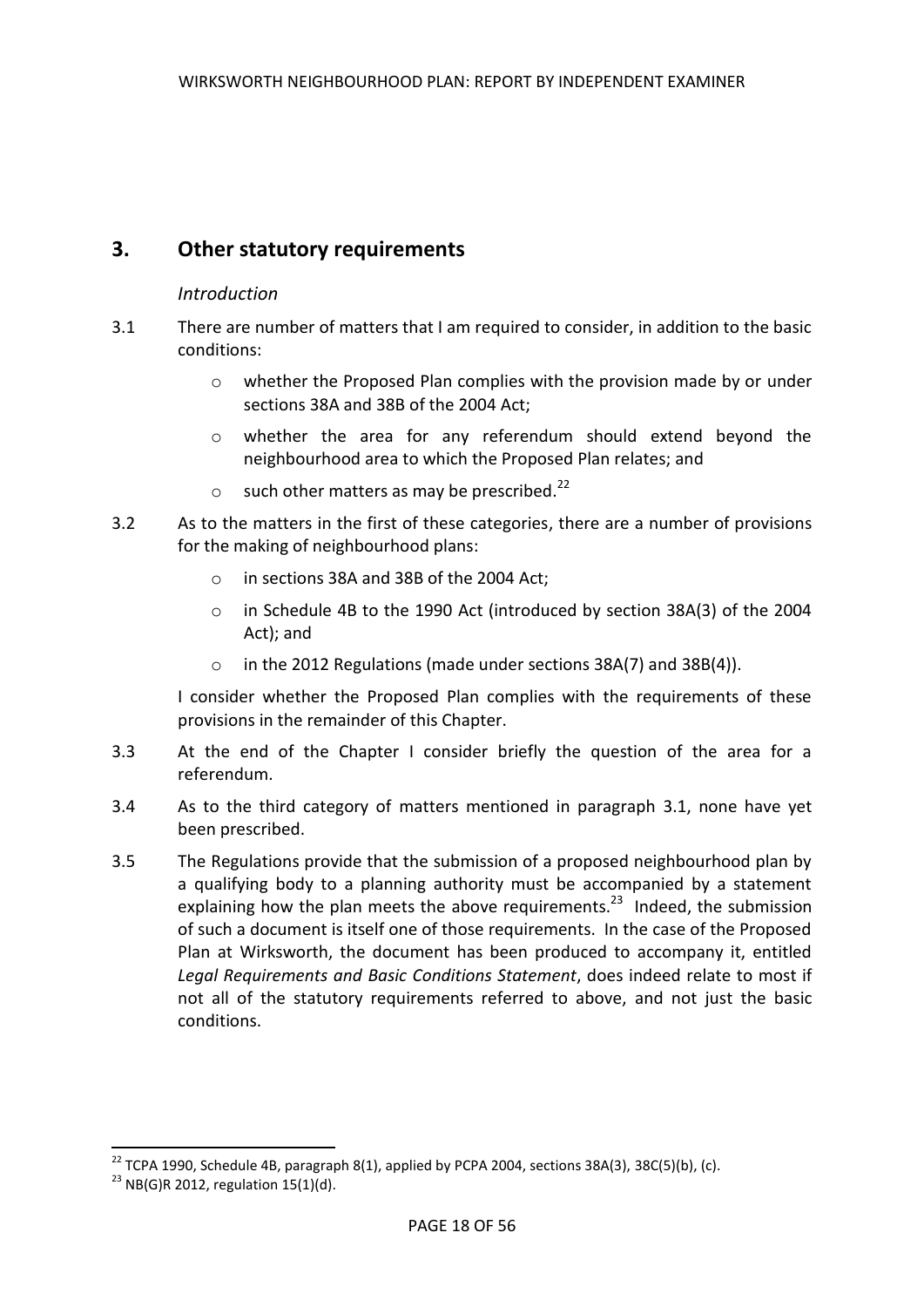*The policies in the Proposed Plan must relate to the development and use of land*

- 3.6 A neighbourhood development plan is to be a plan that sets out policies for the development and use of land in the whole or part of the area in question.<sup>24</sup> This is a fundamental provision, as a plan that contains only other types of policies may be a worthwhile and commendable document, but it is not a "neighbourhood development plan" within the terms of the relevant legislation.
- 3.7 In the present case, I have noted that there are some provisions in the Proposed Plan that do not relate to the development and use of land; however, they are all clearly distinguished from the policies in the Plan, and given the name "Town Council Action Points".
- 3.8 I am satisfied that, provided that distinction is maintained in the published version of the Plan, all of the policies in the Proposed Plan as modified do relate to the development and use of land.

# *The contents of the Proposed Plan must comply with other statutory requirements*

- 3.9 There are various statutory requirements that must be complied with before a proposed neighbourhood plan can go forward to a referendum. Some of these relate to the process that should have taken place in connection with its preparation, before, during and after the examination. But some relate to the contents of the plan.
- 3.10 First, a neighbourhood development plan must specify the period for which it is to have effect.<sup>25</sup> In this case, the Proposed Plan clearly states on the cover that the Plan will have effect for the period 2015 to 2028. It will therefore comply with this requirement.
- 3.11 Secondly, a neighbourhood development plan may not include provisions relating to "excluded development" – principally minerals, waste disposal and nationally significant infrastructure projects.<sup>26</sup> The Proposed Plan does not include any such provisions. It therefore complies with this requirement.
- 3.12 Thirdly, a neighbourhood development plan may not relate to more than one neighbourhood area; and only one such plan may be made for each area.<sup>27</sup> The Proposed Plan relates only to the civil parish of Wirksworth; and is the only neighbourhood development plan relating to that parish. It therefore complies with these requirements.
- 3.13 Fourthly, in the event of a conflict between a policy and other material in a neighbourhood development plan, the policy must prevail.<sup>28</sup> This is no more than a

1

<sup>&</sup>lt;sup>24</sup> PCPA 2004, section 38A(2).

<sup>&</sup>lt;sup>25</sup> PCPA 2004, section  $38B(1)(a)$ .

 $26$  PCPA 2004, section 38B(1)(b), (6).

 $27$  PCPA 2004, section 38B(1)(c), (2)

<sup>28</sup> PCPA 2004, section 38B(3)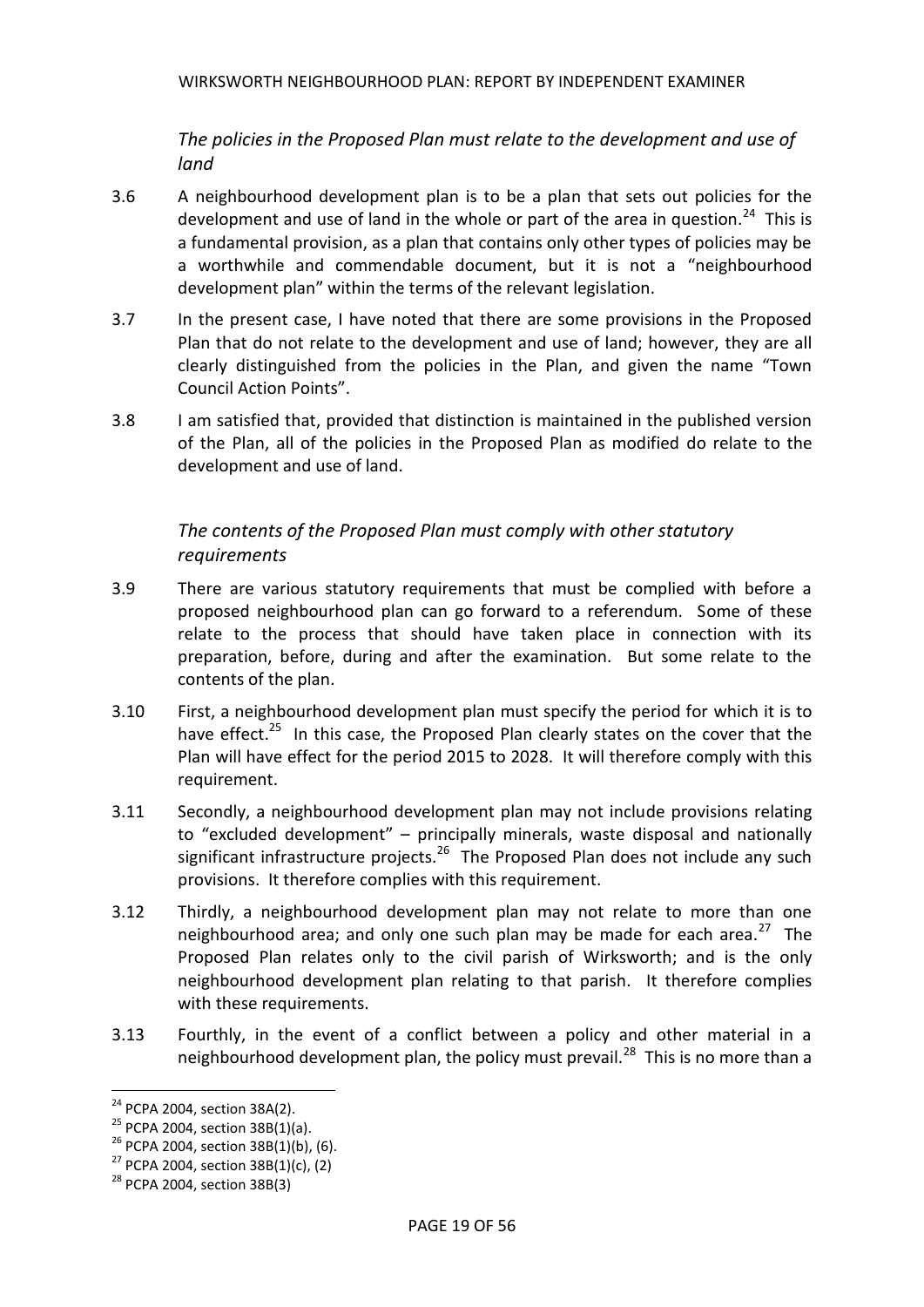principle of law, and therefore does not have to be stated explicitly within the plan. However, it would be helpful if the Wirksworth Plan were to contain such a provision.

#### **3.14 I recommend that a paragraph be inserted (after paragraph 1.3.4, on page 6) to the following effect:**

# **"1.3.5 If to any extent a policy in the Neighbourhood Plan conflicts with any other statement or information in the Plan, the policy is to prevail."**

*The Proposed Plan may not be submitted to a referendum if it breaches EU obligations or the Human Rights Convention*

- 3.15 The planning authority is not obliged to submit a plan to a referendum if it breaches any EU obligation or any rights under the Human Rights Convention.<sup>29</sup>
- 3.16 Compliance with EU obligations has been considered already, in the previous Chapter (see paragraphs 2.52 to 2.60 above). I do not consider that the Proposed Plan is in breach of any such obligations.
- 3.17 None of those who submitted written representations have drawn attention to any particular right under the Human Rights Convention that I should take into account in my examination of the Proposed Plan. And I do not consider that the Proposed Plan is in breach of any Convention Rights.
- 3.18 I therefore see no reason under either of these headings why the District Council should not submit the Proposed Plan, subject to the recommended modifications, to a referendum.

# *The making of the Proposed Plan must comply with the statutory requirements*

- 3.19 The production of a plan and its independent examination (as opposed to its contents) must be in accordance with the provisions of Schedule 4B to the 1990 Act, and the regulations made under that Schedule – in particular with reference to the publicity given to the proposal to prepare the plan and the contents of the draft plan once made.<sup>30</sup>
- 3.20 The actual statutory requirement is in regulation 14 of the 2012 Regulations, and is as follows:

"Before submitting a plan proposal to the local planning authority, a qualifying body must—

- (a) publicise, in a manner that is likely to bring it to the attention of people who live, work or carry on business in the neighbourhood area—
	- (i) details of the proposals for a neighbourhood development plan;

 $\overline{\phantom{a}}$ 

 $^{29}$  PCPA 2004, section 38A(6).

<sup>&</sup>lt;sup>30</sup> TCPA 1990, Schedule 4B, paragraph 4, applied by PCPA 2004, sections 38A(3), 38C; NP(G)R 2012, regulations, 14, 16.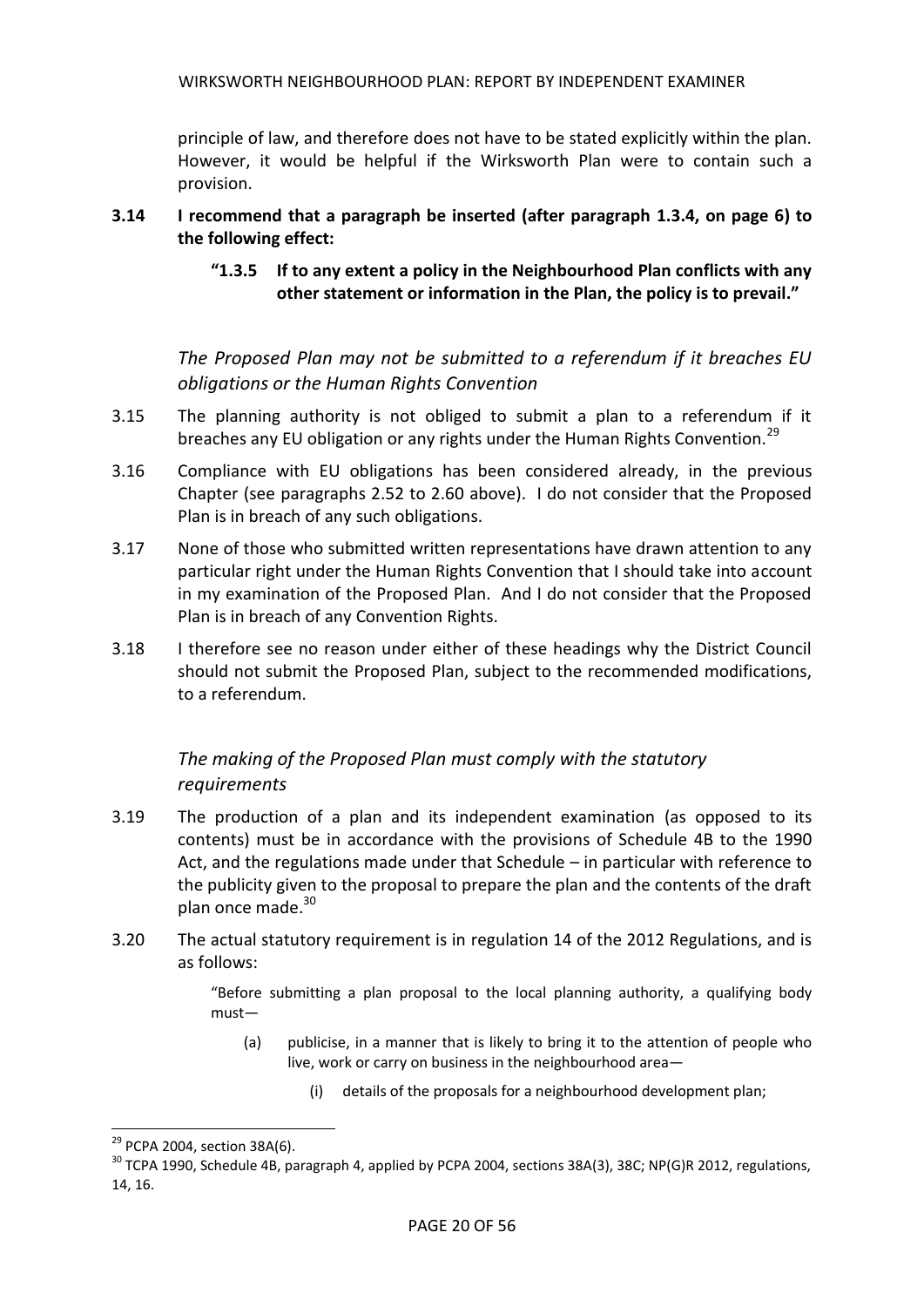- (ii) details of where and when the proposals for a neighbourhood development plan may be inspected;
- (iii) details of how to make representations; and
- (iv) the date by which those representations must be received, being not less than 6 weeks from the date on which the draft proposal is first publicised; …"
- 3.21 It is clear that this cannot require a neighbourhood plan to be brought to the attention of all the people who live or work in an area, including children and hospital patients. There has to be a balance between what might be ideal, in the absence of financial and other constraints, and what is practical.
- 3.22 Such concerns were no doubt anticipated by those creating the statutory scheme for neighbourhood plans, as the Regulations provide that the submission of a proposed neighbourhood plan by a qualifying body to a planning authority is to be accompanied by a "consultation statement", which is to explain who was consulted, how, and with what result. $31$  It appears that the statement is not to be limited to the consultation required to be carried out under regulation 14.
- 3.23 In this case, the consultation that was carried out in this case was described fully in the *Consultation Statement*, issued in October 2014. This makes it plain that a large number of the residents of Wirksworth were involved in the preparation of the Proposed Plan, along with all the relevant statutory bodies.
- 3.24 No objections on procedural grounds to the Proposed Plan have been made by any of those who responded to the consultation exercise; indeed some respondents have commended the Town Council for the thorough way in which the exercise has been carried out.
- 3.25 I am satisfied that the consultation exercise undertaken in this case was sufficient to publicise the Proposed Plan, in a manner that was likely to bring it to the attention of people who live, work or carry on business in Wirksworth. The requirements of regulation 14 and 15 have therefore been satisfied.

#### *Other statutory obligations*

- 3.26 Where a planning authority is faced with a proposal to make a neighbourhood plan that is in essence very similar to a previous proposal that has been rejected, it may decline to consider it. That does not apply in this case. In any other case, it must consider whether the proposal to prepare a draft plan has been properly made, and submit it for independent examination. $32$  The District Council in this case has acted entirely correctly.
- 3.27 The Town Council and the District Council are also under a duty under section 11 of the Countryside Act 1968 to ensure that in the exercise of their functions relating to land they have regard to the desirability of conserving the natural beauty and

**.** 

 $31$  NP(G)R 2012, regulation 15(1)(b), (2).

<sup>&</sup>lt;sup>32</sup> TCPA 1990, Schedule 4B, paragraphs 5, 6, applied by PCPA 2004, sections 38A(3).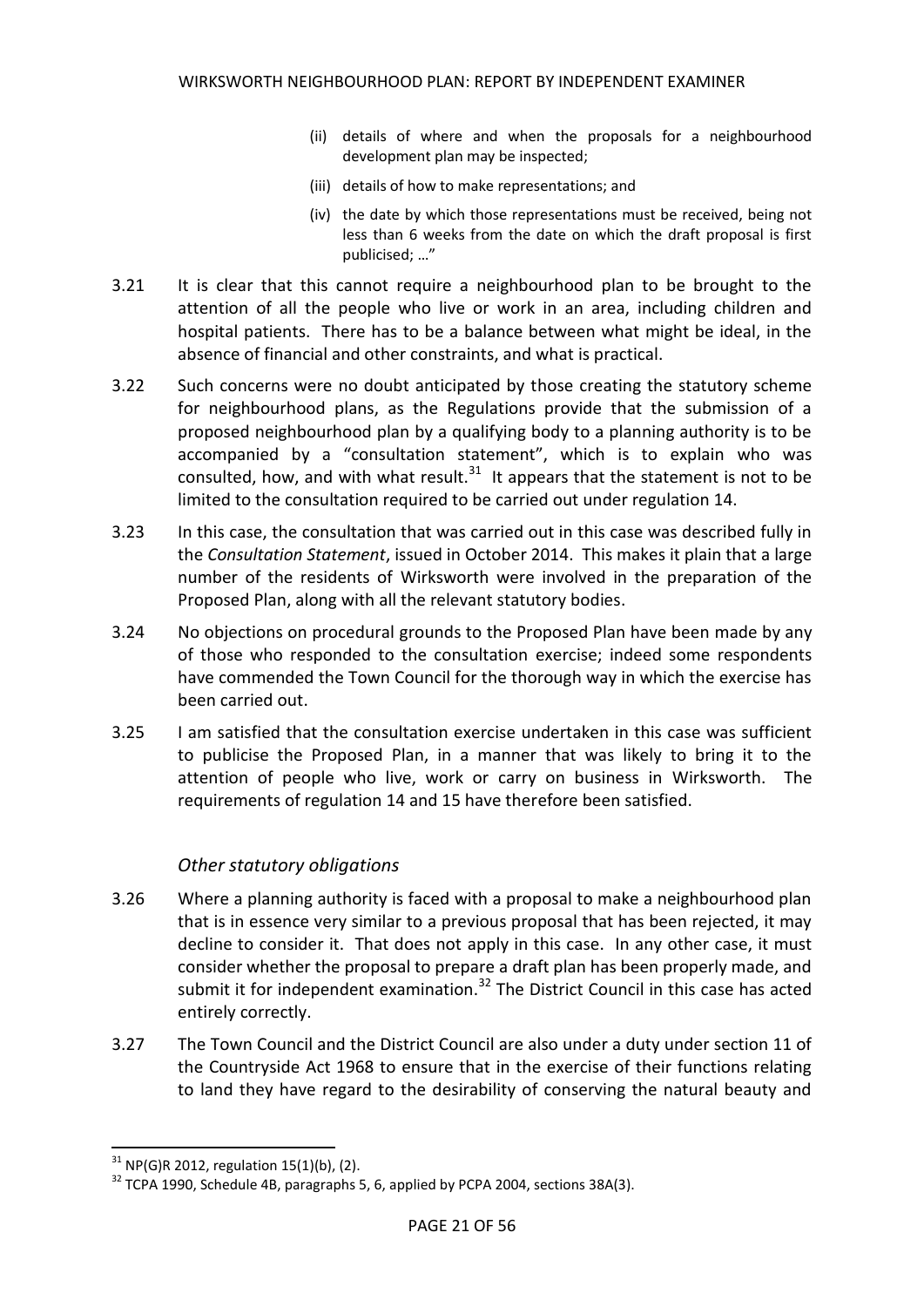amenity of the countryside. It is clear that the Proposed Plan has been prepared with such concerns very much in mind.

- 3.28 It is also necessary for the Town Council (as a public body within the scope of Schedule 19 to the Equality Act 2010), in preparing a neighbourhood plan, to satisfy the public sector equality duty under section 149 of that Act. Subject to the concerns raised in relation to the proposals for the part-pedestrianisation of the town centre, to which I return later in this Report, I see no problem in that regard.
- 3.29 I see no need to recommend any modifications to comply with these obligations.

#### *The area for a referendum*

- 3.30 In the event that I recommend that the Proposed Plan be submitted to a referendum, the area for that referendum could extend beyond the area to which the Plan relates – that is, the parish of Wirksworth.
- 3.31 However, Wirksworth (including Bolehill) is a largely self-contained community, and the policies and proposals in the Proposed Plan will have a very limited impact on the area outside the parish.
- 3.32 I am therefore satisfied that, if a referendum is to be held, it should be only in the parish of Wirksworth.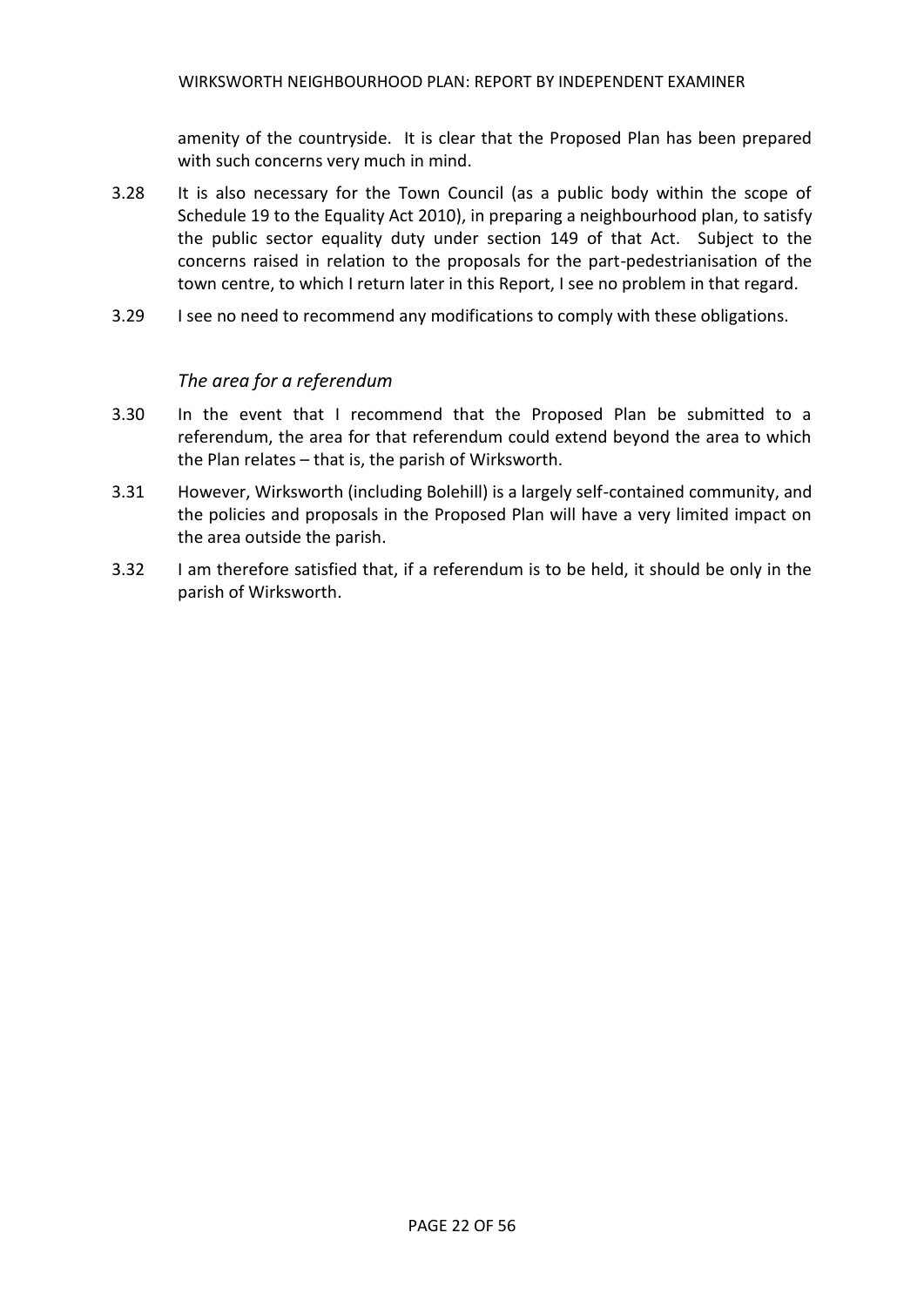# **4. Introduction, and Chapter 1**

# *Overall structure*

4.1 The starting point is that a neighbourhood plan should contain clear policies, and provide a practical framework within which decisions on planning applications can be made with a high degree of predictability and efficiency (see paragraphs 2.10, 2.11, 2.18 above). $^{33}$  It is therefore important that the plan has a clear and coherent structure, and is well drafted. That is not true of all draft neighbourhood plans; but fortunately this Proposed Plan for Wirksworth is well-structured, if not always clearly drafted.

# *The introductory note*

4.2 The introductory note inside the cover of the Proposed Plan needs to be re-worded to reflect the withdrawal of the 2013 Draft Local Plan (see paragraphs 2.37 to 2.51 above). I suggest the following:

# "**A NOTE ON THE DERBYSHIRE DALES LOCAL PLAN CONTEXT**

**The Plan's relationship with the development plan is important, and is set out in statute, regulations and Government policy. The development plan for the area including Wirksworth consists principally of those policies of the Derbyshire Dales Local Plan, adopted by the District Council in 2005, that were "saved" by the Secretary of State in his direction of November 2008, together with the related explanatory text. Those are here referred to collectively as "the Local Plan".**

**This Plan is to be in general conformity with the strategic policies in the Local Plan – as well as guidance from central Government, EU obligations, and the need to achieve sustainable development. This relationship is explained in the** *Evidence and Explanations* **document that accompanies this Plan.**

**This Plan has also been prepared in the light of the emerging Replacement Local Plan, and in particular the pre-submission draft of that plan produced in June 2013, to which there are many references through this Plan (as "the 2013 Draft Local Plan"). That draft was withdrawn in October 2013, but is likely to re-emerge in a broadly similar form in 2015 or 2016; and it is now unlikely to be adopted soon.**

**Because the set-back is due to concerns that the 2013 Draft Local Plan may not have identified sufficient housing land, and there seem to be no other major concerns, it is likely that the policies in the replacement Local Plan,** 

 $\overline{\phantom{a}}$ 

 $33$  NPPF, paras 15, 17.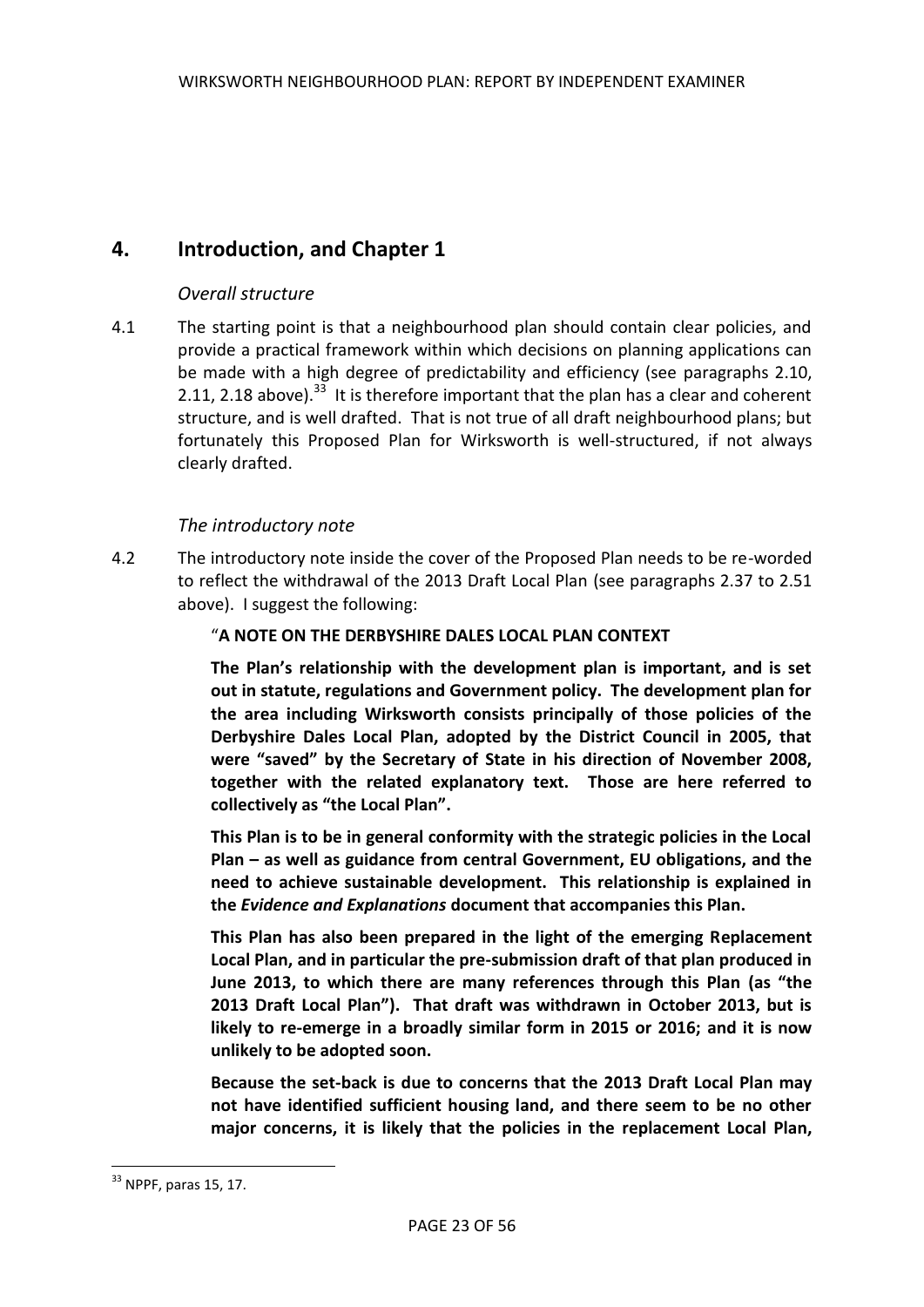**when it re-emerges, will prove to be similar to those in the 2013 draft (except that there may be more housing sites) – although they may be subject to further change in the course of the adoption process.**

**It is therefore expected that there will be few conflicts between the replacement Local Plan, once it has finally been adopted, and this Plan. However, the two plans will both be part of the development plan, and will both need to be taken into account in any future decisions on planning applications."** 

- 4.3 The second sentence of paragraph 1.1.3 should be deleted, together with footnote 2. New paragraphs should be added after paragraph 1.1.3, as follows:
	- "**1.1.4 This plan is required by law to be in general conformity with the strategic policies of the Local Plan. However, it has also been drafted so as to be in conformity with the 2013 Draft Local Plan. That draft was withdrawn in October 2013, but is likely to re-emerge in a broadly similar form in 2015 or 2016.**
	- **1.1.5 This plan covers the period until 2028, which is likely to be the period covered by the replacement Local Plan when it re-emerges."**

Paragraphs 1.1.4 to 1.1.9 will need to be renumbered 1.1.6 to 1.1.11.

# *Other general points*

- 4.4 I have already noted that, in the event of a conflict between a policy and other material in a neighbourhood development plan, the policy must prevail.<sup>34</sup> This is no more than a principle of law, and therefore does not have to be stated explicitly within the plan. However, it would be helpful if the Wirksworth Plan were to contain such a provision.
- **4.5 I recommend that a paragraph be inserted (after paragraph 1.3.4, on page 6) to the following effect:** 
	- **"1.3.5 If to any extent a policy in the Neighbourhood Plan conflicts with any other statement or information in the Plan, the policy is to prevail."**
- 4.6 Secondly, the overall clarity of the Plan would be improved if the Vision, set out at section 1.5, were slightly redrafted so as to link more clearly to the remainder of the Plan.

#### **4.7 I recommend that section 1.5 be redrafted as follows:**

#### "**The Vision for Wirksworth**

- **1.5.2 The Town Council's vision for the town and the parish sees:**
	- **A vibrant and prosperous market town with a caring, tolerant and active community at its heart; and**

 $\overline{\phantom{a}}$ 

<sup>&</sup>lt;sup>34</sup> PCPA 2004, section 38B(3)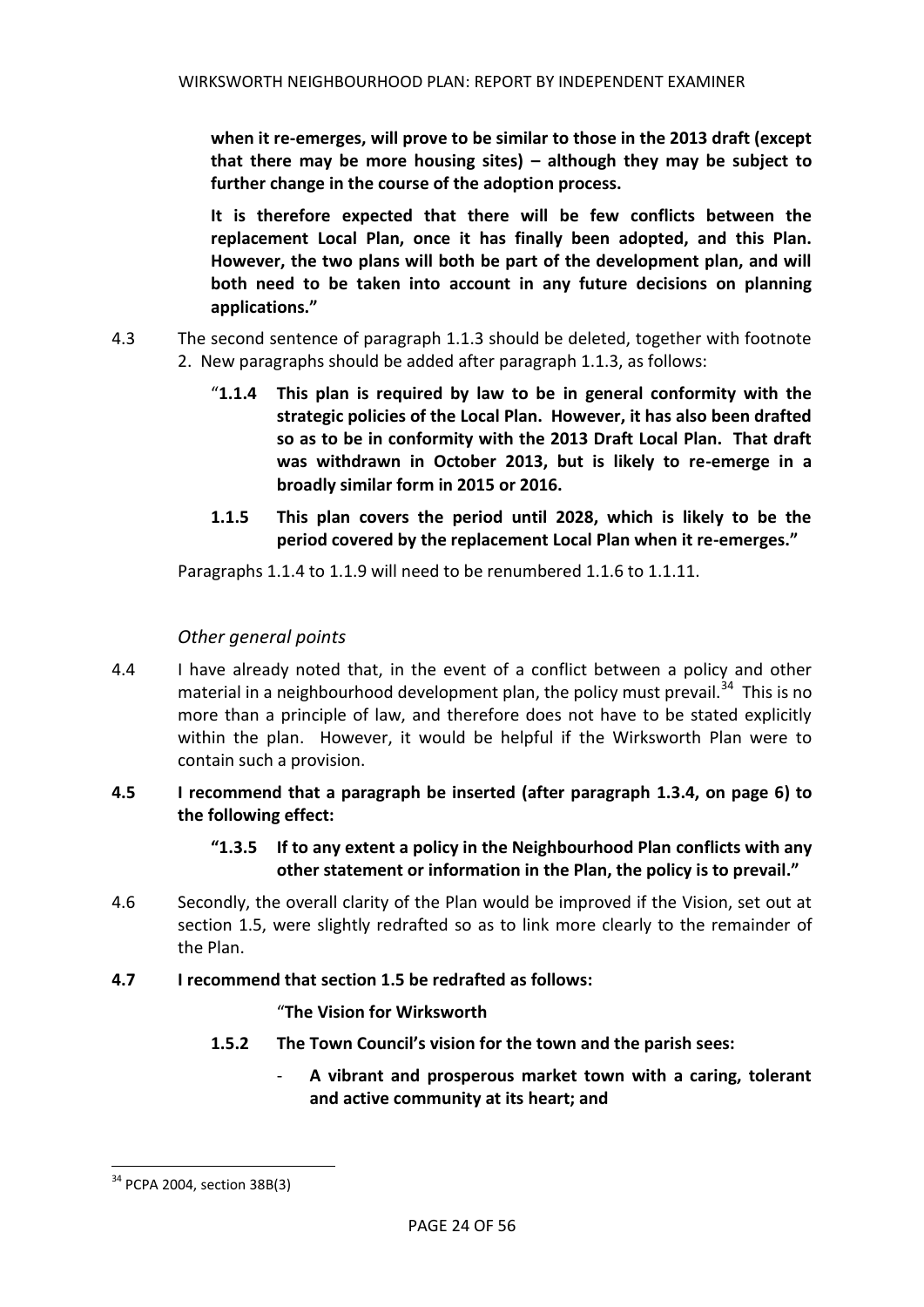- **A place that is forward-looking and where people can live, work, shop, visit, and enjoy themselves in an outstanding environment that is cherished and cared-for.**
- **1.5.3 That vision will be achieved by balanced growth, including:**
	- **Addressing the declining youth population;**
	- **Bringing forward sites for development to meet the current and future needs of the community; and**
	- **Ensuring that such development is sustainable in its use of energy and complements the town's character.**
- **1.5.4 The following chapters of this Plan show how this vision will be achieved in relation to particular topics, by:**
	- **Insisting … distinctive character (Chapter 2);**
	- **Supporting … live here (Chapter 3);**
	- **Sustaining … local people (Chapter 4);**
	- **Encouraging development and investment to build the local economy; Supporting growth and innovation within the local economy, in particular building on the area's distinctive strengths, including its creative entrepreneurial community; and Striving to become a more energy-efficient / low carbon town (Chapter 5);**
	- Promoting ... pedestrians and cyclists (Chapter 6); and
	- **Maintaining … are met (Chapter 7)."**

It will be appreciated that the wording of the bullet points in the new paragraph 1.5.4 follow precisely the wording at the head of each of the following chapters.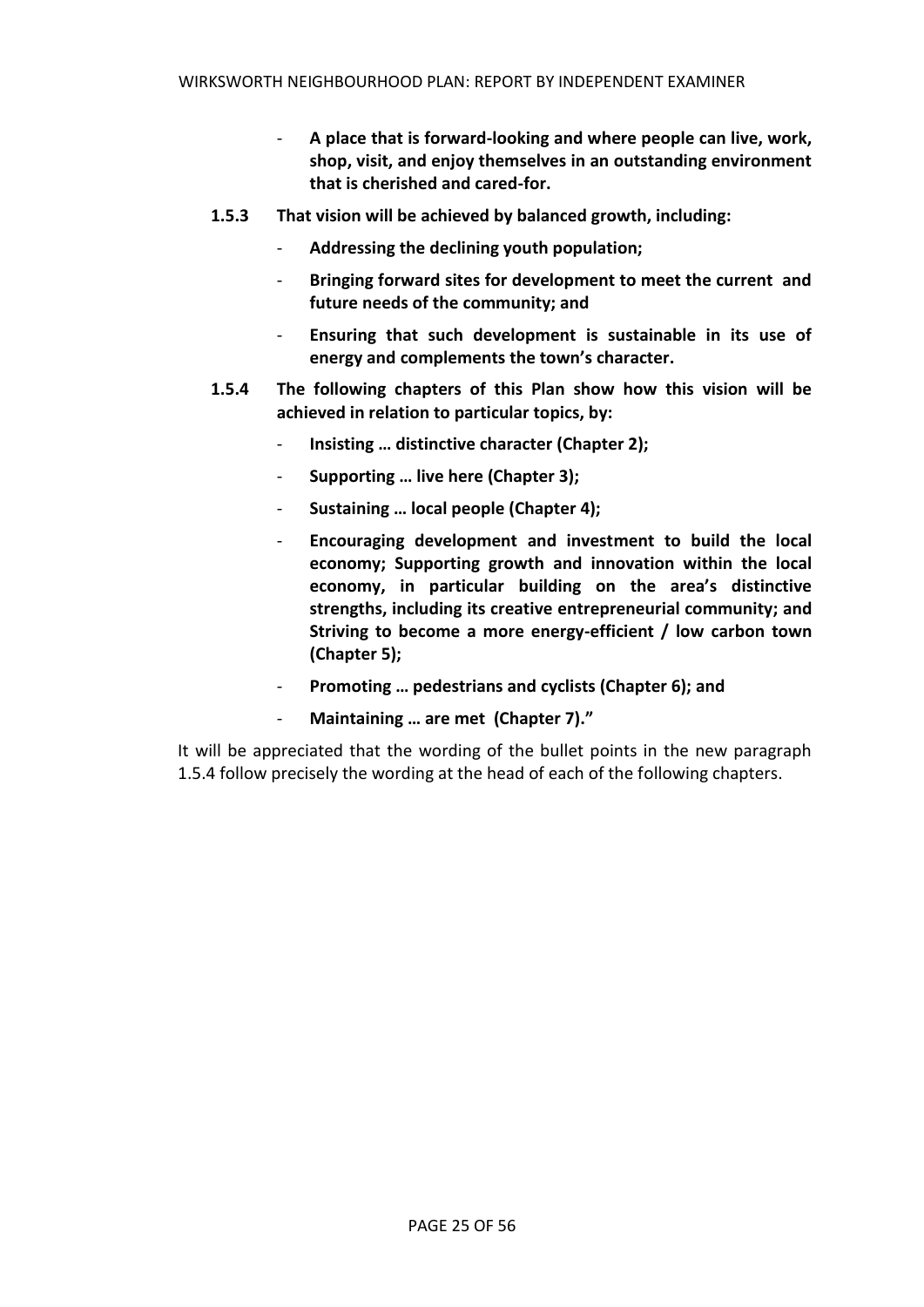# **5. Chapter 2, and Appendixes 1 and 2: Quality and character of development**

- 5.1 This Chapter is in essence requiring new development to be of high quality. In the light of the recent history of Wirksworth, and in particular the Wirksworth Project, that seems entirely sensible.
- 5.2 The District Council suggests that Policy NP1 imposes more onerous requirements than it would require. That may be so, but it does not mean that it is not in conformity with the strategic policies in the Local Plan (and thus not in compliance with the Basic Conditions). And the NPPF does in several places emphasise the importance of creating a high quality environment (for example, at paragraphs 7, 9, 17, 50 and 55, and section 7).
- 5.3 The District Council has also noted that the reference in Policy NP2 to sites whose immediate environment has no local distinctiveness is perhaps unfortunate, in a plan that goes to great lengths to analyse the character of each sub-area of the town. I agree. The recommended rewording accordingly reflects the response of the Town Council to that comment.
- 5.4 A significant strand of the policies and supporting text in this chapter relates to the Building for Life (BfL) criteria. These relate only to residential development; and would be more appropriately located in Chapter 3, which deals with housing, so that residential developers can find in one place all the requirements relating specifically to housing. See further paragraph 6.13 of this Report.
- 5.5 Policies NP1 and NP2, as currently drafted, are slightly confusing. Policy NP1 appears to relate only to development outside the settlement boundary. Policy NP2 is headed "quality and character of development within the settlement", but the first third refers to "development in the plan area", which is more extensive than the area for which Character Guidance has been prepared, which in turn is more extensive than the settlement area. It is not clear whether the remainder of Policy NP2 refers to only to development within the settlement boundary, or also to development elsewhere. And paragraph 2.7.2 suggests that all development must comply with both policies, which cannot be right as Policy NP1 only applies to development that involves the growth of the settlement.
- 5.6 There is however no reason why the whole of Policy NP2 should not apply in principle throughout the plan area, recognising that the references to Character Guidance will only apply in areas where it exists.
- 5.7 Further, the first third of Policy NP2 relates to the information that is to be provided with planning applications; the remainder relates to the criteria by which to determine whether proposed development is acceptable. Part B of Policy NP2 refers to the particular cases noted there; and since the policy states that A or B are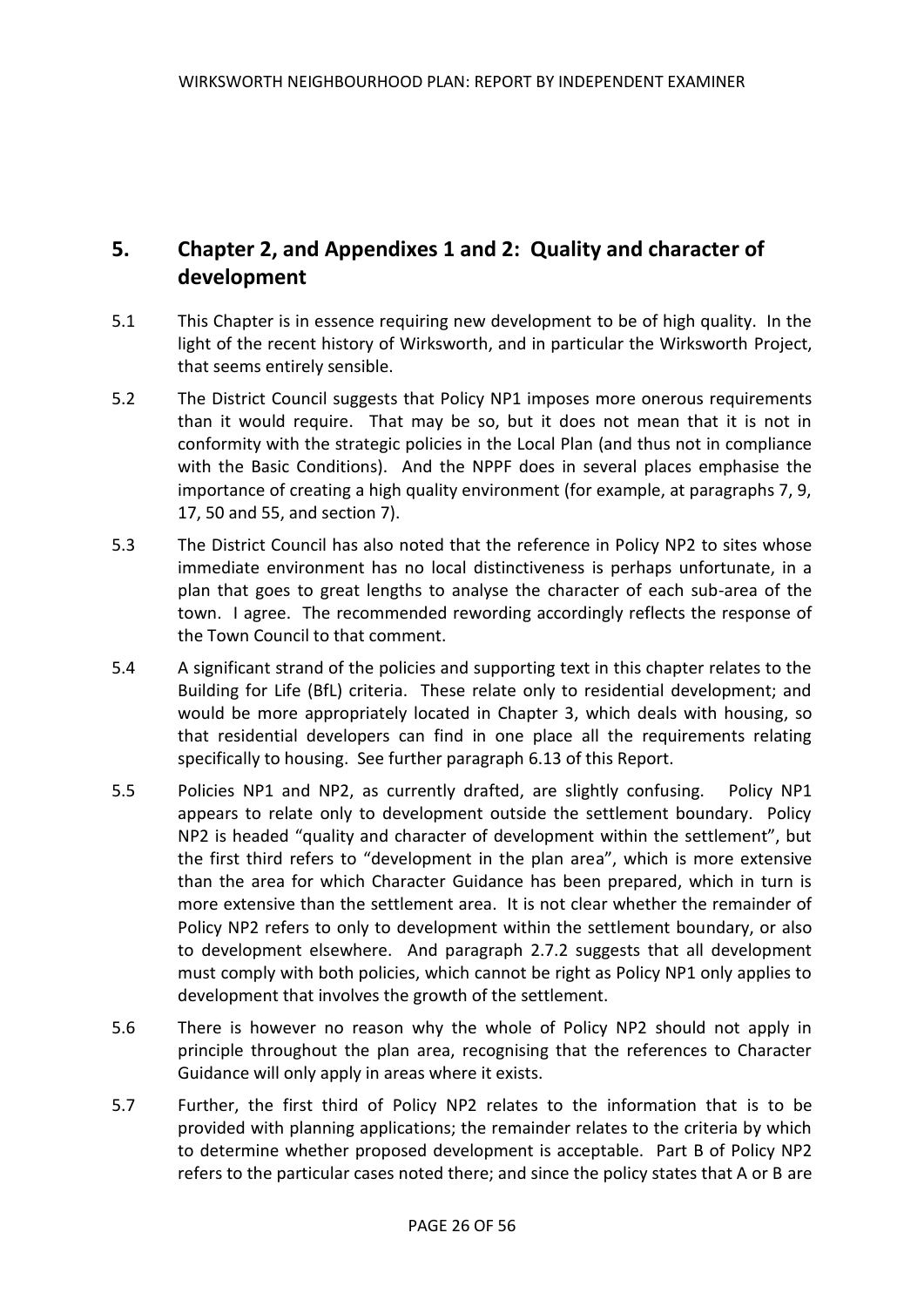alternatives, presumably Part A applies wherever Part B does not; but this is not clear. Points iii and iv are referred to in both parts A and B, and therefore presumably apply in all cases – although point iii (relating to BfL criteria) relates only to residential development.

- 5.8 There is no explicit reference in the Policies to Appendix 1, and to the useful material in it, merely a general reference to "character guidance". That should be rectified.
- 5.9 Nor is there an explicit reference (other than in footnote 17) to the concept statements in Appendix 2. That too should be rectified; and the material common to all of the sites incorporated into the main body of the Plan. Appendix 2 should then be split into separate appendices, each dealing with a specific site.
- 5.10 As noted earlier (see paragraph 2.19), a policy that is not "clear and unambiguous" is not in accordance with the basic conditions.
- 5.11 The wording of Policies NP1 and NP2, and the explanatory text preceding them, should thus be clarified. The following recommendations have been framed so as to retain what seems to be the intention behind the two policies, as presently drafted. If I have misinterpreted the precise ambit of some part of those policies, the recommended wording of the policies and the explanatory text can be amended accordingly.
- 5.12 The first part of the existing Policy NP2 relates to the need to include certain information within a planning application. The policy itself should properly include only an indication of the criteria that will determine whether or not an application is successful; clearly it will be for applicants to prove that such criteria apply in relation to their applications. But it is helpful to set out what is likely to be required. The relevant requirements should accordingly be set out in the supporting text (see proposed paragraph 2.7.4).

#### **5.13 I recommend that**

- **paragraphs 2.5.4 and 2.5.5, and footnote 11,**
- **the last sentence of paragraph 2.7.2, and**
- **those parts of Policy NP2 relating to BfL criteria**

**are moved to Chapter 3, in accordance with paragraph 6.xx of this Report.**

- **5.14 I recommend that a new paragraph 2.5.4 is inserted:**
	- **"2.5.4 As housing development is likely to be the largest new use of land during the plan period, its impact on Wirksworth's visual environment will be significant. Therefore, it is important that the quality and character of new housing is of a high standard, and has a beneficial impact on Wirksworth's townscape. Chapter 3 addresses this in the context of housing generally."**
- **5.15 I recommend that for paragraphs 2.7.1 to 2.7.2 there should be substituted:**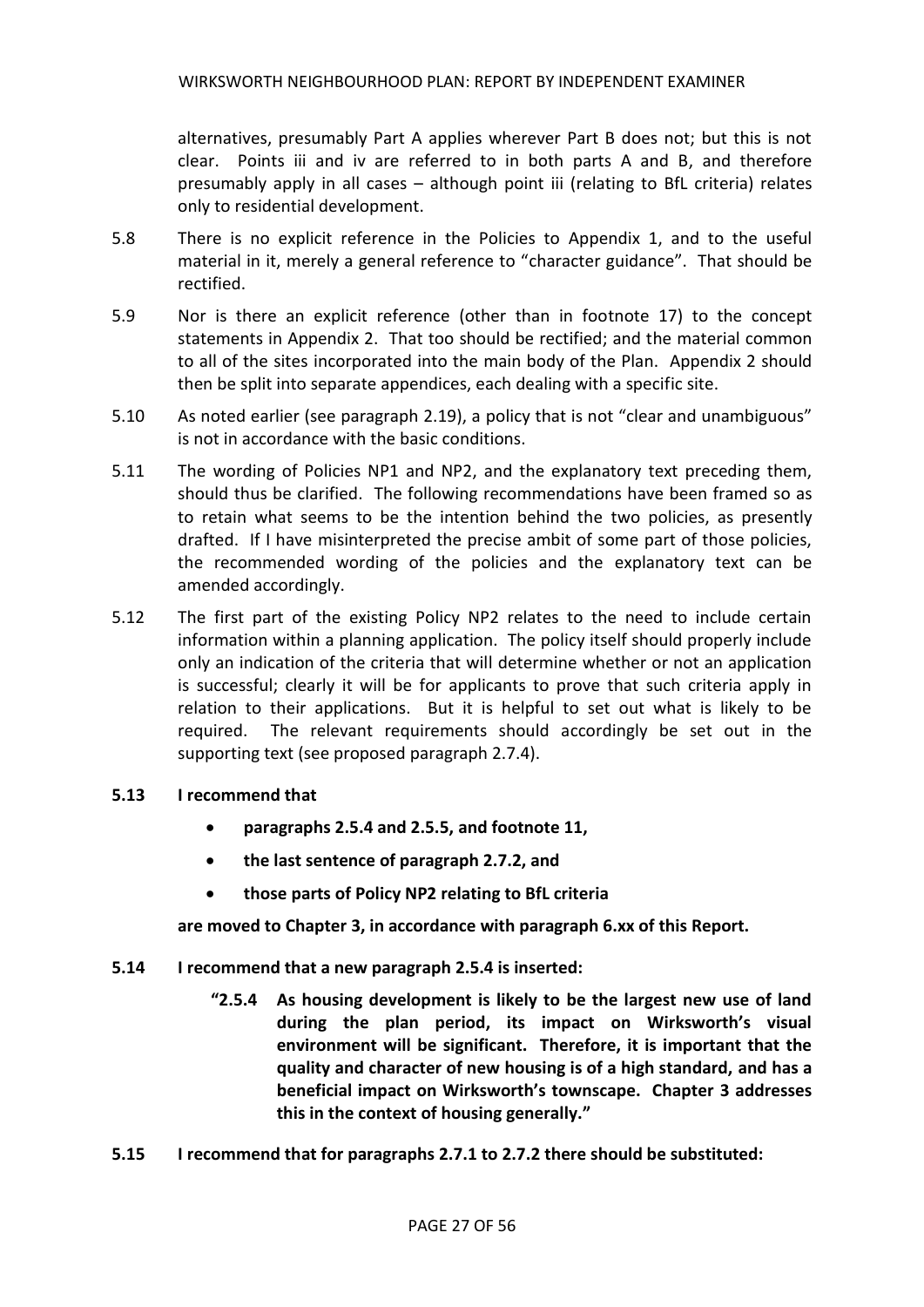- **"2.7.1 Policy NP1 applies where development is proposed that involves the growth of the settlement beyond the boundary shown on the Proposals Map. Policies NP1 and NP2 both seek to apply the character guidance set out in Appendix 1 to the determination of all planning applications. All new development will be expected to comply with these two policies, as appropriate.**
- **2.7.2 Policy NP3 applies the concept statements in Appendixes 2 to 5 to the determination of applications affecting the following sites:**
	- **The Middleton Road housing site identified in the 2013 Draft Local Plan (Appendix 2);**
	- **Coneygreave House, Cromford Road (Appendix 3),**
	- **Haarlem Mill, Derby Road (Appendix 4); and**
	- **Wards Yard, Derby Road (Appendix 5).**
- **2.7.3 The concept statement in each of the Appendices provides supplementary guidance on what will be expected in a development proposal for the site in question. It is not a detailed design proposal, but a set of guiding principles and ideas, allowing flexibility in proposals whilst ensuring that fundamental priorities are delivered. The concept statements should be considered alongside the other policies of this Plan and the Local Plan.**
- **2.7.4 In order to demonstrate compliance with policies NP1 to NP3, all applications for development should explain:**
	- **1 How the development relates to the site and the wider area, in the context of the Character Guidance, and how that has affected the design of the proposed development; and**
	- **2 How the development and its proposed soft and/or hard landscape design will contribute positively to the quality of development in Wirksworth.**
- **2.7.5 The policies in this Chapter apply to all new development. In addition, Policy NP4, in Chapter 3, will apply to new residential development."**
- **5.16 I recommend Policies NP1 and NP2 are re-worded as follows:**

**"Policy NP1:** 

#### *Setting and shape of the settlement*

**Planning permission will be granted for development which involves the growth of the settlement, but normally only if it:**

- **1 is in line with the vision for Wirksworth set out in Chapter 1 and**
- **2 strengthens and improves on the defining landscape and settlement qualities identified in the Character Guidance in Appendix 1 to this Plan, so far as relevant.**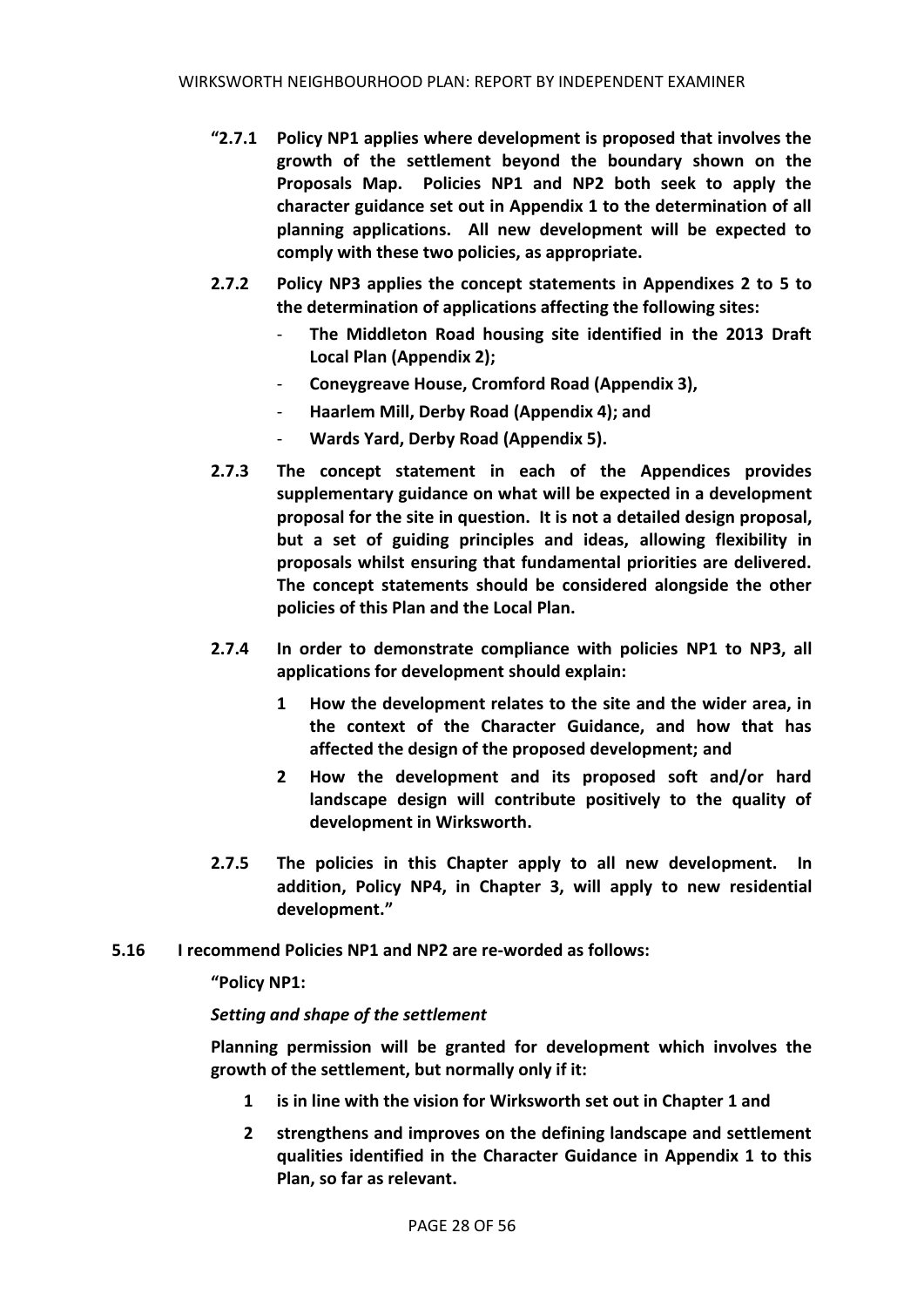#### **Policy NP2**

#### *Quality and character of development*

**Planning permission will be granted for proposed development only if it accords with A or B below:**

- **A In cases where the immediate environment of the site has less visual, social, natural or historic quality or little sense of place, or where the proposed use of innovative technology requires innovative design, the development:**
	- **i. should take its lead from the characteristics of Wirksworth recognised in the Character Guidance, so far as relevant; and**
	- **ii. should contribute positively to the quality of development in Wirksworth.**
- **B In other cases, the development:**
	- **i. should respect the local character and historic and natural assets of the surrounding area;**
	- **ii. should take every opportunity, through its use of appropriate materials and landscape design, to reinforce local distinctiveness and a strong sense of place as identified in the Character Guidance; and**
	- **iii. should take every opportunity to achieve ecological sustainability and a carbon neutral development, including the use of energy efficiency measures and low-carbon energy generation.**

# **Policy NP3**

#### *Sites with concept statement*

**In cases where there is a concept statement for a site, in Appendixes 2 to 5 of this Plan, proposed development should be generally in accordance with that statement."**

# *Concept statements for specific sites*

- 5.17 The existing Appendix 2 contains much valuable material on the possible development of various specific sites; but its structure is not entirely clear. As noted above, it would be simpler for users if the material relating to each site was in a separate appendix, each with a list of contents, and relevant illustrative and explanatory material. The introductory material to each part of Appendix 2 (headed "Status of the Concept Statement") can then be omitted.
- 5.18 It is perhaps important to note that the combined effect of paragraphs 2.7.2 and 2.7.3 and Policy NP3 is not to be a clear zoning of the sites in question for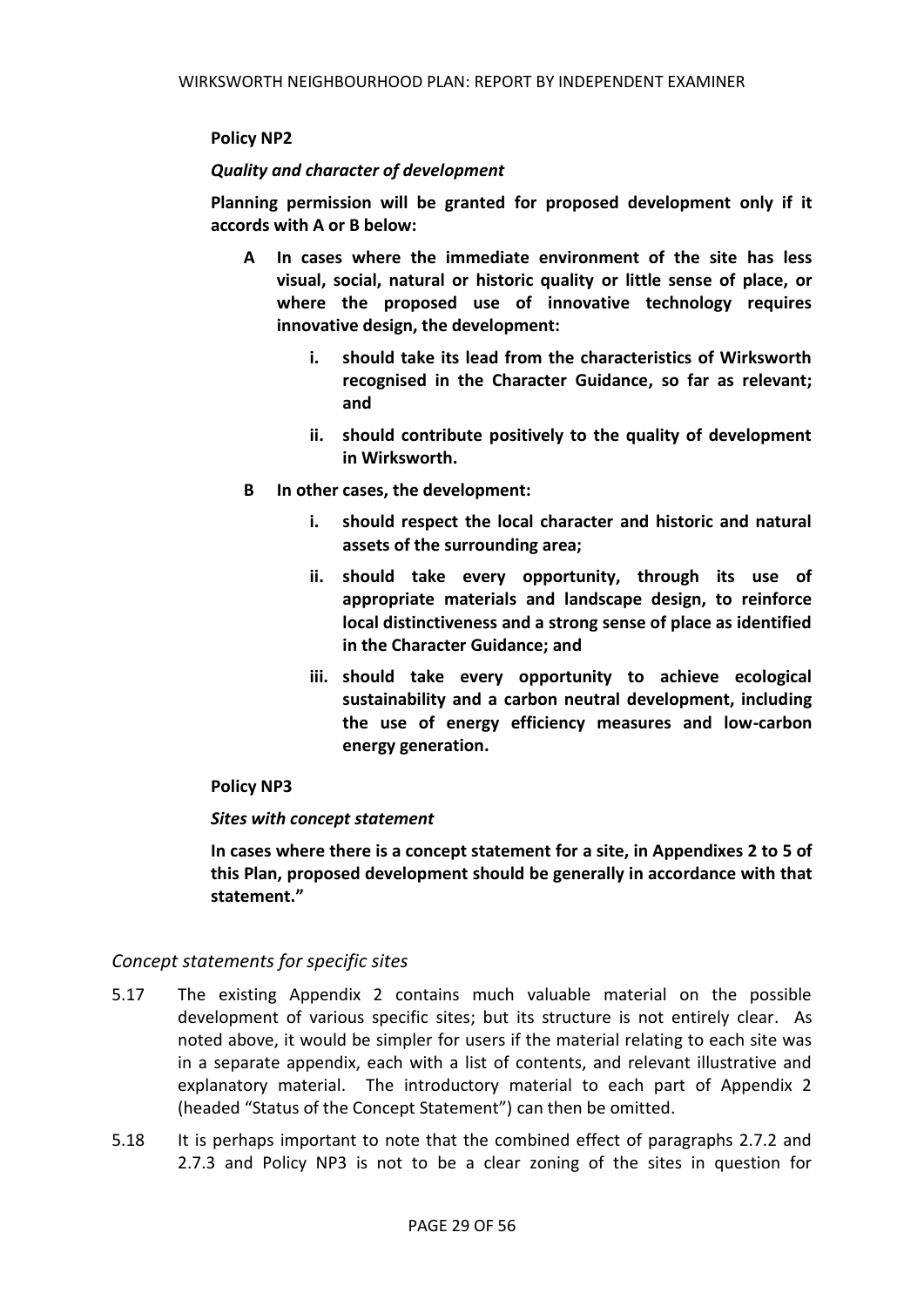development, but rather simply "a set of guiding principles and ideas", which will have to be taken into account by the District Council when considering any planning application for any of the sites. If, once the replacement Local Plan has been adopted, it transpires that one or more of the sites has not been allocated for development, for whatever reason, the fact that more detailed guidance has been given in the Neighbourhood Plan will cease to be relevant, since the Neighbourhood Plan will, by definition, no longer be up-to-date.

- 5.19 Lafarge, the prospective developer of the land at Middleton Road, the largest of the sites, comments that the vision for the site set out in the Concept Statement does not accord with its vision or the District Council's thinking. And it has produced a proposed master plan for the site.<sup>35</sup> Future Wirksworth comments that the scheme in the drawings produced on behalf of Lafarge is largely (80%) in accordance with the Concept Statement.
- 5.20 I am not in a position to comment on which vision for the site is more appropriate, nor as to whether the Lafarge scheme is in fact consonant with the vision in Appendix 2. However, there is no reason why a Neighbourhood Plan should not set out one possible view of how a particular site could be developed. Clearly, once a planning application has been submitted, that vision will have to be taken into account alongside all other policies in the Development Plan, and any explanatory material submitted in support of the proposal, and a decision made accordingly.
- 5.21 But I see no reason to suggest that the new Policy NP3, and the Appendixes to which it refers, do not together comply with the Basic Conditions.
- 5.22 It would be helpful to include on the Proposals Map the four sites that are the subject of the Concept Statements in the appendixes.

# *Character guidance*

 $\overline{\phantom{a}}$ 

- 5.23 Paragraphs 2.3.4 and 2.3.5 are identical to paragraphs 2.4 and 2.5 of Appendix 1. It would therefore be possible to omit them, and the references to them in paragraph 2.3.3. There could then be a new paragraph 2.3.4:
	- "2.3.4 These characteristics are explored in detail in paragraphs 2.5 and 2.6 of Appendix 1 to this Plan."

<sup>&</sup>lt;sup>35</sup> The Lafarge representations also refer to NP Policy NP3 and paragraphs 5.3.7 and 5.3.17. There are no paragraphs with those numbers, either in the main body of the Proposed Plan or in Appendix 2 relating to the Lafarge site; and the comments do not appear to relate to Policy NP3 in Chapter 3.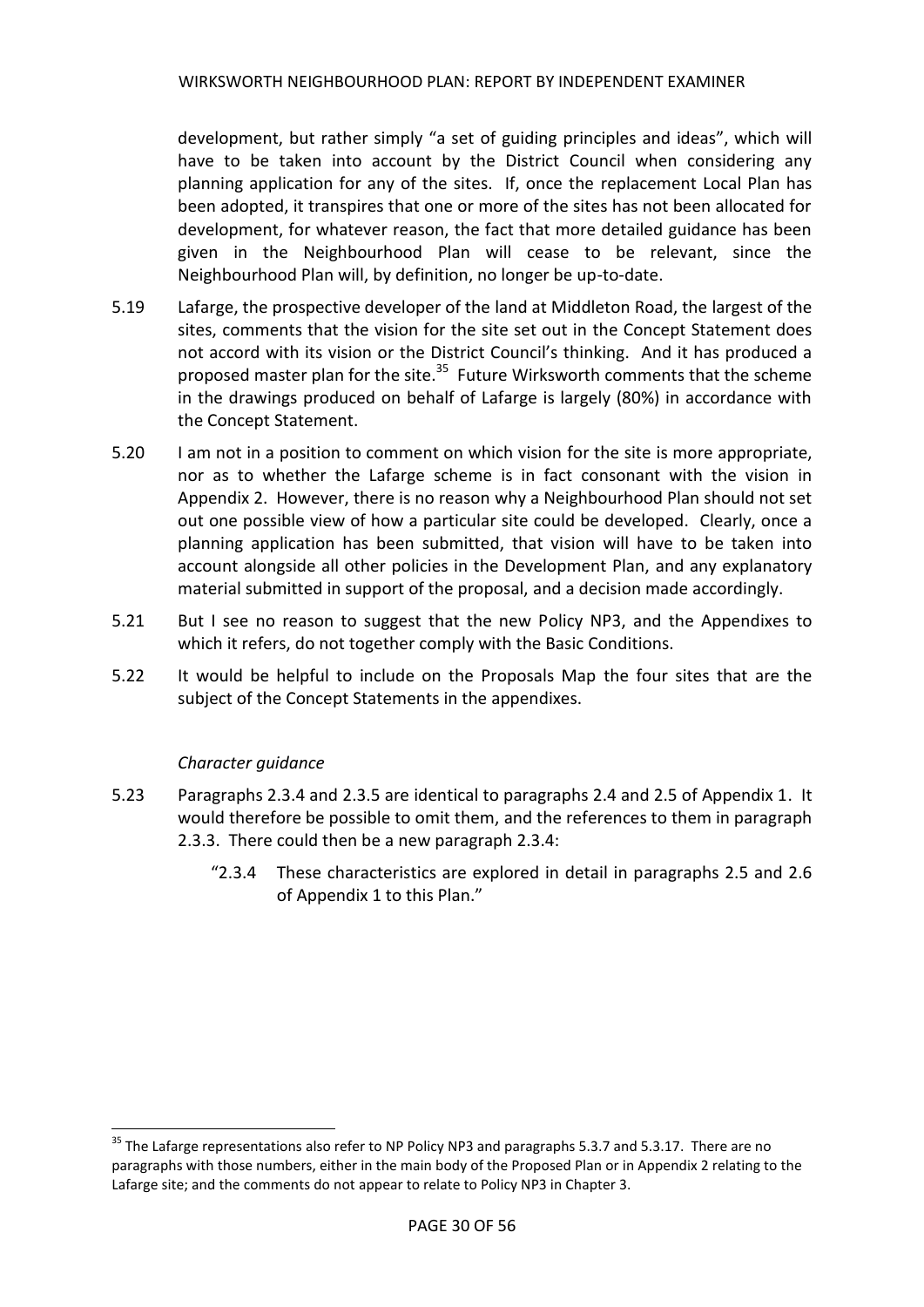# **6. Chapter 3: Social sustainability and housing**

# *Affordable housing*

6.1 Clearly the principal policy base for requirements as to affordable housing will continue to be in the adopted Local Plan, until such time as it is replaced. However, that Plan contains suitable policies that are broadly similar to those that were included in the 2013 Draft Local Plan. The policies and supporting text in the Proposed Plan were drafted to complement those in the 2013 Draft Local Plan; but they would stand equally well, at least on an interim basis, alongside those in the Local Plan for as long as they remain in force. But the current position does need to be reflected in the wording of this Chapter.

#### **6.2 I recommend that the first half of paragraph 3.1.4 is redrafted as follows:**

**"The Local Plan contains a suite of policies supporting the provision of affordable housing. The 2013 Draft Local Plan also addressed the issue of social sustainability, and sought "a mix of housing that contributes positively to the promotion of sustainable and inclusive communities" … including "a proportion of housing suitable for newly forming local households. Policy DMP17 in the 2013 Plan sought "to maximise the delivery of affordable housing", and set out clearly the proportions of housing that would be required in new residential developments. Strongly supporting that approach, this Plan does not need to have a suite of policies addressing …** 

6.3 Subject to that amendment, the approach taken in the Proposed Plan towards the provision of affordable housing meets the Basic Conditions.

# *Size of new homes (Policy NP3)*

- 6.4 I note the concern that has been expressed by the District Council as to Policy NP3 and the supporting text, and the response of Future Wirksworth to those comments. It seems to me that, in relation to the 3-dwelling threshold, the adoption of the Greater London standards, and the 65% figure for larger units, the approach taken in the Proposed Plan is justified. That does not mean that it is the only approach that could be taken in relation to those issues, but the reasons given by Future Wirksworth, they reflect the particular circumstances in Wirksworth, and do not lead to the Proposed Plan failing to comply with the Basic Conditions. But those requirements should not be mandatory.
- 6.5 However, the requirements of Part C of Policy NP3, in relation to marketing material, are not appropriate to form the subject matter of either a planning condition or a planning obligation, in that they would not relate to the acceptability of the development. It is true that vendors and others now have to provide energy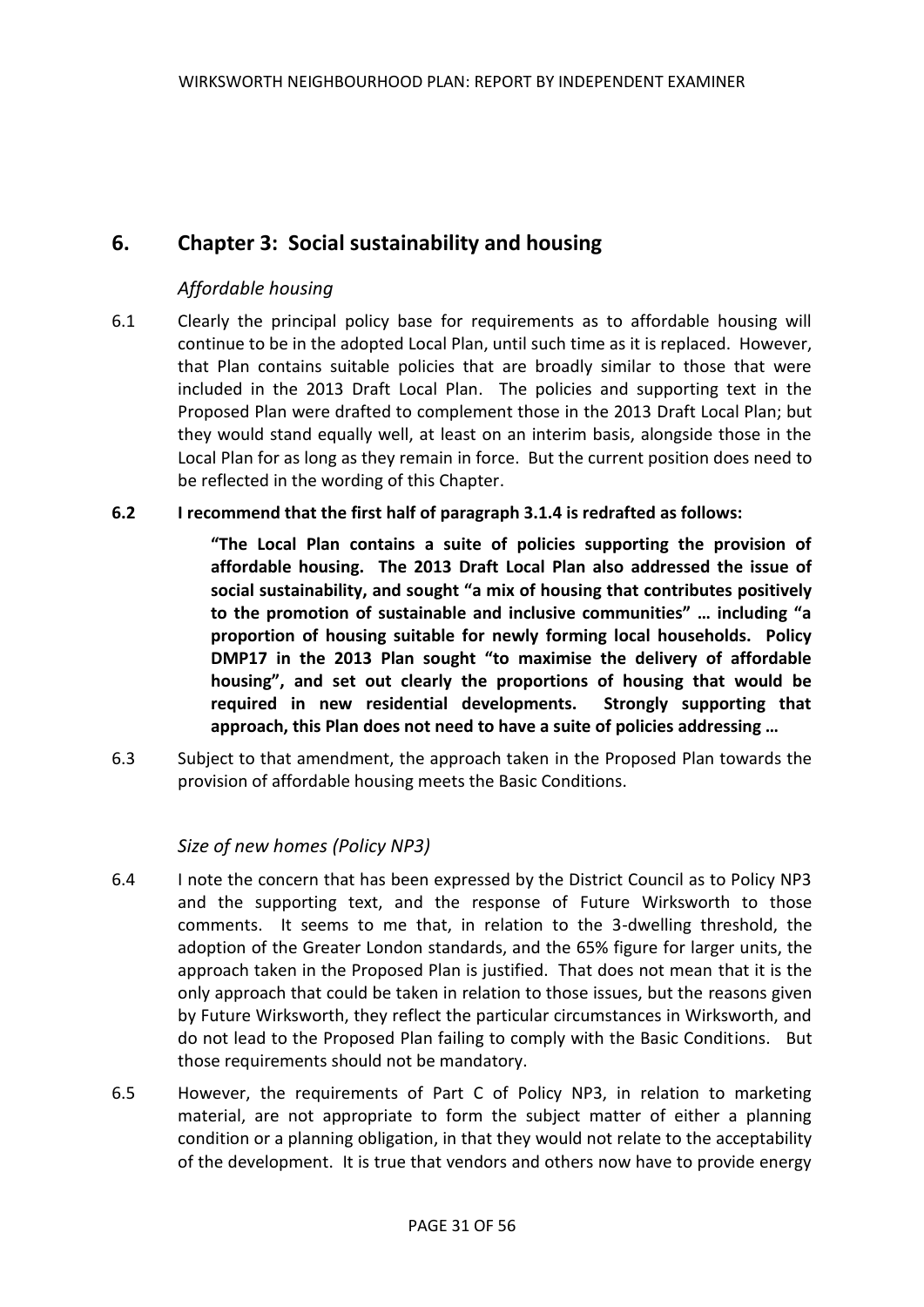performance certificates in certain circumstances, but that is as a result of the Energy Performance of Buildings Regulations 2012, not under planning legislation. The proposed requirement would in any event be uncertain in operation and wholly unenforceable in practice.

- 6.6 Following the withdrawal of the 2013 Draft Local Plan, the last sentence of paragraph 3.1.9 is redundant.
- 6.7 Footnote 21 should contain the website address of the Greater London standards. The existing Appendix 4 is then redundant.
- **6.8 I recommend that:**
	- **footnote 21 be amended to read:**

*"The Greater London standards may be found at [web address]."*

- **the last sentence of paragraph 3.1.9 be omitted;**
- **Policy NP3 be re-numbered NP4;**
- **in Parts A and B of that policy the word "must" be replaced by "should" on each of the four occasions where it occurs;**
- **Part C of that policy be omitted; and**
- **Appendix 4 be omitted.**

# *Second homes (Policy NP4)*

- 6.9 This policy, and supporting text, is not directly reflecting the Local Plan, but it is designed to supplement the policies of the Local Plan (and in due course its replacement), in the interests of achieving a sustainable community. The District Council, on balance, considers that it is appropriate; and it notes that the Policy will be operated through the imposition of conditions when planning permission is granted for new housing.
- 6.10 Lafarge considers that the imposition of such a condition would be inappropriate in the case of a Middleton Road site. But, as the District Council points out, such a condition need not be imposed where circumstances suggest that it would be inappropriate. And Mr Gibbons points out that second homes are not always such a bad thing, a view for which there may be some support. In the light of such concerns, and in view of the relatively experimental nature of such policies, it would be appropriate to soften slightly the wording of the policy.
- **6.11 I recommend that in Policy NP4 (renumbered NP5), the word "normally" be inserted before "be granted".**
- 6.12 Subject to that amendment, I consider that existing Policy NP4 is in accordance with the Basic Conditions.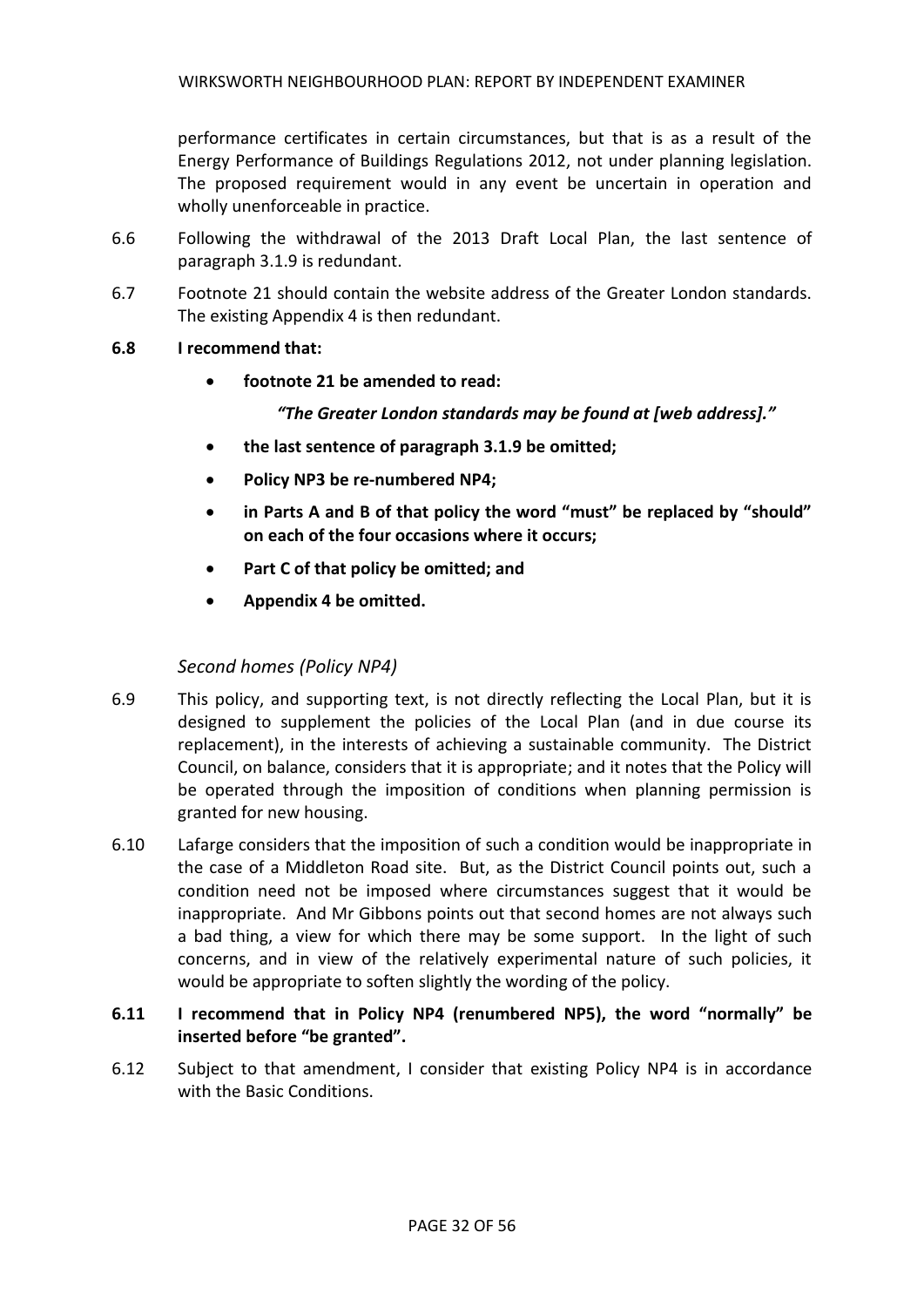# *Quality of residential development*

- 6.13 As noted above, a significant strand of the policies and supporting text in Chapter 2 of the Plan relates to the Building for Life (BfL) criteria. Since these relate only to residential development, they would be more appropriately located in this Chapter (3), so that residential developers can find in one place all the requirements relating specifically to housing.
- 6.14 More specifically, the policy aim that new residential development should comply with BfL criteria should be phrased as such. Thus paragraph 2.5.4, as drafted, states that compliance with all 12 BfL criteria is an "ideal"; paragraph 2.5.5 states that "BfL 12 should be mandatory"; and paragraph B(iii) of Policy NP2 states that development "should score 12 greens". A mandatory requirement is not appropriate, as circumstances may suggest that a compromise on one or more of the BfL greens may be appropriate in a particular case.
- 6.15 The provision of open space in association with residential development, referred to in passing in the existing paragraph 3.3.1, is best dealt with I Chapter 4, which does not relate specifically to residential development.
- **6.16 I recommend that in paragraph 3.3.1,** 
	- **after "standard," the word "and" is inserted; and**
	- **the words after "townscape" are omitted.**
- **6.17 I recommend that, after paragraph 3.3.1, the following new material is inserted:**
	- **"3.3.2 An excellent way of getting residential development to add to the overall quality of the area and avoid mediocrity is to apply Building for Life 12 (BfL 12), a Government-backed standard for well-designed homes and neighbourhoods which can help ensure that a high standard of design is achieved for new development.**
	- **3.3.3 The 2013 Draft Local Plan did not make BfL12 mandatory. Because it was looking at the local plan area as a whole and making policy for such an extensive area, that decision was justifiable. For Wirksworth, however, the standards set out in BfL12 should be aspired to wherever possible. BfL 12 sets out twelve criteria to assess the quality of a development scheme. Proposals coming forward in Wirksworth should thus be exemplary, ideally scoring twelve out of twelve greens when assessed against those criteria.**
	- **3.3.4 In order to show that good design is at the heart of proposed new developments, applicants should include with their residential planning applications an assessment which clearly explains how they perform against each of the twelve criteria in BfL12.**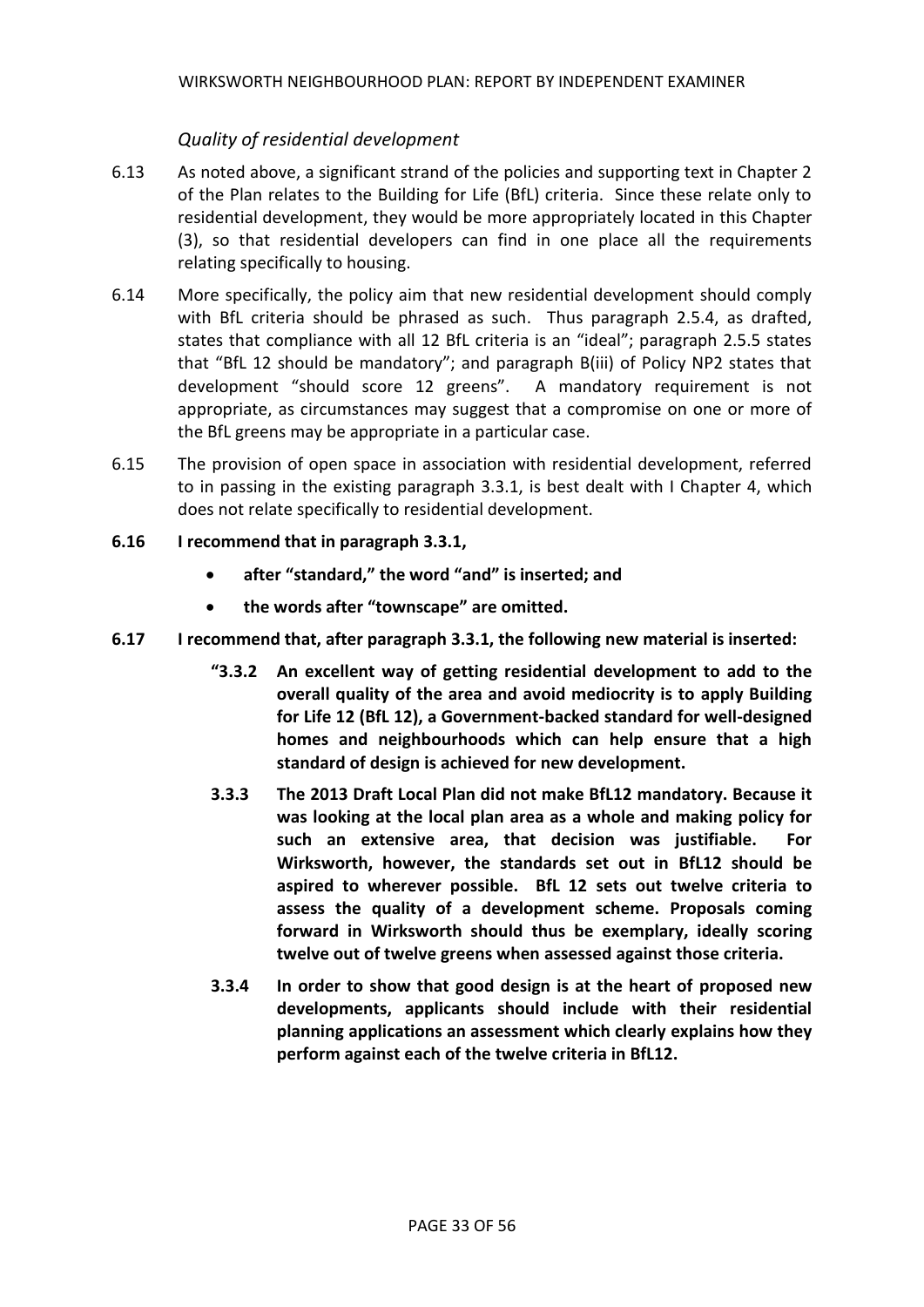#### **Policy NP6**

#### *Quality of residential development*

**Planning permission will normally only be granted for residential development if it scores 12 greens under the criteria in** *Building for Life 12* **(BfL12).**

**6.18 I recommend that a new footnote is included, referred to at the end of the new paragraph 3.3.2:**

> *"The Building for Life (BfL) criteria may be found at [web address]. References to BfL 12 refer also to any successor documents which may replace or modify it."*

**The existing Appendix 3 can then be omitted.**

# *The impact of carbon emissions (Policy NP5)*

- 6.19 This policy is in advance of the requirements of the adopted Local Plan, but it is in accordance with the desire to achieve full sustainability. The supporting text rightly pointed out that the NPPF warned against imposing idealistic requirements that threatened viability. And some of those making representations objected to introducing the possibility of developers having a chance to justify departure from the standards being imposed (by the production of "open book evidence"). I note that the District Council recognises the problems that could be caused by a policy such as this, but nevertheless supports it.
- 6.20 As with Policy NP4, in the light of such concerns, and in view of the relatively experimental nature of such policies, it would be appropriate to soften slightly the wording of this policy. It will then be for developers in particular cases to seek to justify lower standards than those referred to – either in the light of general experience with the impact of such requirements on financial viability, or by reference to particular site-specific circumstances – by providing open-book evidence. It would certainly not be appropriate for such a policy to be mandatory, however much that might seem desirable to some.
- 6.21 Subject to such amendment, I consider that this policy is in line with the Basic Conditions.
- 6.22 Footnote 23 should contain the website address of the Code for Sustainable Homes. The existing Appendix 5 is then redundant (see also paragraph 8.13 below).

#### **6.23 I recommend that:**

**footnote 23 be amended to read:**

#### *"The Code for Sustainable Homes may be found at [web address]."*

**Policy NP5 be re-numbered NP7;**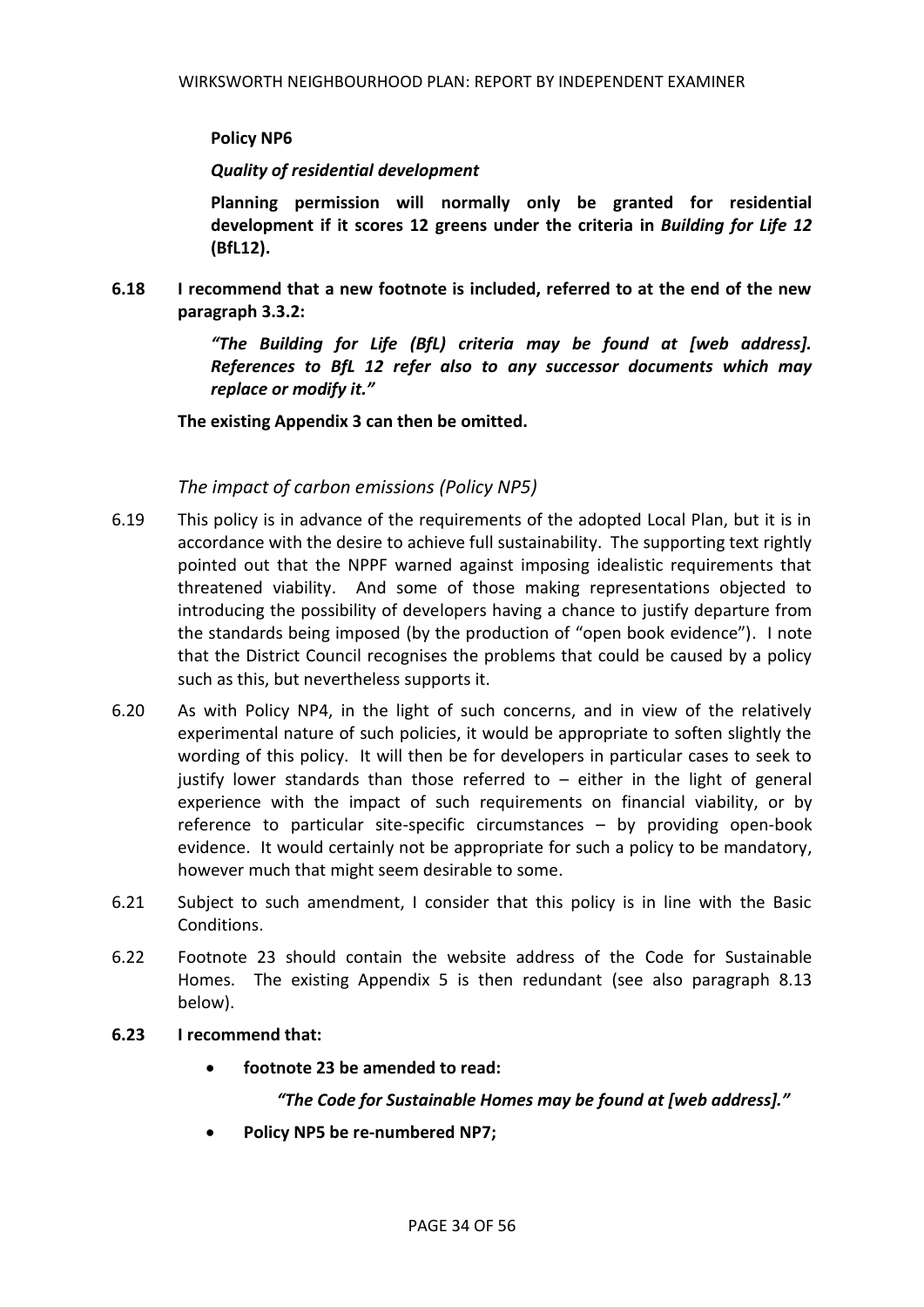- **in that policy the word "must" be replaced by "should", and the last paragraph of that be omitted; and**
- **Appendix 5 be omitted.**

# *Complementary sites and self-help development*

6.24 I can see that the absence of a formal policy relating to the additional sites referred to in paragraph 3.4.1 may help to give them a lower priority for development than the two main sites identified in the 2013 Draft Local Plan. I have no basis on which to make any recommendations in this regard.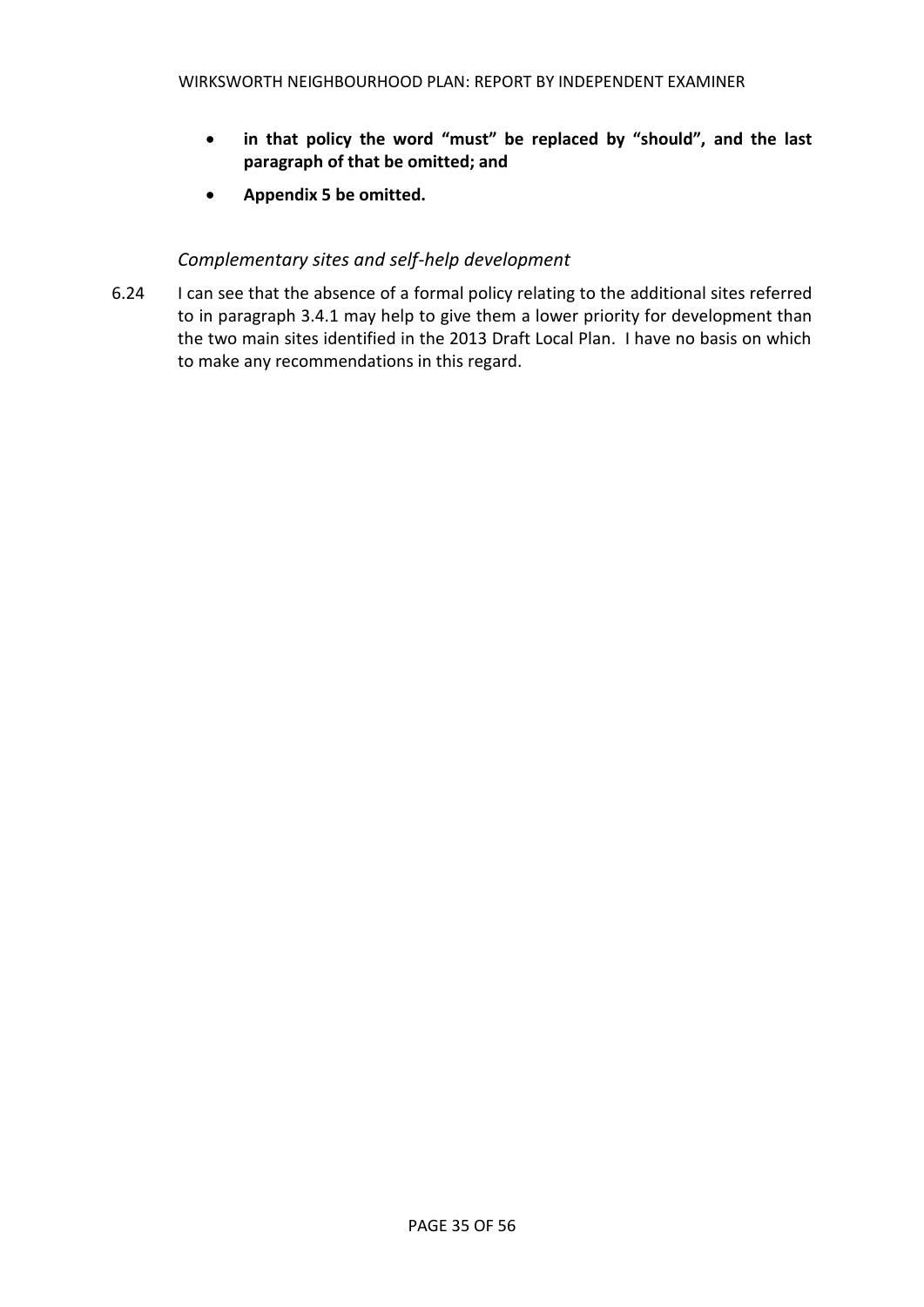# **7. Chapter 4: Community well-being**

# *Youth centre, community space and sports facilities (Policies NP6 to NP8)*

- 7.1 Policies NP6, NP7 and NP8, and the supporting text are in accordance with the Basic Conditions, provided that Policy NP6 is amended as proposed by the Town
- 7.2 Council in the light of the withdrawal of the 2013 Draft Local Plan.
- **7.3 I recommend that Policies NP6 to NP8 are renumbered NP8 to NP10, and that the new Policy NP9 is amended as proposed by the Town Council.**

# *Protecting existing community spaces (Policy NP9)*

7.4 Section 4.4 of the Proposed Plan was drafted in relation to the then emerging replacement Local Plan. But a similar approach was also taken – albeit phrased slightly differently, and in less detail – in the adopted Local Plan, for example at Policies L2 and L3. And some of the actions required are in the list of Council Action Points. I am therefore satisfied that, subject to suitable amendments to paragraph 4.4.1 and Policy NP9 itself, this section is in accordance with the Basic Conditions.

#### **7.5 I recommend that:**

**in paragraph 4.4.1, for the second and third sentences be substituted:**

**The first steps in protecting them were to be taken by the 2013 Draft Local Plan (policies DMP 15, SP 10, DMP 20 and DMP 21). Those policies strongly resisted the loss of community facilities and recreational areas and other open spaces, but did not identify those places in a list or on the Proposals Map (other than the National Stone Centre and The Meadows); this Plan does so, in policy NP9.**

 **Policy NP9 (renumbered Policy NP11) be amended as suggested by the Town Council.**

# *Allotments (Policy NP10)*

7.6 The District Council notes that the supporting text to Policy NP10 identifies the need for allotments, but that the policy itself does not identify any specific site that could be used for that purpose. I agree with that concern, but I agree too with the Town Council's response – namely that it has failed so far to identify a suitable site, and that it is not a sufficient reason to delay the whole plan. But it might be sensible to add to the end of the last of the Town Council action points: ", and in particular to identify a suitable site". Once a site has been identified, and its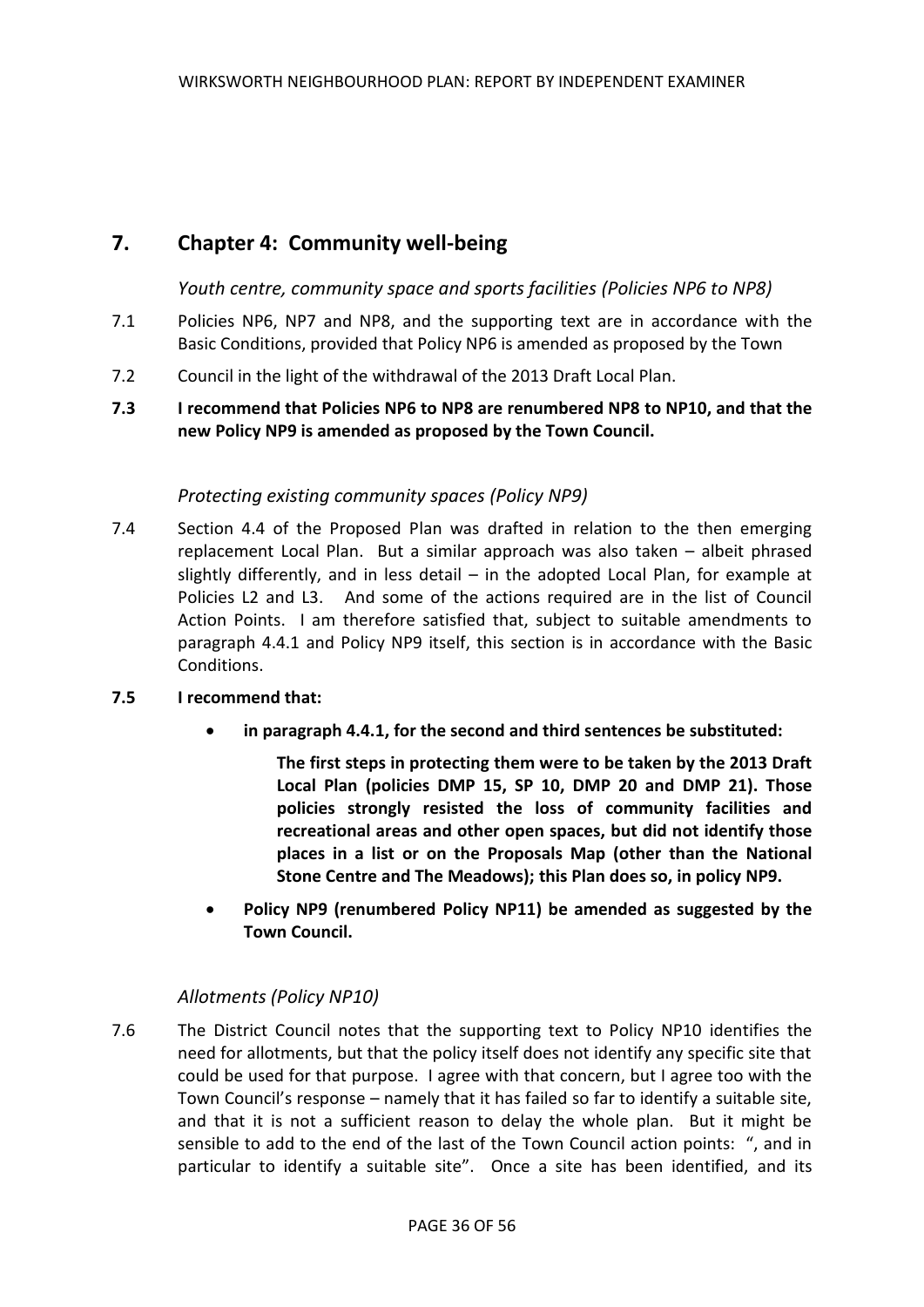acquisition has been funded, its allocation for allotments will no doubt have an easy passage through the planning process.

7.7 Subject to that, Policy NP10 **(to be renumbered NP12)** meets the Basic Conditions.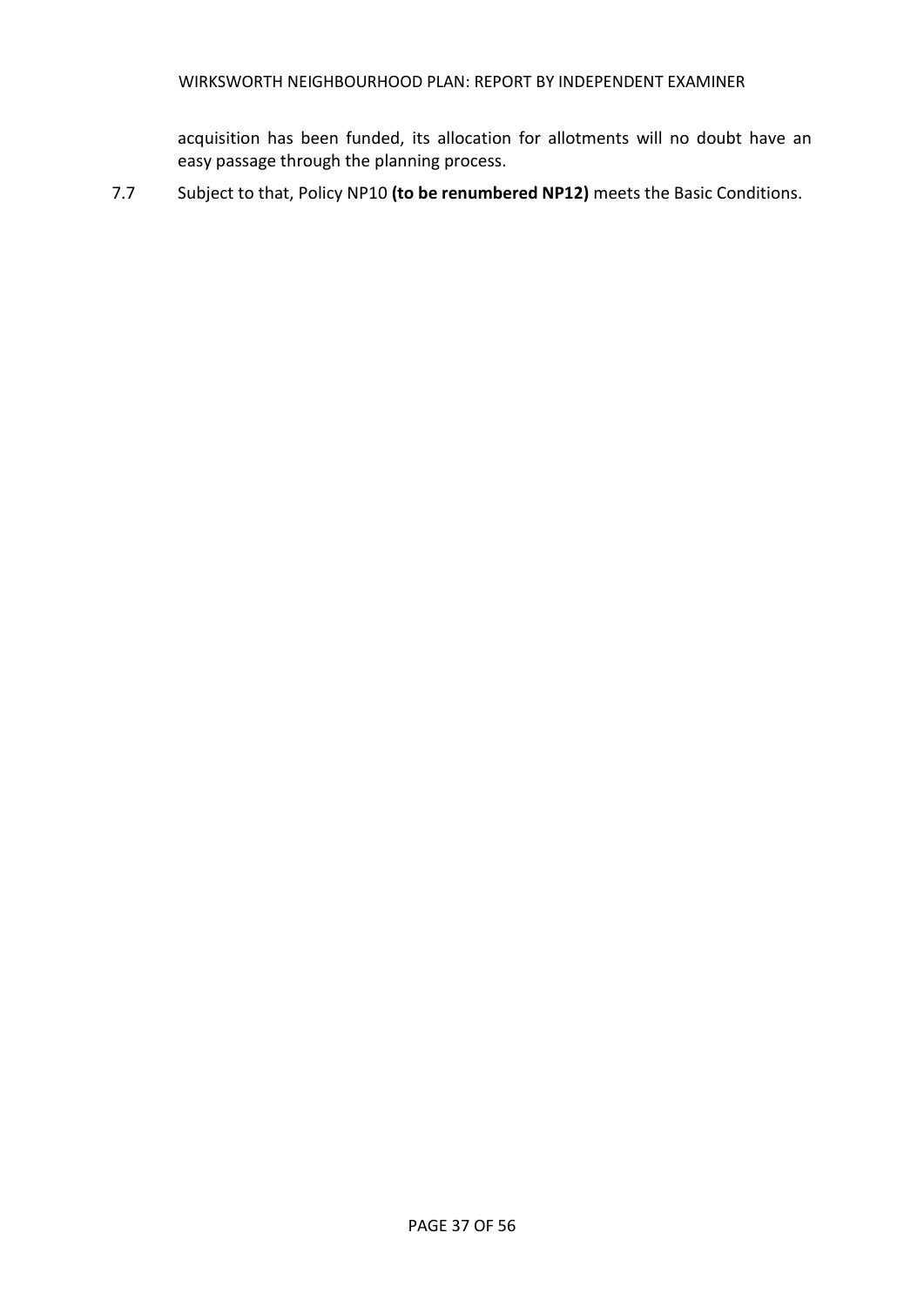# **8. Chapter 5: Economy, tourism and energy**

#### *Tourism (Policy NP11)*

- 8.1 Policy NP11 and the supporting text in section 5.2 were drafted by reference to the 2013 Draft Local Plan, and will need to be adjusted to take account of its withdrawal (see Annexe A for suggested wording).
- 8.2 As for the policies themselves, the District Council in its representations on the Proposed Plan indicates that Policy NP11 A is satisfactory, but that NP11 B should be amended to take account of tourism-related development that may not in itself exist primarily to inform and interpret the local area but which is nevertheless appropriate. In response the Town Council suggests that such development may be appropriate within the settlement framework, but not in the surrounding countryside.
- 8.3 The NPPF, at paragraph 28, indicates as follows:

"To promote a strong rural economy, local and neighbourhood plans should: …

- support sustainable rural tourism and leisure developments that benefit businesses in rural areas, communities and visitors, and which respect the character of the countryside. This should include supporting the provision and expansion of tourist and visitor facilities in appropriate locations where identified needs are not met by existing facilities in rural service centres; …"
- 8.4 This seems to be wholly in line with the approach taken by the District Council. It follows that the retention of the first criterion in Policy NP11B would not be in accordance with guidance issued by the Secretary of State, and thus not meet the Basic Conditions.
- 8.5 I note that Policy NP11B refers to planning permission being granted for "new buildings *for* other tourism development". I do not know whether the word "for" is simply a misprint for "or", or whether it was deliberately used to limit the scope of the policy to buildings (as opposed to outdoor activities). However, Policy L2 in the Local Plan relates to new sport and recreation facilities, and the word "or" would therefore be more appropriate.

#### **8.6 I recommend that Policy NP11 is reworded as follows:**

#### **"NP13**

#### *Overnight accommodation and tourism development*

#### **Planning permission will be granted for**

- **1. changes of use to hotel and other overnight accommodation and for extensions to existing hotels or bed and breakfasts, and**
- **2. new buildings and other development related to tourism,**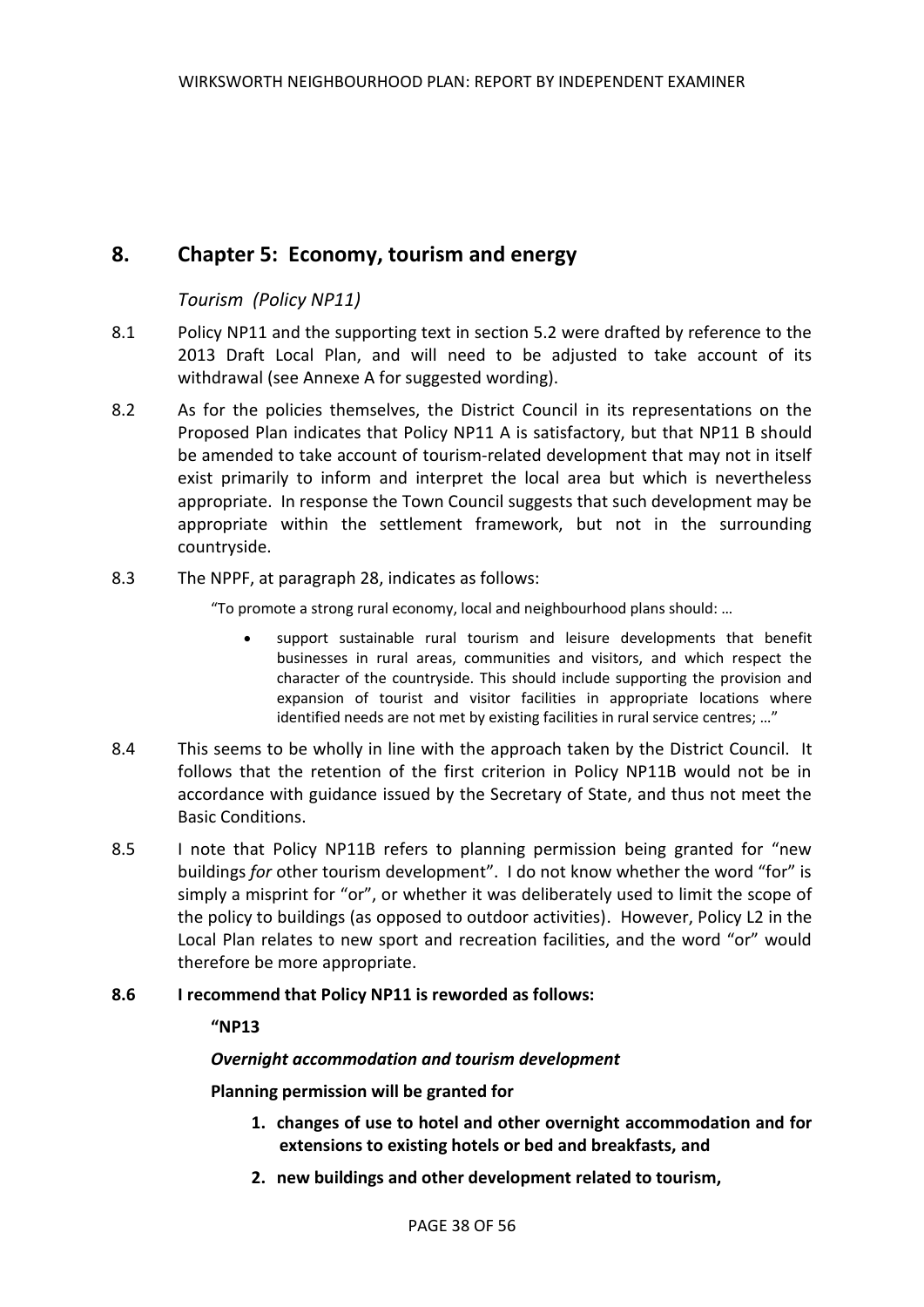**provided that they would not have significant harmful impacts on the local community, the wider visitor experience or the character or appearance of natural and historic environment of the plan area and the surrounding countryside."**

- 8.7 Such a rewording would also support any viable proposals that may come forward of the kind suggested by Mr Gibbons.
- 8.8 The Derbyshire Eco Centre has commented that the planned greenway / cycle route from the Old Lane car park to the Porter Lane, and on to Middleton, should be shown on the Proposals Map. That appears to be the route of the High Peak Trail, which is already shown on the Proposals Map – and referred to at paragraphs 5.2.2, 6.3.1, 6.4.8, and 6.5. It might be helpful if this was clarified by the insertion into paragraph 5.2.2, after "The High Peak Trail", of the words "(part of National Cycle Network 54 and the White Peak Loop)".

#### *Business and employment (Policies NP12 and NP13)*

- 8.9 The two policies and the supporting text in sections 5.4 and 5.5 are sensible, sitespecific proposals. The sites concerned could usefully be shown on the Proposals Map. The text was, once again, drafted by reference to the 2013 Draft Local Plan, and will need to be adjusted to take account of its withdrawal (see Annexe A).
- 8.10 Subject to that, and subject to the amendment proposed by the Town Council to Policy NP12B, I consider that Policies NP12 and NP13 **(to be renumbered NP14 and NP15)** meet the Basic Conditions.
- 8.11 Mr Gibbons makes a number of points about the future of the Haarlem Mill site; but that will no doubt form the subject of detailed negotiations in relation to specific proposals; and generalised policy commitments would not assist at this stage.

#### *Renewable energy (Policies NP14, NP15 and NP16)*

- 8.12 Policy NP14 is for non-residential buildings the equivalent of Policy NP5 for residential buildings. The same considerations, outlined earlier in this Report (at paragraphs 6.19 – 6.22), apply in relation to both policies.
- **8.13 I recommend that:**
	- **footnote 33 be amended to read:**

#### *"The BREEAM standards may be found at [web address]."*

- **Policy NP14 be re-numbered NP16;**
- **in that policy the word "must" be replaced by "should", and the last paragraph of that be omitted; and**
- **Appendix 5 be omitted.**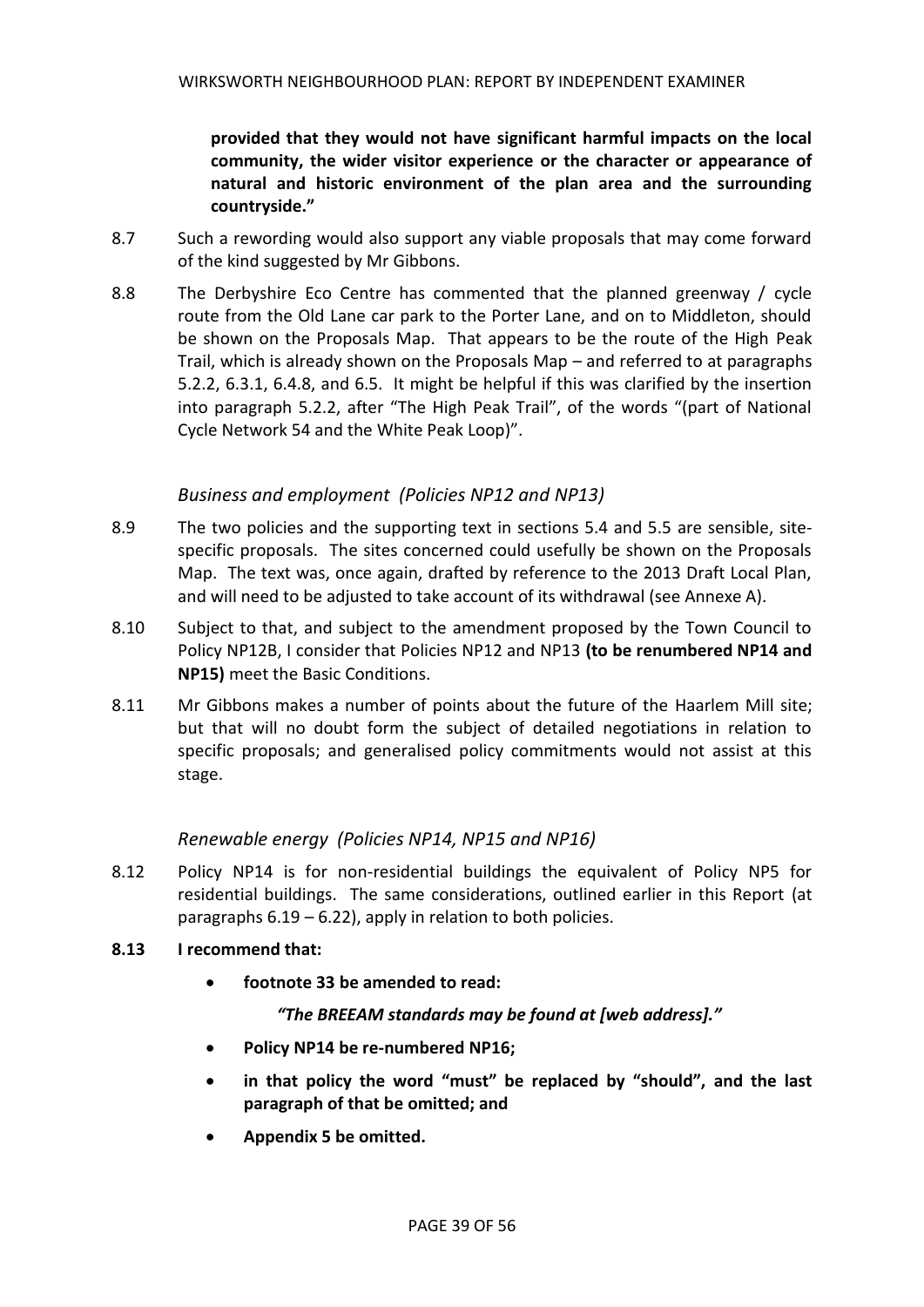- 8.14 The principle underlying Policy NP15 relating to the upgrading of existing buildings – is commendable, but it needs to be adjusted to ensure that it does not conflict with policies relating to the conservation of heritage assets if it is to comply with the Basic Conditions.
- **8.15 I recommend that:**
	- **the third and fourth sentences of paragraph 5.7.8 are replaced with:**

**"Policy NP16, which applies to both residential and non-residential development, will help to facilitate the upgrading of buildings where the necessary works require planning permission, although it will need to be read alongside national and local policies requiring the protection of heritage assets from harm."** 

**Policy NP15 be re-numbered Policy NP16, and reworded as follows:**

**"Planning applications for alterations to buildings required to improve their energy conservation qualities will be considered sympathetically, provided that works to heritage assets do not cause harm to their significance."**

- 8.16 Similarly, Policy NP16, providing for development to generate renewable energy, is commendable in principle; but, as pointed out by Natural England, such development would not be sustainable if it were to cause harm to landscape character, biodiversity or geodiversity. Nor would it be in accordance with national and local policies if it harmed heritage assets or their setting.
- 8.17 Such energy-generating development may be in the rural parts of the plan area, and may in some cases supply energy to the surrounding area. The Policy needs to be adjusted to allow for this.

#### **8.18 I recommend that:**

**at the end of the last sentence of paragraph 5.7.9 be added:**

**", and they should respect their surroundings."** 

**Policy NP16 be re-numbered Policy NP18, and reworded as follows:**

**"Planning permission will normally be granted for developments the main purpose of which is to provide power from renewable energy sources primarily for use in the plan area and its immediate vicinity, provided that they do not cause harm to:**

- landscape character, biodiversity and geodiversity interests; or
- **heritage assets or their setting."**
- 8.19 Subject to the above amendments being accepted, I consider that Policies NP14, NP15 and NP16 are in accordance with the Basic Conditions.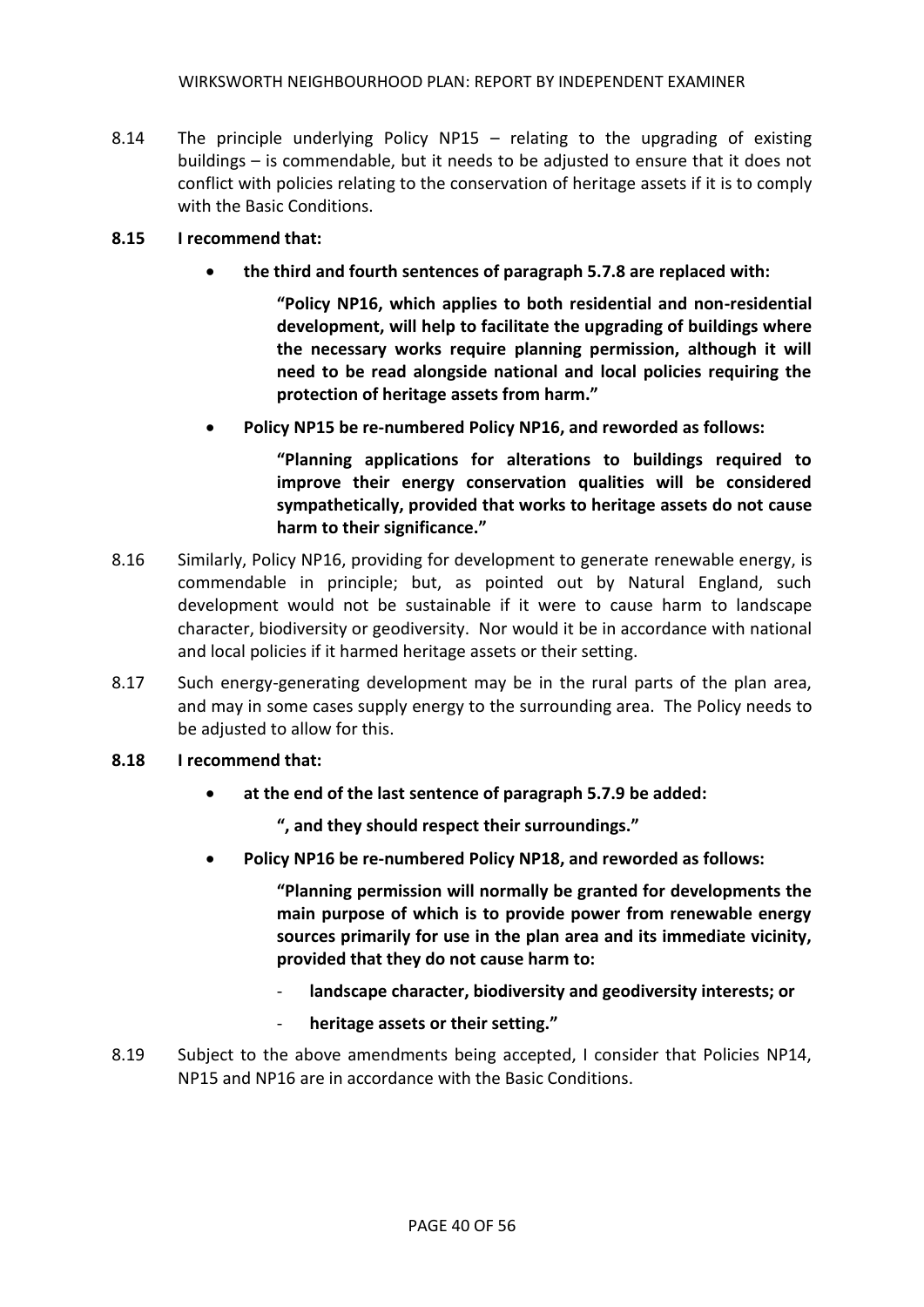# **9. Chapter 6: Transport and movement**

- 9.1 This Chapter, in spite of its name, largely concerns facilities for pedestrians and cyclists. That is not a criticism, but it does highlight the limited nature of what is proposed. The issues raised in paragraph 6.3.2 thus remain largely unaddressed, save in relation to the more detailed consideration given to the town centre in the following chapter.
- 9.2 The District Council draws attention to a number of deficiencies in the wording of Policy NP17. I agree that it is not happily phrased. The existing Part D of the policy relates to a quite specific issue – the provision of a new pedestrian and cycle link along the Hannages. The remainder of the policy appears to be dealing with pedestrian and cycle facilities in fairly general terms, emphasising the desirability of protecting existing facilities and providing new ones wherever possible.
- 9.3 Some degree of clarification would be helpful, emphasising that the issues relating to pedestrians and cyclists are merely one material consideration that must be taken into account alongside any others that might be relevant in a particular case. This would ensure that the policies would be capable of being applied when determining planning applications (see paragraph 2.18 above), and thus meet the Basic Conditions.

#### **9.4 I recommend that Policy NP17 is re-worded as follows:**

#### **"Policy NP19**

#### *Provision for pedestrians and cyclists*

**Favourable consideration will be given to proposals for development that:**

- **1. enable users to reach the town centre, schools, and other social facilities on foot or by cycle by routes avoiding difficulties such as busy roads, narrow footways, and steep inclines; or**
- **2. improves conditions for pedestrians and cyclists using existing routes.**

**Development that would adversely affect other existing footpath and cycling routes will normally be refused.**

#### **Policy NP20**

#### *New pedestrian and cycle route*

**Planning permission will be granted for the new footpath and cycle route along the Hannages, shown on the proposals map. Development that would prejudice the provision of that route will be refused."**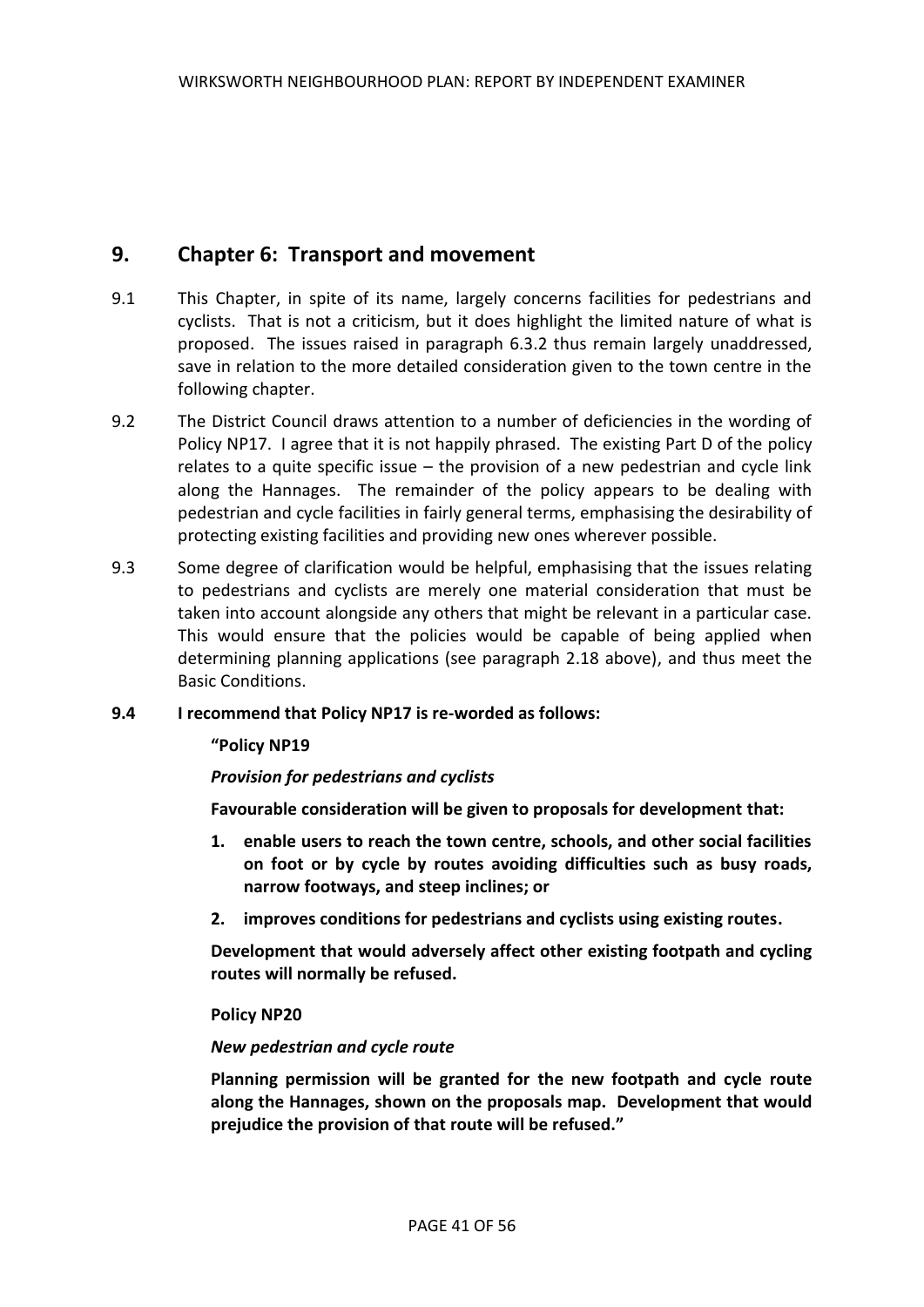# **10. Chapter 7: Retail and Wirksworth town centre**

# *Retail impact*

10.1 Policy NP18, and the supporting text at paragraphs 7.5.1 to 7.5.4, seek to assist in maintaining the viability of the town centre by imposing a requirement on developers of new retail floorspace to submit a retail impact assessment. This is said to be broadly in line with the policy in the NPPF, paragraph 26 of which provides as follows:

> "26. When assessing applications for retail … development outside of town centres, which are not in accordance with an up-to-date Local Plan, local planning authorities should require an impact assessment if the development is over a proportionate, locally set floorspace threshold (if there is no locally set threshold, the default threshold is 2,500 sq m). This should include assessment of:

- the impact of the proposal on existing, committed and planned public and private investment in a centre or centres in the catchment area of the proposal; and
- the impact of the proposal on town centre vitality and viability, including local consumer choice and trade in the town centre and wider area, up to five years from the time the application is made. For major schemes where the full impact will not be realised in five years, the impact should also be assessed up to ten years from the time the application is made."
- 10.2 The proposed policy requires an impact assessment for new development of over 200 sq m. That is a very low figure, but is said to be justified as being the size of the largest shop in Wirksworth at present. Given that the NPPF explicitly requires plans to set a locally determined threshold, that approach seems reasonable.
- 10.3 I note that the District Council raises no objection to the principle of the policy, but suggests that it should be referable to the impact of proposed retail development on town centre viability generally, rather than specifically to traders selling similar goods. I agree.
- 10.4 The proposed policy also departs from the NPPF in that it applies to new development within the town centre as well as out of centre. Given that detrimental impact can be caused by either type of development, that approach seems entirely reasonable, and in accordance with the principle of sustainable development. However, in the light of paragraph 7.5.16, the first paragraph of the policy is superfluous.
- **10.5 I recommend that Policy NP18 be moved so as to follow paragraph 7.5.4, and reworded as follows:**

**"Policy NP21**

*Impact of new retail development*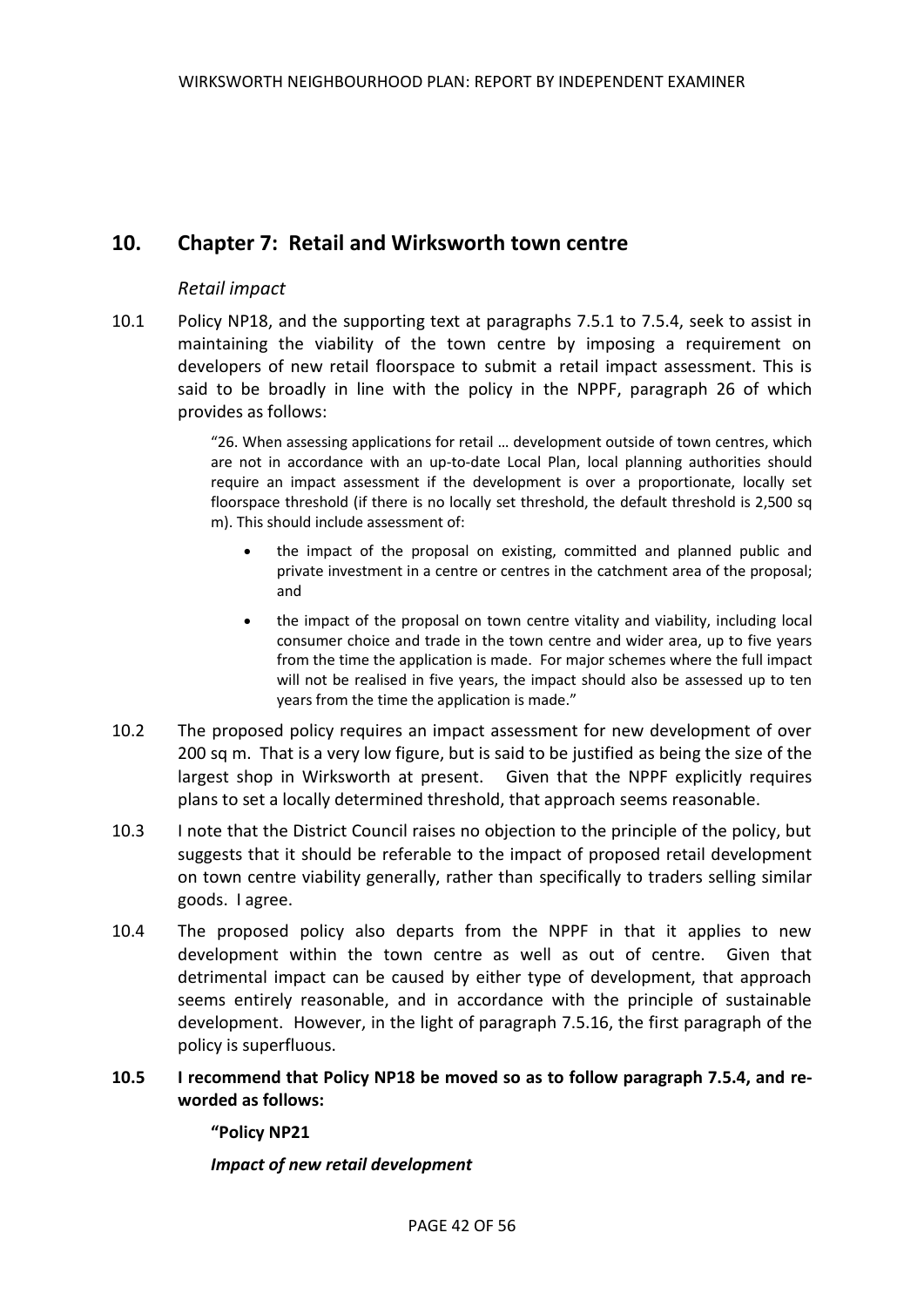**All planning applications for new retail floorspace exceeding 200 sq m must be accompanied by an impact assessment, to include assessment of:**

- **the impact of the proposal on existing, committed and planned public and private investment in a centre or centres in the catchment area of the proposal; and**
- **the impact of the proposal on town centre vitality and viability, including local consumer choice and trade in the town centre and wider area, up to five years from the time the application is made."**

# *Primary frontage*

- 10.6 Policy NP20 seeks to extend the Primary Shopping Frontage. The policy as drafted refers to the defined area in the Derbyshire Dales Local Plan. Elsewhere in the Proposed Plan, references to the Local Plan are to emerging 2013 Draft Local Plan; and I note that the 2013 Plan contains a policy (DMP14) which refers to Primary Shopping Frontages a defined on the Proposals Map. I have not been supplied with a copy of that Proposals Map; nor have I been able to find it on the District Council website. However, it is the existing Local Plan that is the starting point for my consideration of the Proposed Plan for Wirksworth, so I have primarily had regard to the Proposals Map in the existing Plan. And of course I have myself visited Wirksworth.
- 10.7 The existing Local Plan contains three relevant policies:
	- Policy S1 encourages the grant of permission for retail and other appropriate uses in "the Town Centre" as defined on the Proposals Map;
	- o Policy S4 discourages the loss of retail uses within "the Primary Shopping Frontage", as defined on the Map; and
	- o Policy S5 discourages amusement centres only if they are within the Town Centre but not within the Primary Shopping Frontage.
- 10.8 The Local Plan Proposals Map shows the Town Centre (in pale blue) as including:
	- o the whole of the Market Place, up to the junction with Dale End,
	- $\circ$  both sides of St John's Street down to just south of the junction with St Mary's Gate,
	- o the first few properties on either side of Coldwell Street and Harrison Drive.
- 10.9 Within that area, the Primary Shopping Frontage is defined (by an orange line) to include:
	- o the north / west side of the Market Place, and
	- o the east side of St John's Street down to just south of the junction with St Mary's Gate.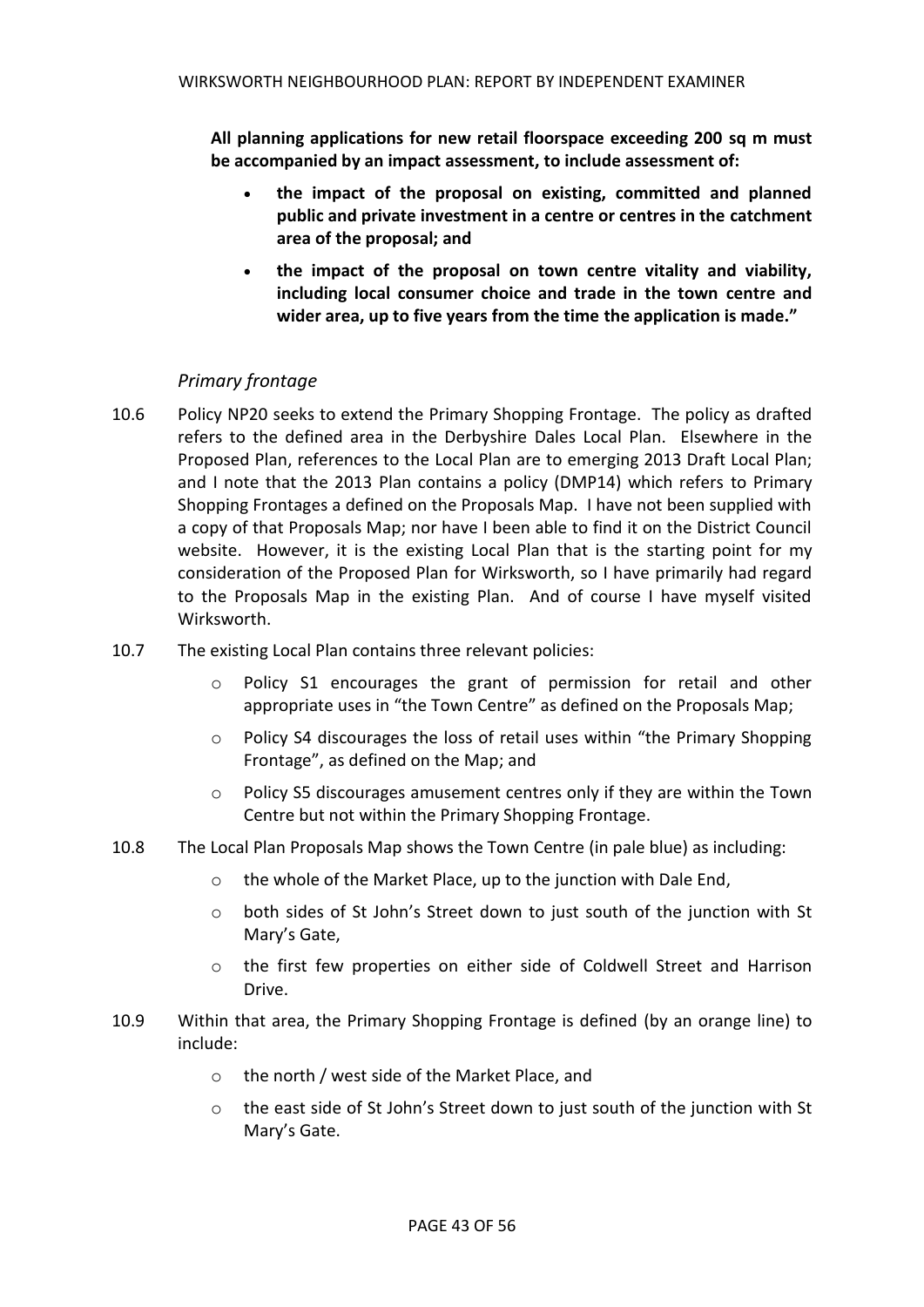- 10.10 The Proposals Map forming part of the Wirksworth Plan suggests that the "existing" primary shopping frontage (shown in green) includes:
	- o the north / west side of Market Place, up to the junction with Dale End, and
	- o the east side of St John's Street, from just south of the junction with St Mary's Gate to a point midway between Wood Street and Canterbury Rd.

The proposed extension to the primary shopping frontage (in purple) includes both sides of St John's Street from just south of the junction with St Mary's Gate up to the junction with Coldwell Street, and round the corner to include the Library.

- 10.11 That suggests to me, firstly, that the two designations in the Wirksworth Plan Proposals Map have been inadvertently transposed. Presumably the extensions to the frontage would be at either end of the existing frontage, not vice versa. Secondly, assuming that the designations are therefore reversed, the resulting primary frontage does not accord with the primary frontage in the existing Local Plan – although it may of course accord with the map forming part of the 2013 Draft Local Plan, which I have not seen.
- 10.12 Leaving aside the difficulties of definition, the District Council takes issue with the proposed extension of the primary frontage in the Proposed Plan, considering that it leads to a greater risk of vacant premises and a resulting threat to viability. The Town Council responds by acknowledging that possibility – which is indeed noted in the Proposed Plan itself – but considering that is a risk worth taking; if the centre does not grow, it will decline.
- 10.13 The Retail and Town Centre Study emphasised that the priority for Wirksworth should be to retain existing local services and retail; provision, and seek to distinguish the centre qualitatively by emphasising the strength and attractiveness of the local independent offer.<sup>36</sup> Against that evidential background, and looking at the position on the ground, it seems to me that the hope of the Town Council (as reflected in paragraph 7.5.6 of the Proposed Plan) that extending the primary shopping frontage may encourage the growth of the centre is wishful thinking. As it points out, this policy will be subject to review; and if there is indeed significant pressure to expend the centre, that could be accommodated; but I should be very surprised if that were to occur.
- 10.14 Overall, therefore, I see no firm evidence that it is justifiable to expand the primary shopping frontage at this time. And the definition of the primary shopping frontage in the existing Local Plan seems to accord with the factual position on the ground. I therefore see no need for the first part of Policy NP19.
- 10.15 The policy relating to temporary changes of use seems unexceptionable in principle; but it would seem to be appropriate for it to apply to the Town Centre, as defined in the Local Plan, rather than just in the Primary Shopping Frontage.

1

<sup>36</sup> *Peak Sub-Region Retail and Town Centre Study: Final Report*, February 2009, para 14.13; see also paras 9.70, 9.75.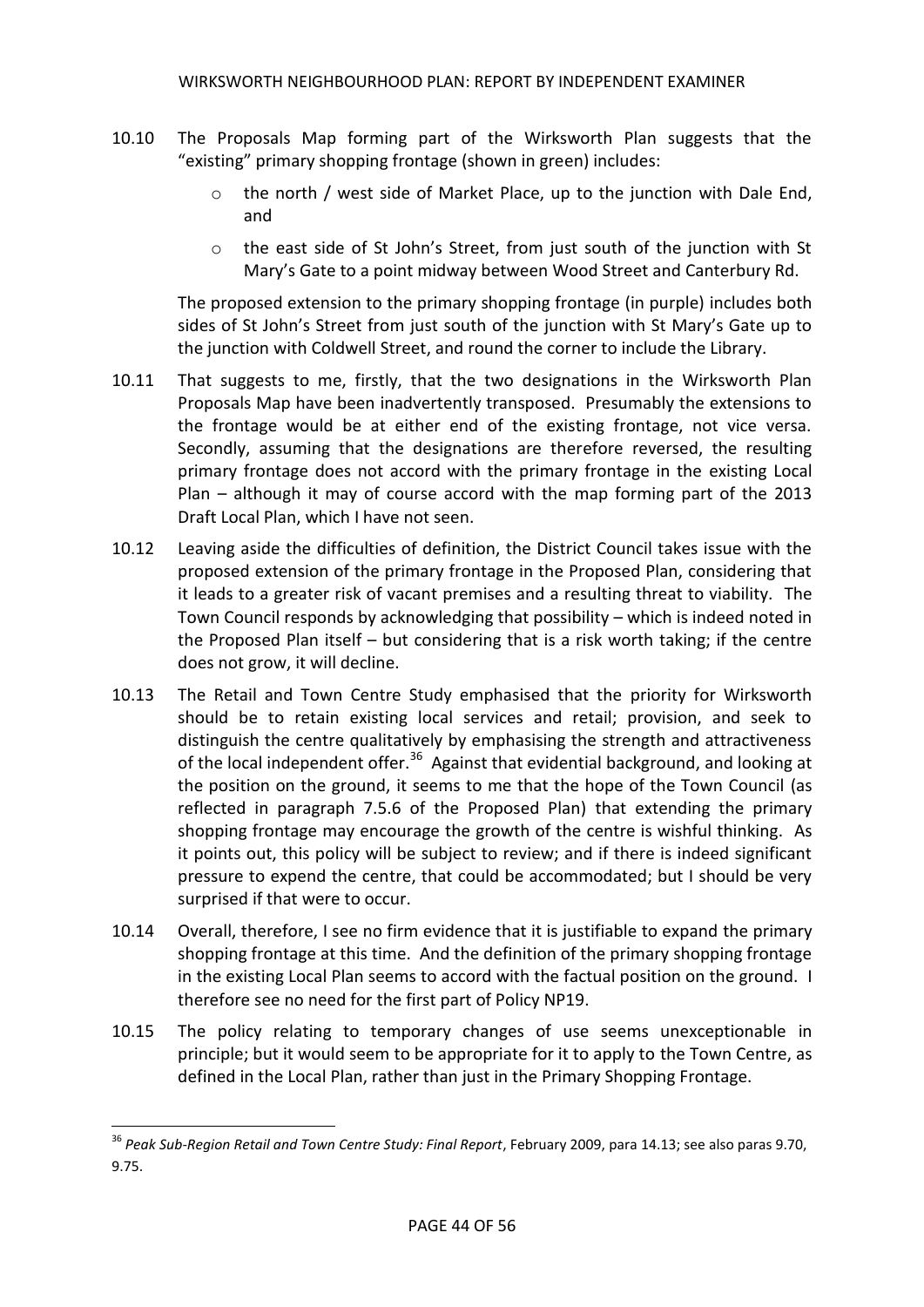**10.16 I recommend that paragraph 7.5.6 be omitted, and that Policy NP19 be moved so as to follow existing paragraph 7.5.7, and reworded as follows:**

#### **"Policy NP22**

*Temporary uses in the town centre*

**Within the town centre, as defined in the Proposals Map, permission will normally be granted … residents."**

10.17 The extent of the Town Centre, as shown on the existing Local Plan Proposals Map, should also be shown on the Proposals Plan for the Neighbourhood Plan – not least as the Local Plan will hopefully cease to exist at some time in the next fiver or so years.

#### *The Tuesday market*

- 10.18 As pointed out by the District Council, the first part of Policy NP20 is largely superfluous; but it could be appropriate if there is a need in the future for permanent structures of any kind.
- **10.19 I recommend that Policy NP20 be moved so as to follow the existing paragraph 7.5.12, and is reworded as follows:**

#### **"Policy NP23**

#### *Tuesday market*

**Proposals to improve the Tuesday market, or to relocate it to an appropriate new location within the town centre, will be considered sympathetically, and in the light of other policies in the development plan, provided that it does not lead to a net loss of car parking."**

# *Pedestrian / traffic relationship*

- 10.20 The proposal for a major re-ordering of the footways and carriageways in the town centre, in line with the shared surface approach, seems to be a generally commendable initiative, albeit that  $-$  as rightly pointed out by some of those responding to the draft Plan – any works of this kind will need to be designed (presumably by or on behalf of the highways authority) with the needs of disabled people firmly in mind.
- 10.21 It is likely the necessary works will either be outside the definition of development requiring planning permission, by virtue of section 55(2)(b) of the 1990 Act, or that any necessary permission will be granted by Part 13 of Schedule 2 to the 1995 Order. It is thus entirely correct that such a proposal is more properly categorised as a Town Council Action Point. However, it may do no harm to include a policy facilitating the implementation such a scheme as appropriate.

# **10.22 I recommend that Policy NP21 be moved so as to follow paragraph 7.5.16, and reworded as follows:**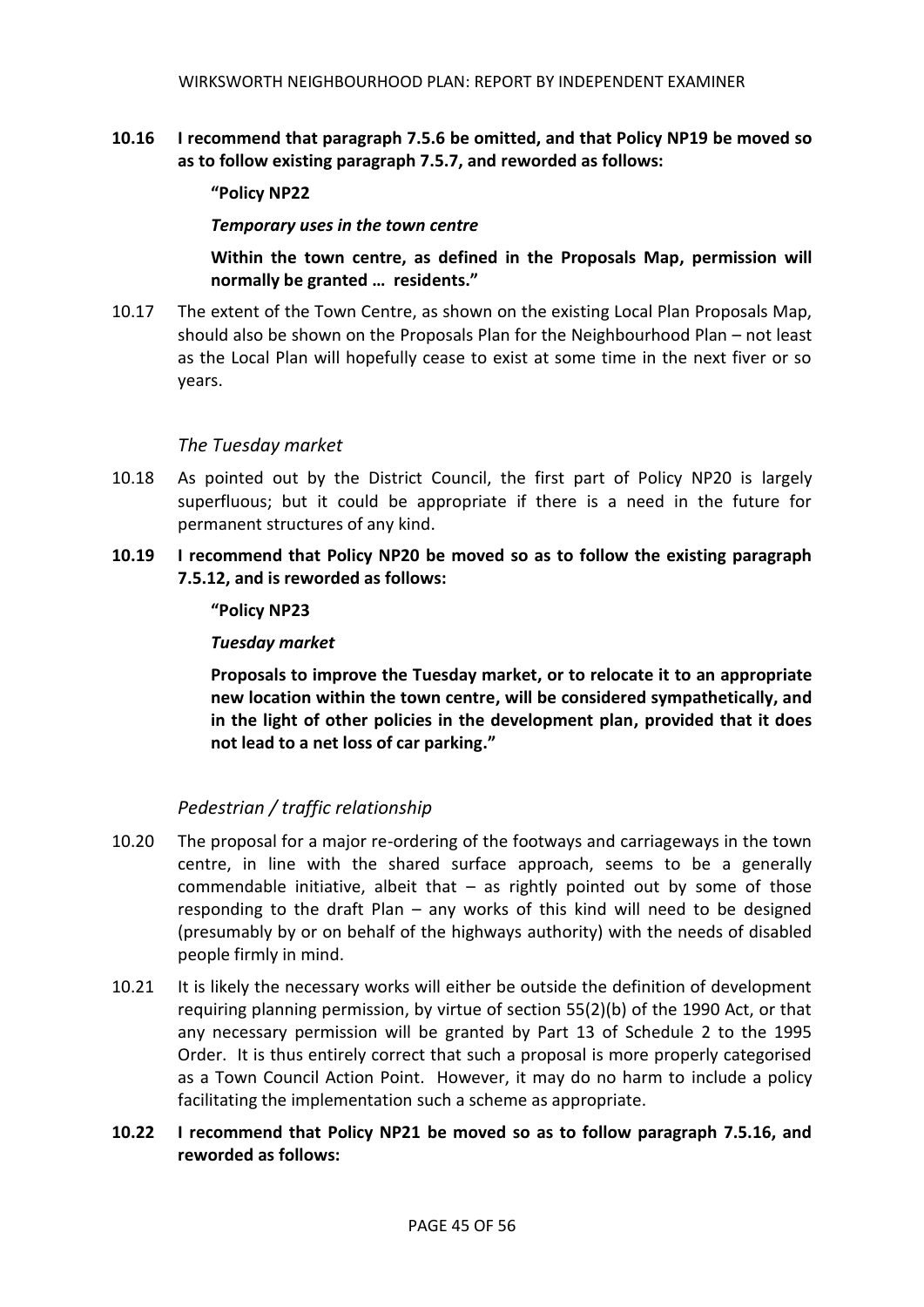#### **"Policy NP24**

#### *Pedestrians and traffic in the town centre*

**Permission will not be granted for any development that would prejudice the coming forward and implementation of a scheme for the improvement of the footways and carriageways in central Wirksworth, to improve the relationship between pedestrians and vehicles.** 

**Where planning permission is required for works to be carried out in association with such a scheme, any application will be considered sympathetically in the light of other policies in the Plan.** 

#### *Parking*

- 10.23 There is clearly a problem with town centre parking. Policy NP22 **(to be renumbered NP25)** is thus a prudent measure to ensure that at least it does not get any worse.
- 10.24 The identification of the site at Wood Street for the extension of an existing car park is also prudent; and the fact that there is no indication that such a proposal is likely to come forward in the immediate future is no reason for the Policy to be excluded. It is true that the NPPF indicates that local plans should not seek to protect a site allocated for a particular use when there is no reasonable prospect of the site in question being used for that purpose.<sup>37</sup> But the Proposed Plan is seeking to consider the position over the next two decades; and it would be wise at least to note the possibility of the site being used at some time in the future for parking.

#### **10.25 I recommend that Policy NP23 be reworded as follows:**

#### **"Policy NP26**

# *Possible car parking at Canterbury Road*

**The land at the junction of Wood Street and Canterbury Road, shown on the Proposals Map, is particularly suitable for a new car park, and may in the long term be used for that purpose. Any planning application for other forms of development on this site will therefore be determined in the light of the likelihood, at the time of the application, of the site coming forward for parking, and the extent to which the proposed development would prejudice that possibility."**

That at least ensures that the possibility of a new car park will not be thoughtlessly ignored; and would enable permission to be granted for a temporary use on the site.

10.26 The Wellspring Church has raised concerns as to Policy NP23; but it appears that no amendment is required, in the light of discussions with the Church that took place to clarify the same issue as it arose in relation to the draft Plan.

**.** 

<sup>&</sup>lt;sup>37</sup> NPPF, para 22 (employment).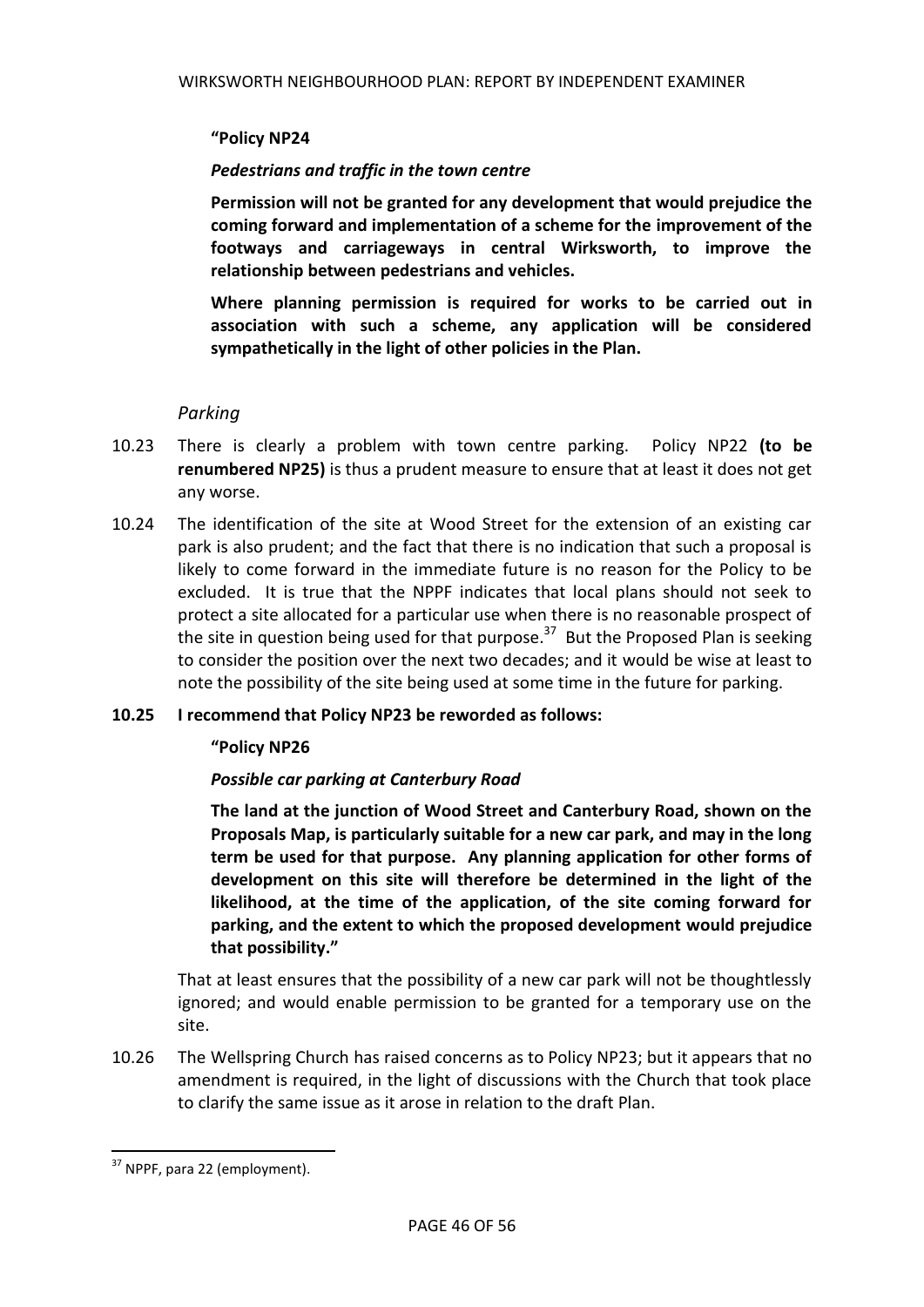10.27 Subject to the amendments above, the Policies in this chapter of the Proposed Plan comply with the Basic Conditions.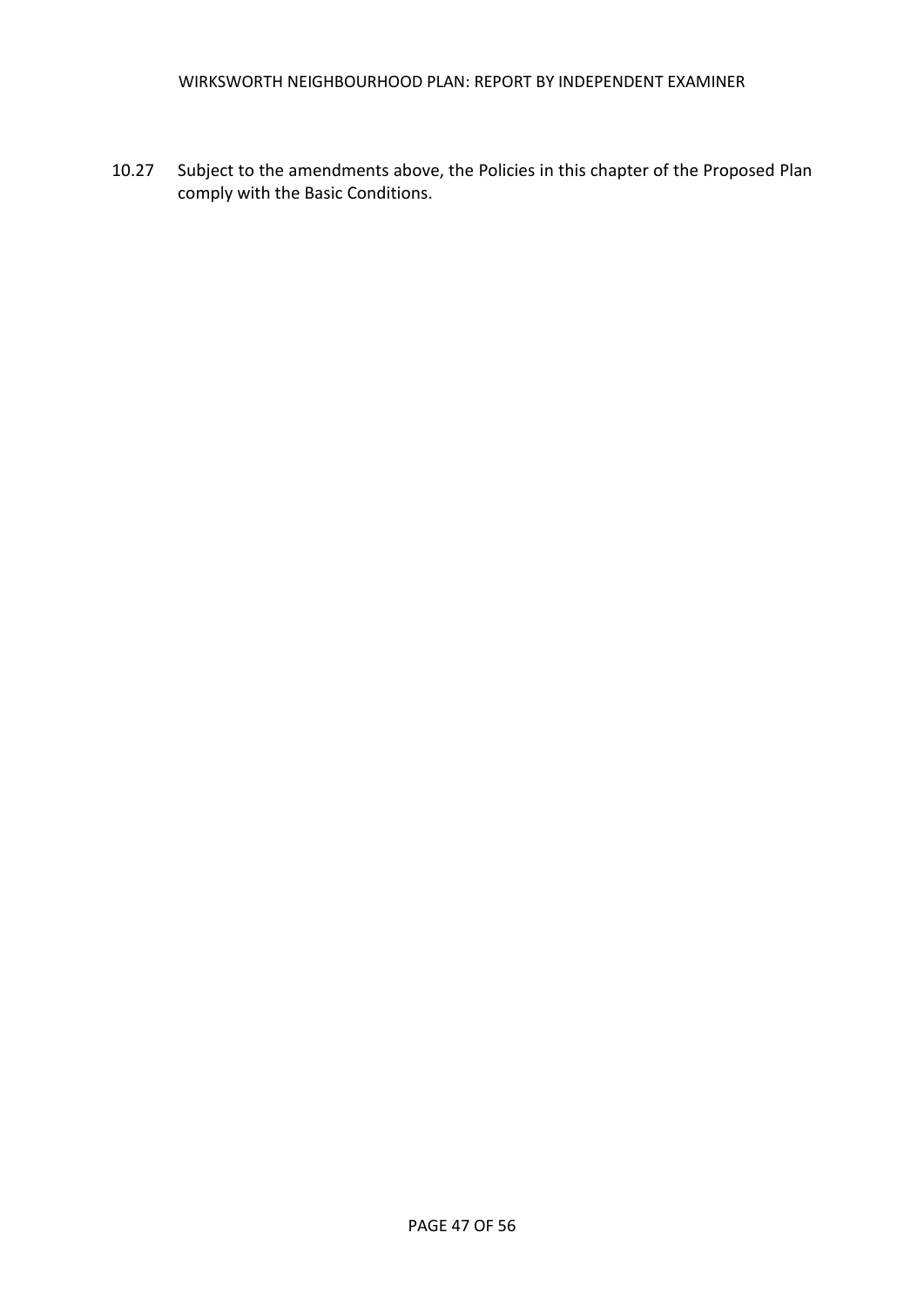# **11. Chapter 8, and Proposals Maps: Implementation**

#### *Implementation of policies in the Plan*

- 11.1 Throughout the Chapter, the numbers and titles of the policies will need to be adjusted to accord with my recommendations earlier in this Report. And I suggest that it may be wise for those responsible to revisit the text in this Chapter when considering the recommendation relating to each policy and the text supporting it.
- 11.2 I have however made no specific recommendations in relation to this Chapter.

# **11.3 I recommend that Chapter 8 be revisited and amended in the light of the other recommendations in this Report.**

#### *Town Council action points*

- 11.4 In view of paragraph 1.2.3, I see no need to include in Chapter 8 a list of the Town Council Action Points, which are of course also listed in the earlier chapters of the Proposed Plan; and indeed to do so possibly gives them greater importance than the land use policies.
- **11.5 I recommend the omission of the table at paragraph 8.4.**

#### *Proposals maps*

- 11.6 The key to Proposals Map 2 is almost illegible. It would be helpful if it were to be enlarged – it might be possible to have that key alongside an enlarged version of the inset map of the central area on a separate A4 sheet.
- 11.7 I have already noted that it would be helpful to include on the Proposals Map:
	- the four sites that are the subject of the Concept Statements in the Appendixes to the Proposed Plan (see paragraph 5.21 of this Report), and
	- the four sites referred to in sections 5.4 and 5.5 of the Plan (see paragraph 8.9 of this Report); and
	- the extent of the Town Centre, as shown on the Proposals Map forming part of the existing Local Plan (see paragraph 10.17 of this Report).

#### **11.8 I recommend that the Proposals Map be amended to include sites with concept statements in the existing Appendix 2 and those referred to in Chapter 5.**

11.9 I have already noted the suggestion from the Derbyshire Eco Centre to the effect that the greenway cycle route should be included on the Proposals Map; since that route is coincident with the High Peak Trail, which is included, I see no reason for any amendment in that regard.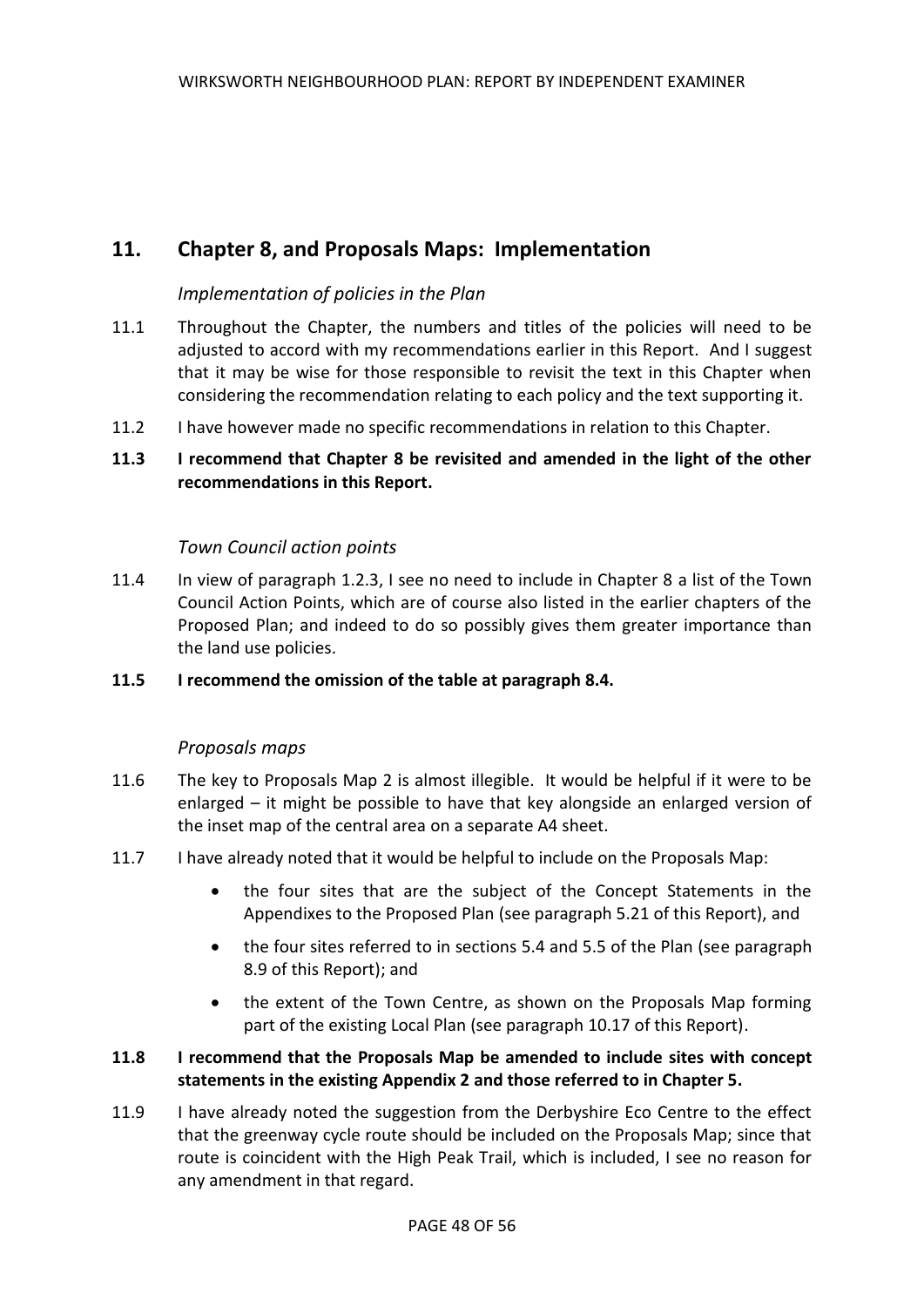# **12. Summary and overall recommendation**

- 12.1 The Wirksworth Plan, taken as a whole, is clearly structured, and well written. It sets out a positive vision for the future of Wirksworth; and will provide a practical basis within which decisions on planning applications can be made with a high degree of predictability and efficiency. It therefore complies with the core principles in the NPPF.<sup>38</sup>
- 12.2 In the course of this Report I have made a number of recommendations as to changes to the Plan, but these are largely as to details – in particular, to take account of the withdrawal of the 2013 Draft Local Plan. Subject to those recommendations, I am satisfied that the Proposed Plan complies with the strategic policies in the development plan
- 12.3 In particular, the general policies in Chapter 1 of the Plan and the policies relating to specific topics in Chapters 2 to 7 are in accordance with national policy and advice and, so far as applicable, with adopted and emerging local plan policy, and will contribute to the achievement of sustainable development.
- 12.4 I therefore conclude that the Wirksworth Plan, as proposed to be amended, does comply with the Basic Conditions and the other relevant statutory requirements. I am therefore pleased to recommend:
	- that the modifications specified in my report are made to the draft Plan as it was submitted to me, and
	- that the Proposed Plan as thus modified be submitted to a referendum.

**CHARLES MYNORS FRTPI, FRICS, IHBC, Barrister**

6 March 2015

 $\overline{\phantom{a}}$ 

<sup>&</sup>lt;sup>38</sup> See para 2.18 above.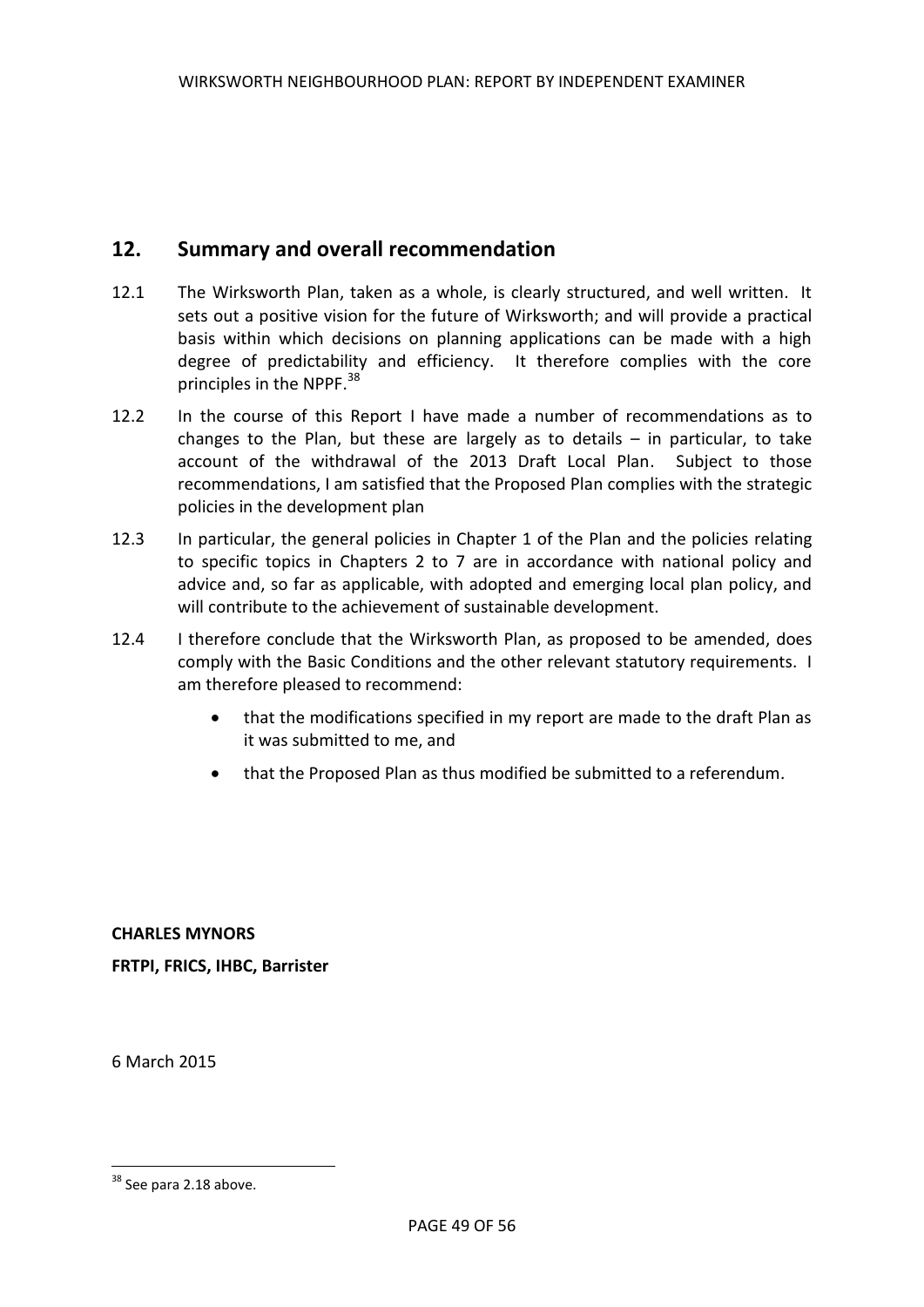# **Annexe A.**

# **Minor modifications for the purpose of correcting errors or to improve clarity**

# *General points*

- A1. I suggest that throughout the Proposed Plan the phrases "the town council" and "the district council" be replaced by "the Town Council" and "the District Council", to make it clear that in each case it is a specific body that is being referred to.
- A2. In view of the various references to the Local Plan, the Replacement Local Plan, the 2013 Draft Local Plan, the Neighbourhood Plan, and the Town Plan, I suggest that throughout the Proposed Plan the words "the plan" are – wherever appropriate – replaced by either "this plan" or "the Neighbourhood Plan", to make it clear what is being referred to.
- A3. There are throughout the Proposed Plan a number of paragraphs containing references to "we" and "our". In some cases (for example paragraphs 1.1.1 and 5.1.2) these refer to the whole community of those who live or work in Wirksworth; in others (for example, paragraphs 3.3.6 and 3.3.7) they refer to those who prepared the Plan. To improve clarity, I suggest that those in the second category are redrafted to make them impersonal – for example, in paragraph 3.3.7 (and in many other places), replace "our plan area" with "the plan area"; and replace "we consider the proposed standards to be viable" with "the proposed standards are considered to be viable". In some cases, for example at paragraph 6.4.2, the phrase "in our plan area" can simply be omitted – all of the Proposed Plan allies only in the plan area.

# *Specific points*

- A4. In the list of contents,
	- In the title of Chapter 4, remove the words "including allotments"; and
	- amend the titles of Appendixes 2 to 5 and the numbers and titles of the Neighbourhood Plan policies to accord with the recommendations in the bulk of this Report.
- A5. In relation to the remainder of the Proposed Plan, I suggest that for the words in the first column, the words in the second column are substituted.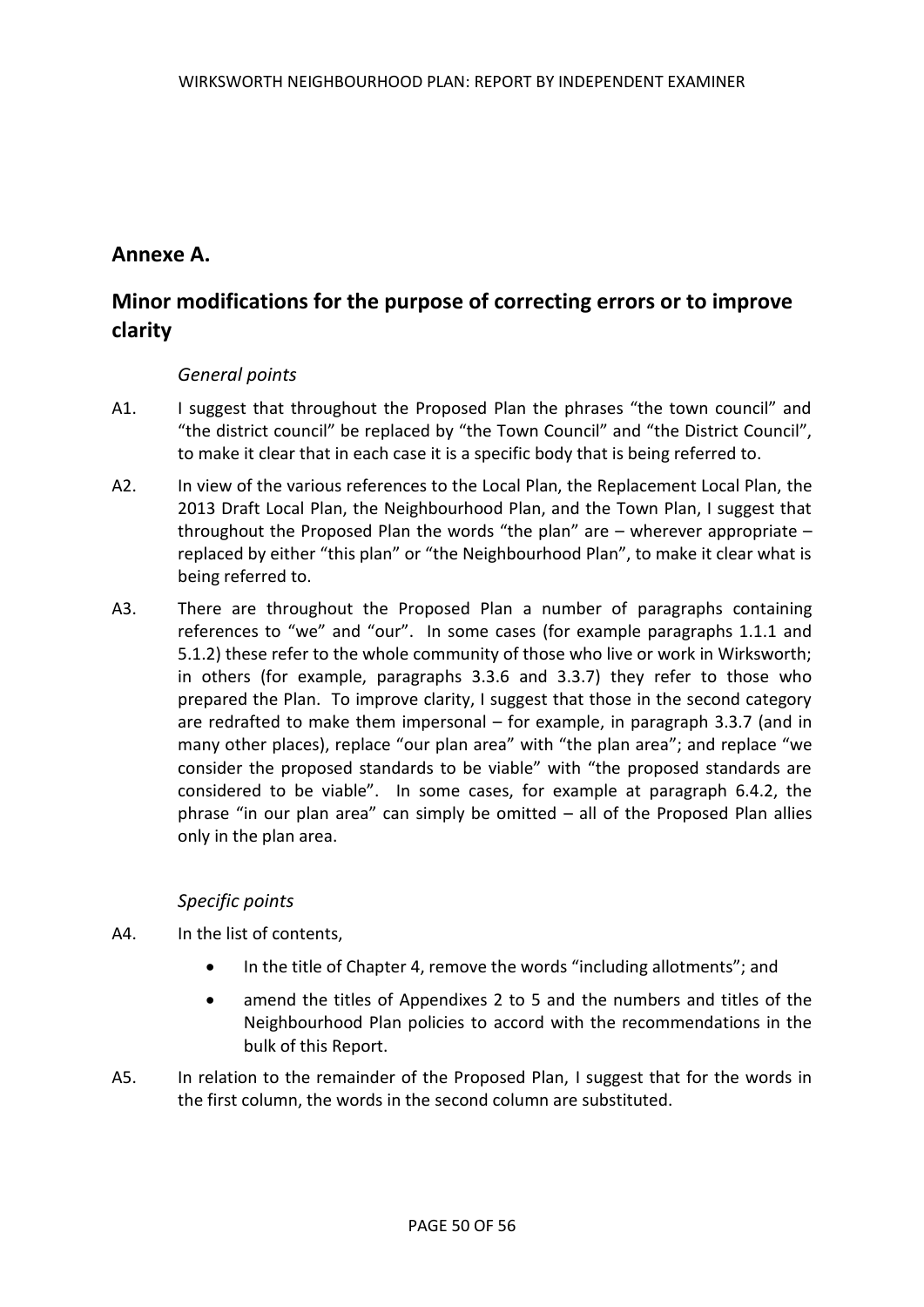| <b>Location</b> | Words to be omitted                                | and words to be inserted                                                                                                                                                                                                                                                                                                                                                                        |
|-----------------|----------------------------------------------------|-------------------------------------------------------------------------------------------------------------------------------------------------------------------------------------------------------------------------------------------------------------------------------------------------------------------------------------------------------------------------------------------------|
| Footnote 7      | "is a policy of the draft local<br>plan, and is"   | "was a policy of the 2013<br>Draft Local Plan. Its boundary<br>is"                                                                                                                                                                                                                                                                                                                              |
| Para 2.1.2      | "draft Derbyshire Dales Local<br>Plan"             | "2013 Draft Local Plan"                                                                                                                                                                                                                                                                                                                                                                         |
| Para 2.4.1      | "the draft DDLP policies"                          | "the policies in the Local Plan"                                                                                                                                                                                                                                                                                                                                                                |
|                 |                                                    | Add at end: "The policies in<br>the 2013 Draft Local Plan<br>were similar."                                                                                                                                                                                                                                                                                                                     |
| Para 2.4.4      | "improves"; "are"                                  | "improved"; "were"                                                                                                                                                                                                                                                                                                                                                                              |
| Para 2.4.5      | "in the local plan's proposals<br>for Wirksworth"  | "in Wirksworth identified in<br>the 2013 Draft Local Plan"                                                                                                                                                                                                                                                                                                                                      |
| Para 2.6.2      | "designed"                                         | "designs"                                                                                                                                                                                                                                                                                                                                                                                       |
|                 | "Quality and Character of<br>Development Policy 2" | "Policy NP2"                                                                                                                                                                                                                                                                                                                                                                                    |
| Para 2.3.3      | [the text after the first<br>sentence]             | "Policy SP9 in the 2013 Draft<br>Local Plan required new<br>homes, except for those on<br>small sites, to achieve the<br>highest viable rating in the<br>Code for Sustainable Homes<br>(CSH) - in particular, to meet<br>or exceed the requirements<br>of the Building Regulations,<br>which currently do not<br>require a higher rate than<br>Level 3. It did not set a<br>specific standard." |
| Para 3.4.1      | "the DDLP"                                         | "the 2013 Draft Local Plan"                                                                                                                                                                                                                                                                                                                                                                     |
|                 | "the DDLP housing target"                          | "the target in the Draft Plan"                                                                                                                                                                                                                                                                                                                                                                  |
| Para 3.4.2      | "the DDLP sites"                                   | "the sites in the Draft Plan"                                                                                                                                                                                                                                                                                                                                                                   |
|                 | Omit: "with the DDLP"                              |                                                                                                                                                                                                                                                                                                                                                                                                 |
| Para 4.1.2      | "the Consultation identifies"                      | "the consultation exercise<br>identified"                                                                                                                                                                                                                                                                                                                                                       |
| Para 4.2.1      | "the Consultation shows"                           | "the consultation exercise<br>identified"                                                                                                                                                                                                                                                                                                                                                       |
| Para 4.3.1      | "the Consultation says"                            | "the consultation exercise<br>identified"                                                                                                                                                                                                                                                                                                                                                       |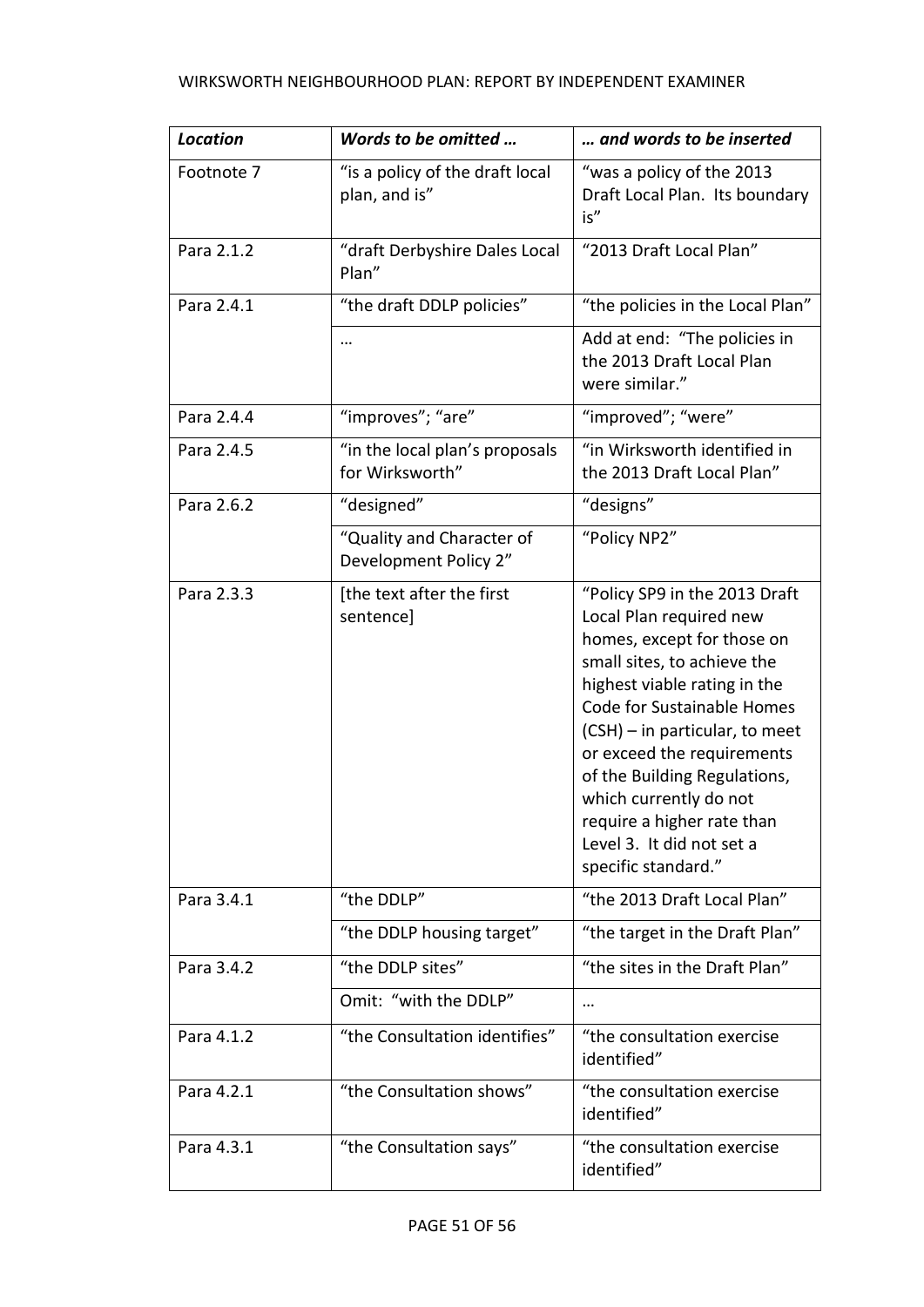| Para 4.3.5                              | "football or hockey pitches"                 | "football pitches"                                                                                                                                                                                                                       |
|-----------------------------------------|----------------------------------------------|------------------------------------------------------------------------------------------------------------------------------------------------------------------------------------------------------------------------------------------|
| Para 4.8, second<br>point <sup>39</sup> | "sports group"                               | "sports community"                                                                                                                                                                                                                       |
| Para 4.5.2                              | "The local Plan states"                      | "The 2013 Draft Local Plan<br>stated"                                                                                                                                                                                                    |
|                                         | "It adds"                                    | "It added"                                                                                                                                                                                                                               |
|                                         | "The local plan                              | "The Draft Plan                                                                                                                                                                                                                          |
|                                         | acknowledges"                                | acknowledged"                                                                                                                                                                                                                            |
|                                         | "seeks"                                      | "sought"                                                                                                                                                                                                                                 |
|                                         | "The local plan says"                        | "It said"                                                                                                                                                                                                                                |
| Para 5.2.4                              | "the growth of visitors"                     | "an increase in the number of<br>visitors"                                                                                                                                                                                               |
|                                         | "bed and breakfast and                       | "the number of bed and                                                                                                                                                                                                                   |
|                                         | holiday lets are rising"                     | breakfast and holiday lets is<br>rising"                                                                                                                                                                                                 |
| Heading above<br>paragraph 5.2.6        | "Derbyshire Dales Local Plan"                | "The 2013 Draft Local Plan"                                                                                                                                                                                                              |
| Para 5.2.6                              | [first five lines of paragraph]              | "Policy SO6 of the 2013 Draft<br>Local Plan stated that the<br>District Council would support<br>the development of tourism<br>and culture, and gave a list of<br>ways on which that would be<br>done. They included<br>supporting and " |
|                                         | "does"                                       | "did"                                                                                                                                                                                                                                    |
| Para 5.2.7                              | "sets"; "says"; "prefers";<br>"means"; "are" | "set"; "said"; "preferred";<br>"meant"; "were"                                                                                                                                                                                           |
|                                         | "adapts DMP12"                               | "adopts the approach of the<br>Draft Plan"                                                                                                                                                                                               |
| Para 5.2.8                              | [first three lines of<br>paragraph]          | "The Hotel Demand Survey<br>for Derbyshire and the Peak<br>District, referred to in the<br>Draft Local Plan, states that<br>Buxton, "                                                                                                    |

**.** 

 $39$  A corresponding amendment would be needed to the list of action points in Chapter 8, if retained.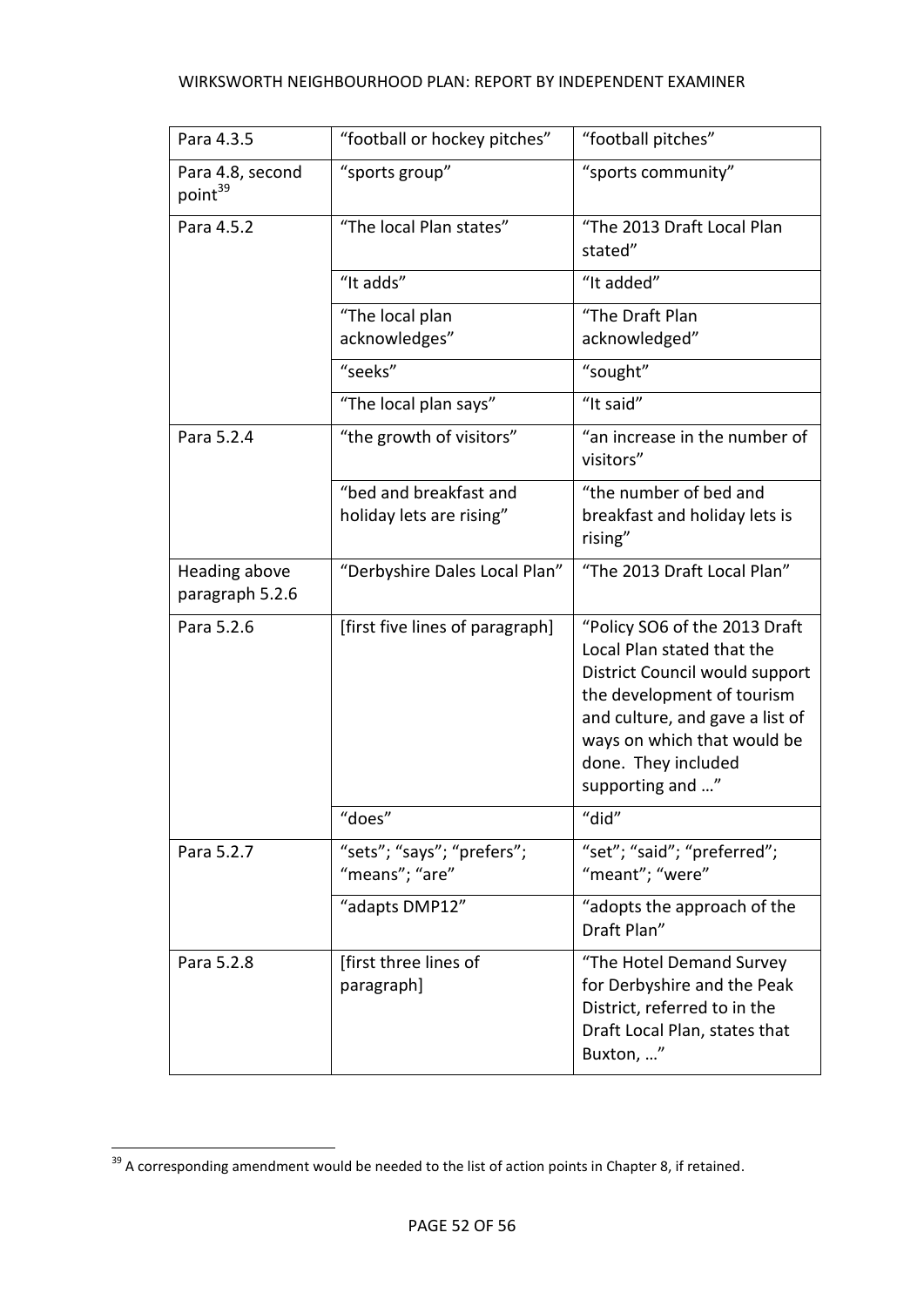| Para 5.2.9                   | "DMP13 has"                                                                         | "Policy DMP13 in the 2013<br>Draft Local Plan had"                                |
|------------------------------|-------------------------------------------------------------------------------------|-----------------------------------------------------------------------------------|
|                              | $"$ is"                                                                             | "of both the adopted Local<br>Plan and the and the Draft<br>Local Plan is"        |
| Para 5.2.10                  | Omit "to add to Derbyshire<br>Dales Local Plan Policy SP6's<br>intention"           | $\cdots$                                                                          |
| Para 5.4.1                   | "The Derbyshire Dales Local<br>Plan has"                                            | "The 2013 Draft Local Plan<br>had"                                                |
|                              | "go"; "seeks"                                                                       | "went"; "sought"                                                                  |
| Para 5.4.2, line 3           | $"$ is"                                                                             | "are"                                                                             |
| Para 5.4.3, line 8           | "has"                                                                               | "have"                                                                            |
| Para 5.4.6, last<br>sentence | "the draft DDLP has"                                                                | "the 2013 Draft Local Plan<br>had"                                                |
| Section 5.5,<br>heading      | "DERBYSHIRE DALES"                                                                  | "2013 DRAFT"                                                                      |
| Para 5.5.1                   | "As that requirement has not<br>been interpreted into a local<br>plan policy, this" | "This"                                                                            |
| Heading above<br>para 5.5.2  | "DDLP"                                                                              | "2013 Draft Local Plan"                                                           |
| Para 5.5.2                   | "Draft DDLP Policy SP1 says<br>that one"                                            | "One"                                                                             |
|                              | "At paragraph 6.29, it says<br>that the"                                            | "The"                                                                             |
| Para 5.5.3                   | Omit: "without specific<br>policies in the draft DDLP,"                             | $\cdots$                                                                          |
|                              | The words after "Action<br>Point."                                                  | "In addition, policies in the<br>2013 Draft Local Plan<br>supported this vision." |
| Para 5.5.4                   | "encourages"                                                                        | "encouraged"                                                                      |
| Para 5.5.5                   | "identifies"                                                                        | "identified"                                                                      |
| Para 5.5.6                   | "seeks"                                                                             | "sought"                                                                          |
| Para 5.5.7                   | "enables"; "justifies"                                                              | "enables"; "justifies"                                                            |
| Para 5.5.8                   | Omit last sentence                                                                  | $\cdots$                                                                          |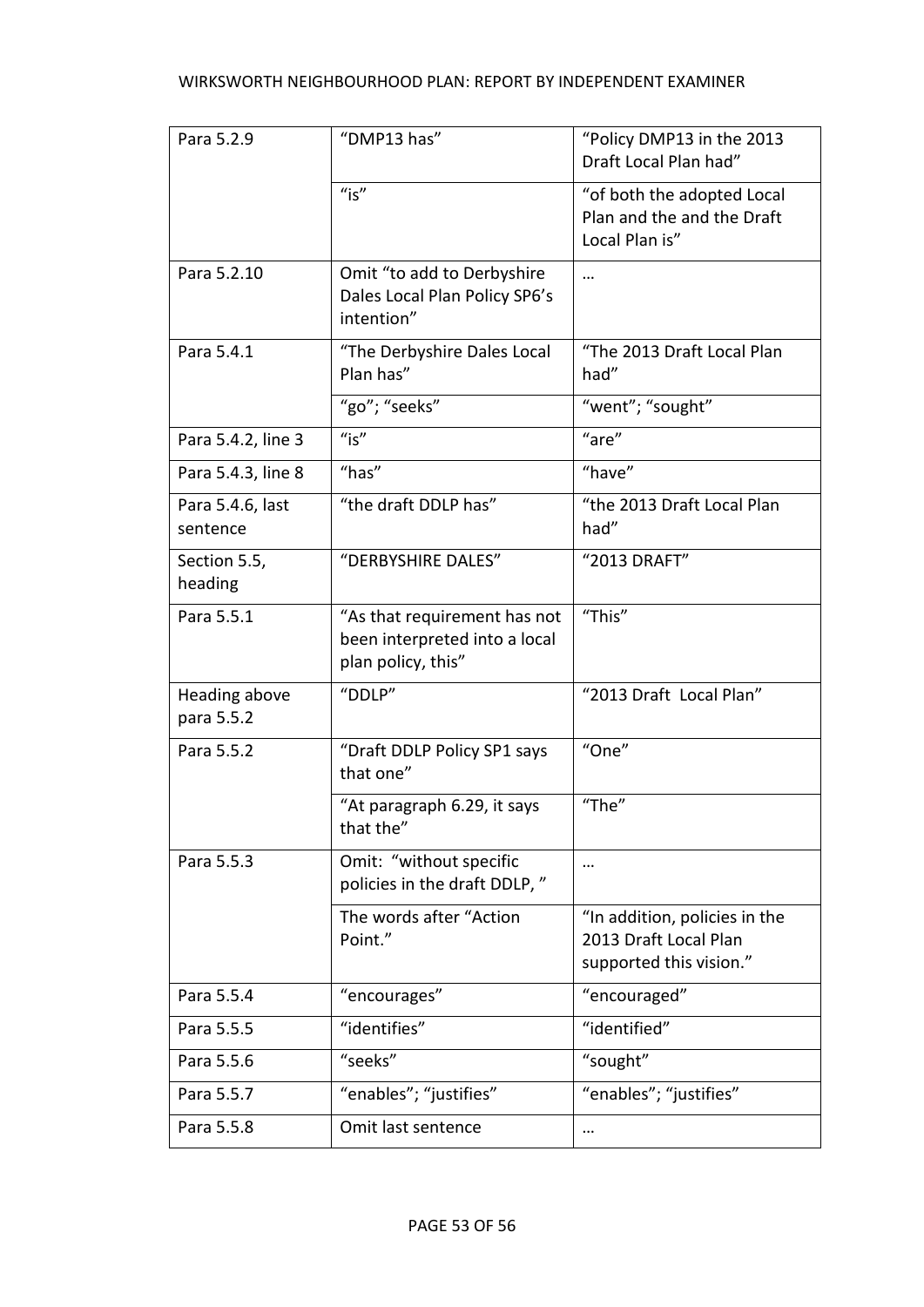| Para 5.5.10                 | $"$ is"                                                                                                                                                      | "was"                                                                                                                                                                                                                    |
|-----------------------------|--------------------------------------------------------------------------------------------------------------------------------------------------------------|--------------------------------------------------------------------------------------------------------------------------------------------------------------------------------------------------------------------------|
|                             | "the draft DDLP"                                                                                                                                             | "the 2013 Draft Local Plan"                                                                                                                                                                                              |
| Para 5.5.13                 | Omit first sentence                                                                                                                                          |                                                                                                                                                                                                                          |
|                             | $"$ it"                                                                                                                                                      | "the Ecclesbourne Valley<br>Railway"                                                                                                                                                                                     |
| Para 5.7.2                  | "the Derbyshire Dales Local<br>Plan"                                                                                                                         | "the 2013 Draft Local Plan"                                                                                                                                                                                              |
| Heading above<br>para 5.7.4 | "Derbyshire Dales Local Plan"                                                                                                                                | "Peak Sub-Region Feasibility<br>Study"                                                                                                                                                                                   |
| Para 5.7.4                  | "The draft DDLP" summarises<br>a feasibility study which"                                                                                                    | "A feasibility study<br>commissioned by the District<br>Council and other local<br>authorities, cited in the 2013<br>Draft Local Plan,"                                                                                  |
| Para 5.7.5                  | "DDLP policy SP9 reflects"                                                                                                                                   | "Policy SP9 in the 2013 Draft<br>Local Plan reflected"                                                                                                                                                                   |
|                             | "seeks"                                                                                                                                                      | "sought"                                                                                                                                                                                                                 |
| Para 5.7.7                  | [third, fourth and fifth<br>sentences]                                                                                                                       | "The requirements for<br>residential properties were<br>set out in Chapter 3 of this<br>Plan. The corresponding<br>requirements for non-<br>residential buildings, based on<br>BREEAM standards, are in<br>Policy NP17." |
| Para 6.2.5                  | "The draft Derbyshire Dales<br>Local Plan follows the NPPF<br>guidance. It does not identify<br>many sites and routes but it<br>does have general policies"  | "The 2013 Draft Local Plan<br>followed the NPPF guidance.<br>It did not identify many sites<br>and routes but it did have<br>general policies"                                                                           |
| Page 38                     | Omit footnote 37                                                                                                                                             |                                                                                                                                                                                                                          |
| Para 6.3.2                  | "In Wirksworth town<br>$\bullet$<br>centre specifically:<br>There is vehicular /<br>pedestrian conflict,<br>arising from the<br>following main<br>problems:" | "In Wirksworth town<br>$\bullet$<br>centre specifically, there is<br>vehicular / pedestrian<br>conflict, arising from the<br>following main problems:"                                                                   |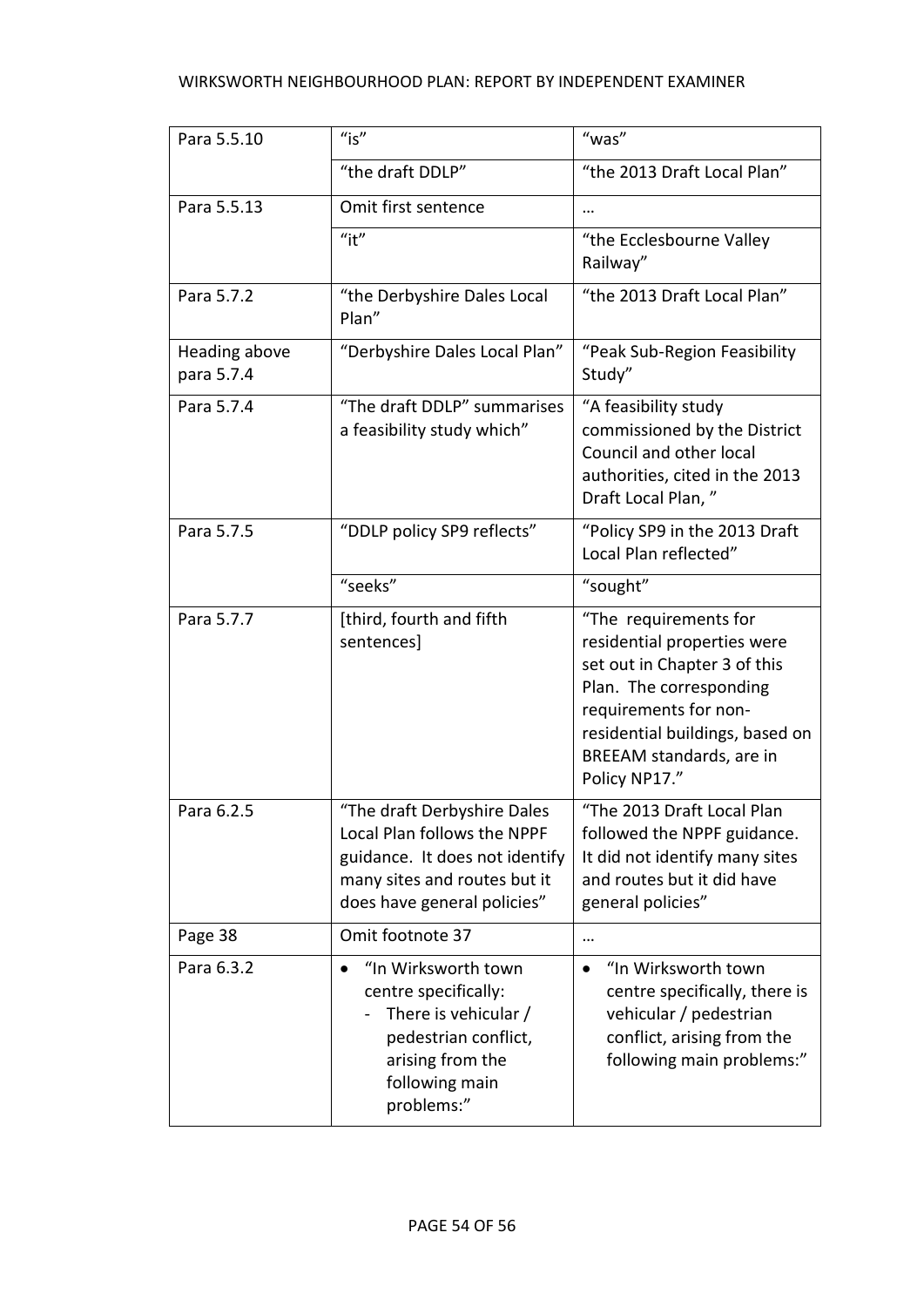| Para 6.4.7                  | "policy NP17"                                                                                                                            | "Policy NP20"                                                                                                                                                                                                                   |
|-----------------------------|------------------------------------------------------------------------------------------------------------------------------------------|---------------------------------------------------------------------------------------------------------------------------------------------------------------------------------------------------------------------------------|
| Para 6.4.8                  | Omit: "(part of National<br>Cycle Network 54)". <sup>40</sup>                                                                            |                                                                                                                                                                                                                                 |
| Para 7.3.1                  | "four headings: Retail;<br>Market; Tarmac; Parking"                                                                                      | "five headings: Retail; Market;<br>Appearance of the town<br>centre; Usability of the<br>streets; Parking"                                                                                                                      |
| Para 7.4.2                  | "local plan"                                                                                                                             | "national and local policy<br>background"                                                                                                                                                                                       |
| Heading above<br>para 7.4.3 | "Draft Derbyshire Dales Local<br>Plan"                                                                                                   | "2013 Draft Local Plan"                                                                                                                                                                                                         |
| Para 7.4.4                  | [whole paragraph]                                                                                                                        | "The 2013 Draft Local Plan did<br>not provide for a significant<br>new food shop since, at the<br>time it was prepared, there<br>was apparently no suitable<br>site either in the town centre<br>or at the edge of the centre." |
| Para 7.4.5                  | "The local plan's"                                                                                                                       | "National"                                                                                                                                                                                                                      |
|                             | Omit: ", in line with national<br>policy.                                                                                                |                                                                                                                                                                                                                                 |
|                             | "They say"                                                                                                                               | "in line with that policy, the<br>2013 Draft Local Plan said"                                                                                                                                                                   |
|                             | "They require"                                                                                                                           | "It required"                                                                                                                                                                                                                   |
| Para 7.4.6                  | "local plan"                                                                                                                             | "Draft Plan"                                                                                                                                                                                                                    |
|                             | "include" [in lines 3 and 5]                                                                                                             | "included"                                                                                                                                                                                                                      |
| Para 7.4.7                  | "The "resisting" of<br>development elsewhere is<br>not explained in detail in the<br>local plan, so the NPPF policy<br>is relevant. The" | "As for development<br>elsewhere, the"                                                                                                                                                                                          |
|                             | "town centres"                                                                                                                           | "a town centre"                                                                                                                                                                                                                 |
| Para 7.5.1                  | "The draft local plan<br>summarises the Town Centre<br>Study but, because it is a<br>district-wide plan, does"                           | "The 2013 Draft Local Plan<br>summarised the Town Centre<br>Study but, because it was a<br>district-wide plan, it did"                                                                                                          |

 $\overline{\phantom{a}}$ <sup>40</sup> See paragraph 8.8 of this Report.